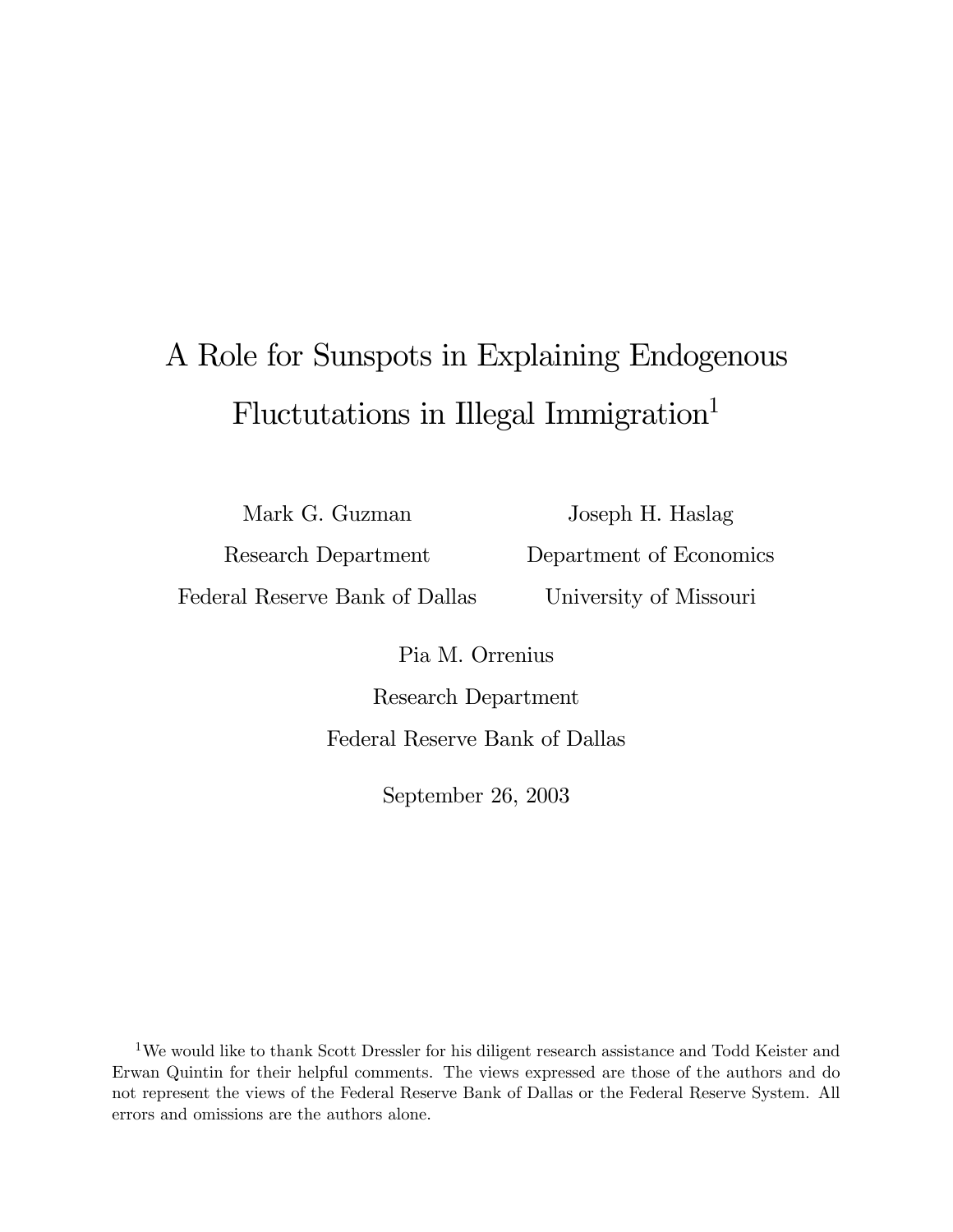#### Abstract

In this paper we provide an alternative explanation for why illegal immigration can exhibit substantial fluctuations despite a constant wage gap. We develop a model economy in which migrants make decisions in the face of uncertain border enforcement and lump-sum transfers from the host country. The uncertainty is extrinsic in nature, a sunspot, and arises as a result of ambiguity regarding the commodity price of money. Migrants are restricted from participating in state-contingent insurance markets in the host country, whereas host country natives are not. We establish the existence of sunspot equilibria that are not mere randomizations over certainty equilibria. Volatility in migration flows stems from two distinct sources: the tension between transfers inducing migration and enforcement discouraging it and secondly the existence of a sunspot. Finally, we examine the impact of a change in tax/transfer policies by the government on migration.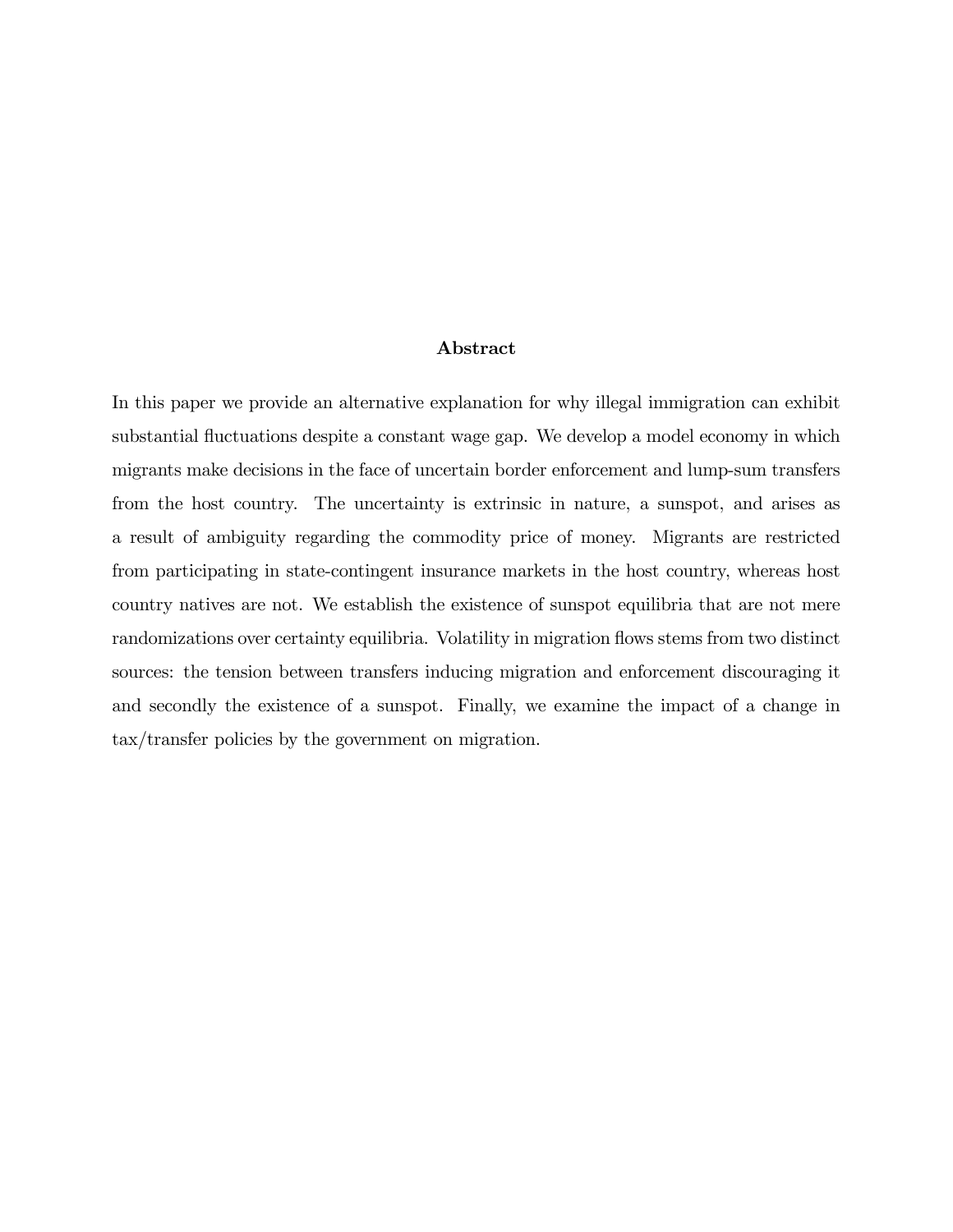# 1 Introduction

Many developed countries are dealing with the issue of limiting immigration flows, especially undocumented immigrants that bypass government mechanisms designed to control the immigrant's entry, duration of stay, and work authorization. The recent rise in illegal immigration has led economic researchers to seek out a cogent theoretical explanation that accounts for changing migration patterns. One puzzle, at least for neoclassical theory (see Todaro (1969)), is the considerable evidence that migration often increases in the face of constant or diminishing wage gaps.

One methodology for explaining fluctuations in migration, despite constant wage differentials, has been to explicitly model network externalities.<sup>1</sup> Networks induce agents to migrate by reducing the transactions costs associated with moving. While the marginal benefits in the form of wage differentials are unchanged, the marginal costs associated with moving are reduced  $-$  resulting in greater migration. However, a major drawback to this literature is that while networks can explain increasing migration, they typically cannot account for falling, or even stable, migration flows.

In this paper we offer an alternative explanation which examines economic variables that impact both the marginal costs and benefits of migration. As with the network externality literature, we emphasize the role of non-wage factors to account for fluctuations in illegal immigration. Specifically, we focus on the role of government transfers and border enforcement as primary forces affecting fluctuations in migration over time. Governments, like the US, have used these policy instruments (border enforcement and transfers to immigrants) to stem rising illegal immigration in recent years. Fluctuations arise as a result of both the tension existing between enforcement and transfers (as factors discouraging, encouraging migration respectively) and because there is extrinsic uncertainty, sunspots, regarding the real value of nominal taxes and transfers. As a result of the sunspot, not only do the values of government transfers and taxes vary, but also the resources devoted to border enforcement.

Sunspots have been used to study endogenous áuctuations in other literatures. Most notably, a literature has developed that seeks to explain business cycle fluctuations.<sup>2</sup> Figure

<sup>&</sup>lt;sup>1</sup>For recent literature in this vein, see Carrington *et al.* (1996), Stark and Wang (2002), and Taylor (1986). <sup>2</sup>See, for instance, Azariadas and Guesnerie (1986), Woodford (1987), Farmer and Guo (1994), Farmer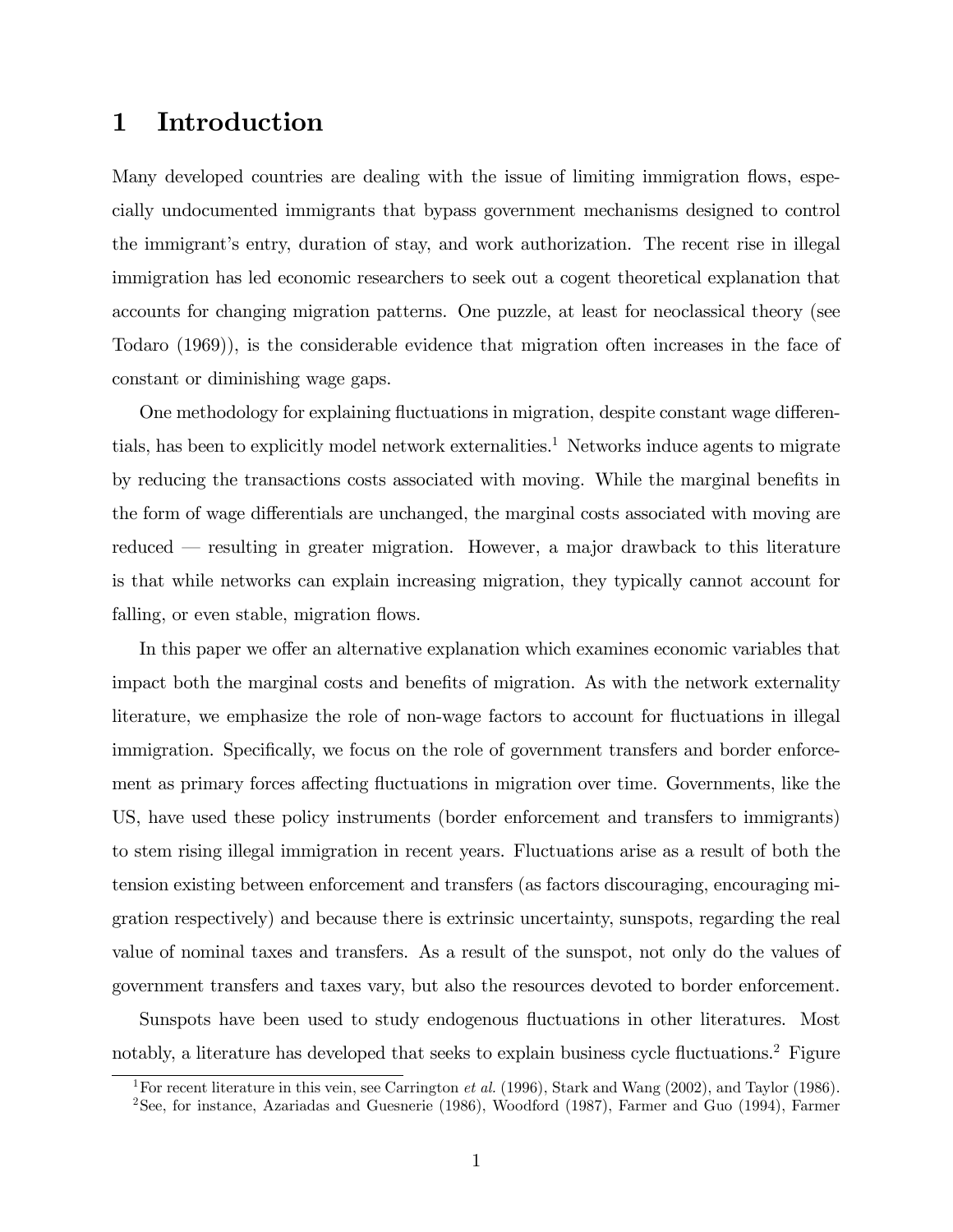1 plots the detrended (log) levels of apprehensions by the U.S. border patrol.<sup>3</sup> As this figure illustrates, the volatility in apprehensions is much greater than volatility in output, as measured by GDP. Indeed, the standard deviation in output is 0.84% between 1991 and 2002 while the standard deviation of total apprehensions is 14.6%. Insofar as endogenous fluctuations can explain observed volatility in output, they are also a possible explanation for observed volatility in illegal immigration flows.

Our goal in this paper is two-fold. First, we seek to develop a sunspot based immigration model, characterized by real world entities such as people smugglers and border patrols, which can also account for fluctuations in migration flows (both increases and decreases) over time. Second, we wish to explore the impact of changes in policy instruments on the levels of illegal immigration and smuggler usage

Our analysis builds on the methods developed in Bhattacharya *et al.* (1998), henceforth BGS.<sup>4</sup> In that paper, the authors derive conditions under which stationary sunspot equilibria are not mere randomizations over certainty equilibria, and thus, sunspots matter in a material sense. Our paper closely follows the methodology of BGS, except for which groups of individuals have access to insurance markets. In our model, there is a "natural" restriction in which individuals not born in the host country do not have access to the state-contingent insurance markets available to host-country workers: although these restricted individuals are still assumed to be born after the state of nature is revealed.

The basic structure of the economy is as follows. Individuals are born in either of two countries, hereafter designated as the home country and the host country. For simplicity, we assume that only some individuals from the home country migrate. Host-country individuals are divided into skilled and unskilled workers. Both sets of individuals supply labor, earn wages, pay taxes, and consume. The nominal value of taxes is known, while the goods value is not  $\overline{a}$  due to uncertainty regarding the price level. Individuals born in the host country

and Woodford (1997), and Benhabib and Kazuo (1998) for examples of model economies in which sunspots are offered as a possible explanation for the volatility observed in real GDP at business cycle frequencies.

<sup>&</sup>lt;sup>3</sup>The data are quarterly observations for the period 1991:4 through 2002:4. We detrend the data by applying the HP filter. For reference we have also include a detrended (log) levels (different scale) of real GDP. Finally, we use border patrol apprehensions of undocumented immigrants as a proxy for the flow of illegal immigrants into the United States.

<sup>4</sup>Although our paper and results most closely emulated those of BGS, they also depend on the generalization of BGS found in Keister (1998).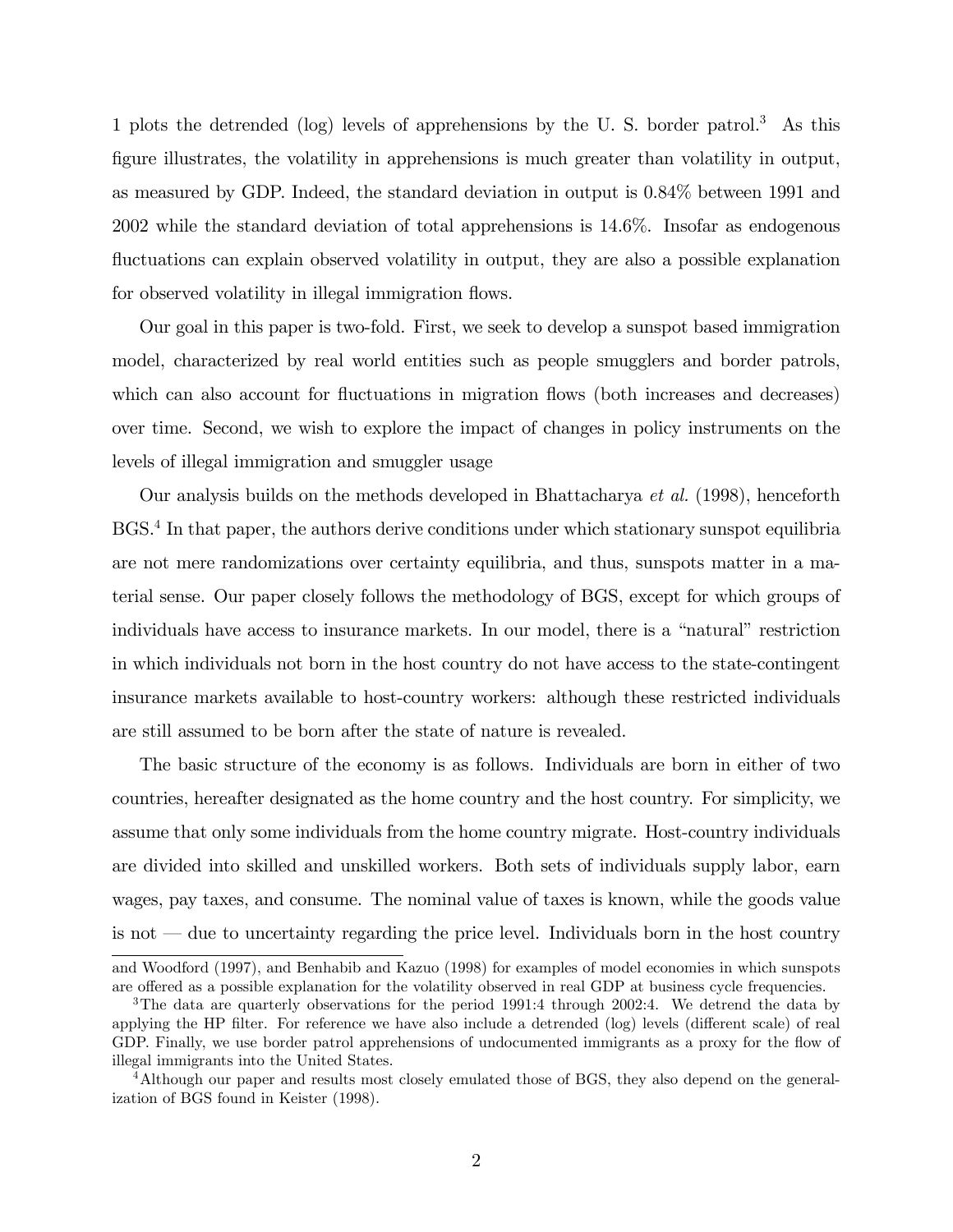have access to a market in which state-contingent securities are traded and use this market to partially insure against price level uncertainty, and hence consumption volatility. Tax revenues are distributed between two government activities: border enforcement and transfers to migrant workers. Since the only uncertainty in this economy stems from the commodity price of money being unknown, all uncertainty in our model is extrinsic in nature.<sup>5</sup>

Some individuals born in the home country may choose to emigrate, spending a fraction of their time working in the home country and the rest crossing the border (evading enforcement) and working in the host country. Home-country workers are unskilled. In addition to wage income, migrant workers receive benefits from the host-country transfer program (i.e., education and health services). In addition to potential migrants, a fraction of the home country population are engaged in people smuggling. Smugglers are endowed with some knowledge of border enforcement techniques and divide their labor time between acquiring additional information regarding border patrols and arranging for border crossings. Migrants who use the services of smugglers spend less time crossing the border and more time working in the host country.

Finally, individuals born in the home country do not have access to state-contingent securities markets in the host country. They represent the restricted set of individuals who are assumed to be born after the realization of the sunspot. As has been shown in previous literature, participation can matter for equilibria allocations under extrinsic uncertainty.<sup>6</sup>

Our results are easily summarized. First, we show that sunspot equilibria exist in this economy. Moreover, the sunspot equilibria are not mere randomizations of certainty equilibria. Second, we classify two sources of potential volatility which help to explain áuctuations in migration that are neither wage driven nor dependent on networks. Specifically, we derive conditions under which there exist multiple (two), non-sunspot equilibria in this economy, and hence, potential áuctuations in migration. There are two distinct sources of this volatility. One involves coordinating on a particular equilibria. In other words, there is no coordination mechanism that prevents the economy from switching between equilibria, for

<sup>5</sup>For a more complete discussion of extrinsic uncertainty, see Cass and Shell (1983) and Balasko (1983). Also related, Balasko and Shell (1986) study an overlapping-generations model in which lump-sum taxes and transfers are present.

 $6$ See Cass and Shell (1983), Woodford (1986), Cass (1992), Balasko and Shell (1993) for a thorough development of the role of limited participation on fluctuations in stationary sunspot equilibria.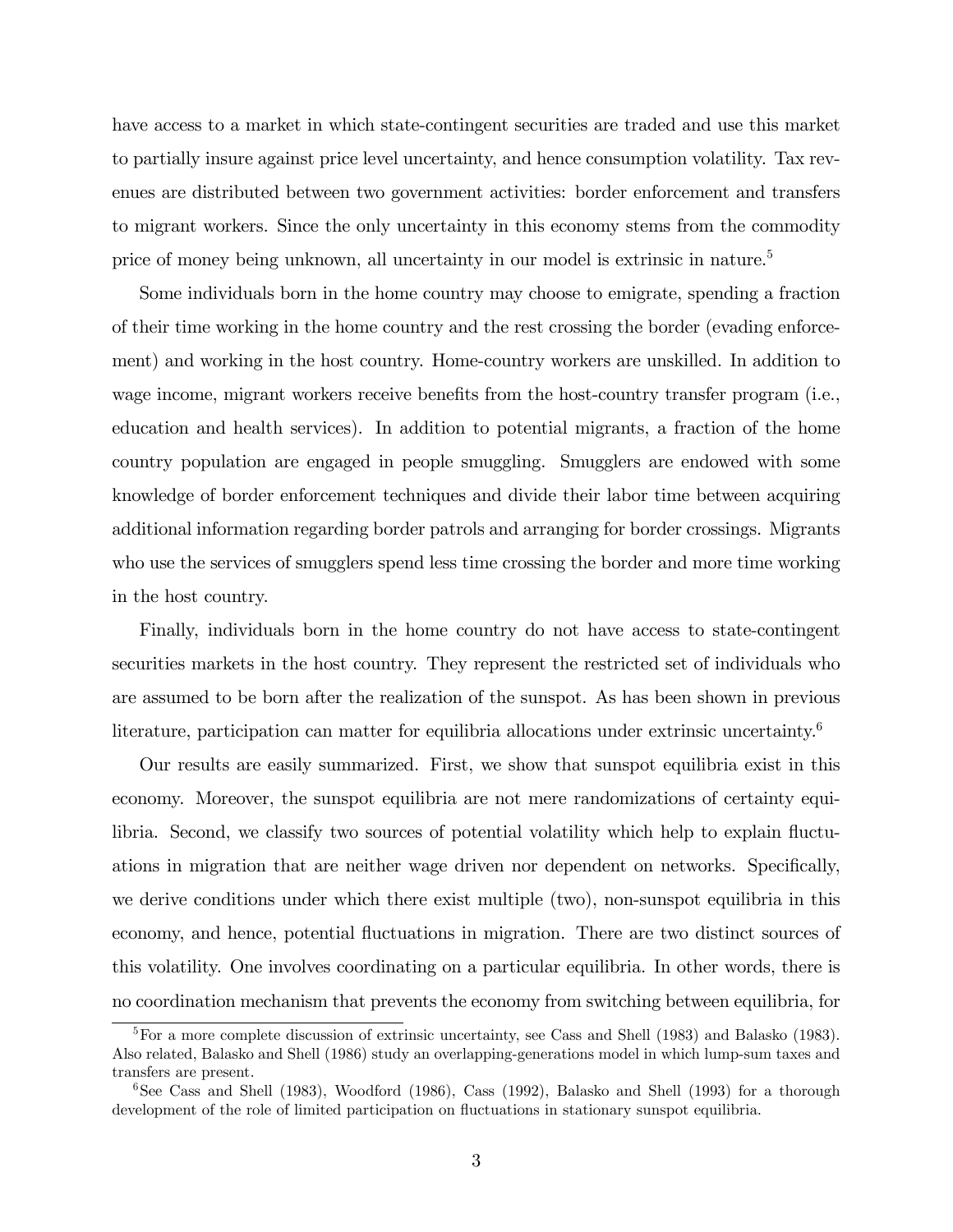a given realization of the sunspot. In addition, the two states of nature associated with the sunspot offers another source of volatility to the migration pattern as additional equilibria exist. Third, we consider the effects that a change in transfer payments (or conversely taxes) would have on equilibrium outcomes. As expected, the exact impact of policy changes is highly dependent on which equilibrium and which state of nature prevails.

The remainder of the paper is arranged as follows. The basic model is outlined in Section 2. Section 3 defines a sunspot equilibria and shows existence of pure sunspot equilibria while Section 4 describes the equilibrium values for the level of migration and quantity of smugglers services. We obtain the comparative static results in Section 5. Section 6 offers a brief summary and conclusions.

### 2 The Model

We consider a world consisting of two countries: a home country, from which individuals may choose to emigrate, and a host country, to which individuals illegally immigrate and from which there is no emigration. The economies of both countries are characterized by a standard two-period lived, overlapping generations model with production.<sup>7</sup> Time is discrete and indexed by  $t = 0, 1, 2, ...$  For every date  $t \geq 1$ , there are N individuals born in both the host and home countries, where  $N$  is assumed to be finite and greater than or equal to two.<sup>8</sup> All individuals, regardless of their country of origin, are identical with respect to their preferences and time endowments; they are endowed with one unit of labor time when young and nothing when old, and value only old age consumption. Individuals differ with respect to skill levels, as discussed below.

We also introduce extrinsic uncertainty (i.e., sunspots) into the model economy. It is assumed that all taxes and transfers are denominated in nominal units, which for simplicity, we will refer to as dollars. The goods price of these dollars,  $\rho$ , is assumed to be sunspot

<sup>7</sup>As will be detailed below, production in both economies will be labor only (i.e., no capital required) and wages are fixed. Alternatively, one can reinterpret our economy as an endowment economy where the amount of the endowment received depends on the quantity of time spent in a respective country.

<sup>8</sup>There is no loss in generality by assuming that the populations of the two countries are identical. In addition, we could also assume a continuum of individuals with unit mass in both countries. A finite number of individuals is assumed solely for expository convenience.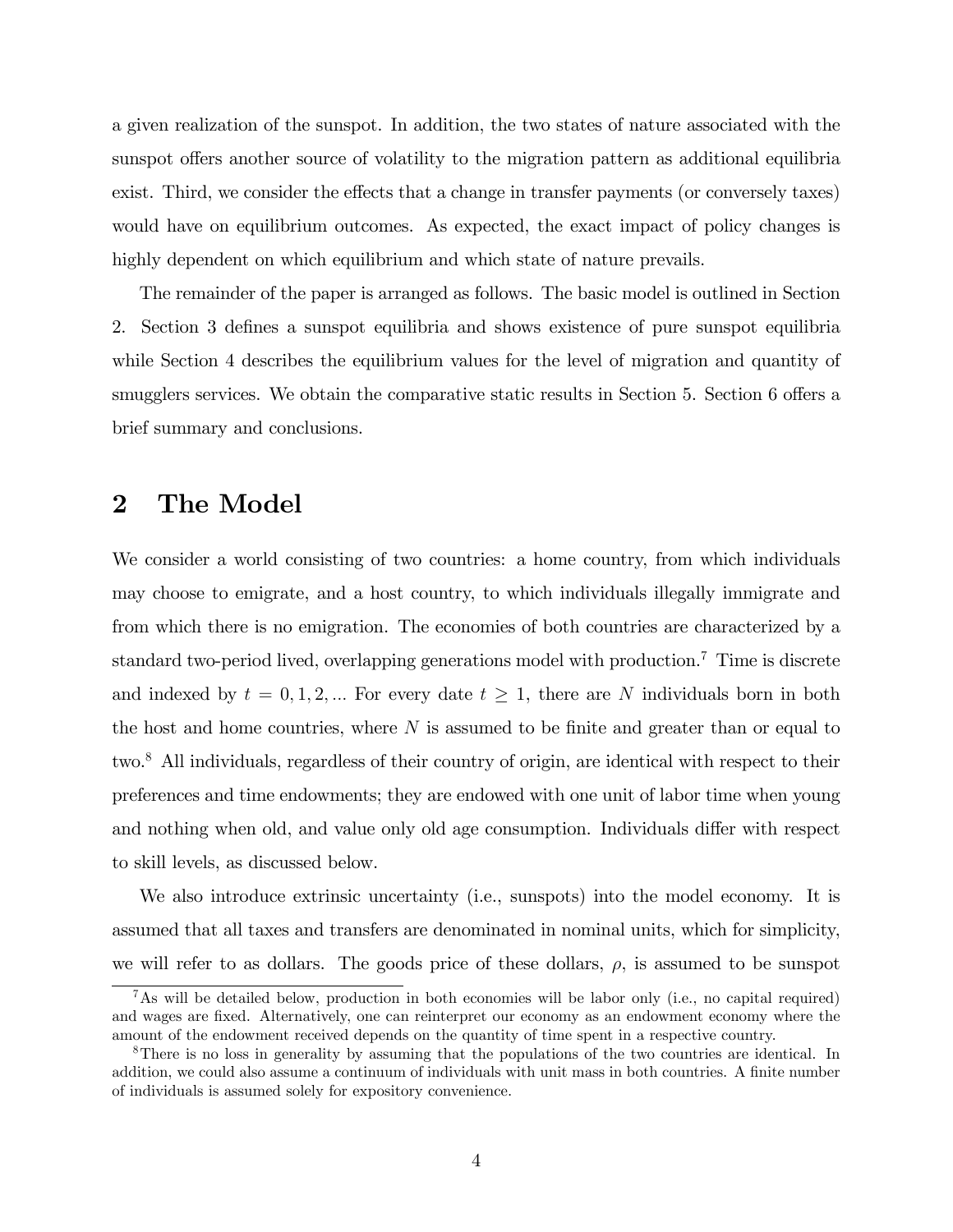dependent.<sup>9</sup> We assume that there are two possible states of nature:  $s \in {\alpha, \beta}$ . Thus the value of a unit of taxes will either be  $\rho(\alpha)$  or  $\rho(\beta)$  depending on which state occurs. Finally, we assume that the likelihood of state  $\alpha$  ( $\beta$ ) occurring is given by the probability  $\pi$   $(1 - \pi)$ respectively.

### 2.1 Host Country

Individuals born in the host country are distinguished by their skill level. For simplicity, we assume there are two types of individuals: skilled and unskilled. An individual's skill level is common knowledge and an indication of their marginal productivity. At each date  $t \geq 1$ , the host-country production technology transforms labor into a single, homogeneous consumption good and workers are paid their marginal product. In addition, it is assumed that host-country natives do not migrate.

All host-country workers, regardless of skill level, have access to state-contingent markets for trading securities prior to the realization of the state, s and spot markets for trading goods after the realization of state s: The former allows all host country workers the ability to (partially) insure themselves against the uncertainty regarding the future state of nature.

#### 2.1.1 Skilled Worker's Problem

A fraction  $\varepsilon$  of individuals within any given host-country generation are highly skilled workers. These individuals live for two periods and inelastically supply their one unit of labor when young. They earn a fixed wage  $\omega^{H.10}$  In addition, they also face a lump-sum tax,  $\tau_t^H$ , which is denominated in dollars and which, in real terms, cannot exceed the income earned by the worker. Thus, the value of these taxes in state s, is given by  $\rho_t(s) \tau_t^H$ . Individuals also have the opportunity to buy and sell state-contingent claims.<sup>11</sup> Since only old-age consumption is valued, individuals save their entire wage income net of taxes and any state contingent

<sup>&</sup>lt;sup>9</sup>We follow Shell (1977), Cass and Shell (1983), Bhattacharya et al. (1998), Keister (1998), etc. in having the sunspot dependent variable be the price of money.

 $10$ Alternatively, one can interpret this as an endowment economy where some individuals (high-skilled) receive a large endowment while others (low-skilled) receive a smaller endowment.

<sup>&</sup>lt;sup>11</sup>One can think of individuals as issuing IOU's which are contingent upon whether state  $\alpha$  or  $\beta$  prevails. We restrict individuals to having an overall non-negative position with respect to the total value of IOUs issued across the two states of nature.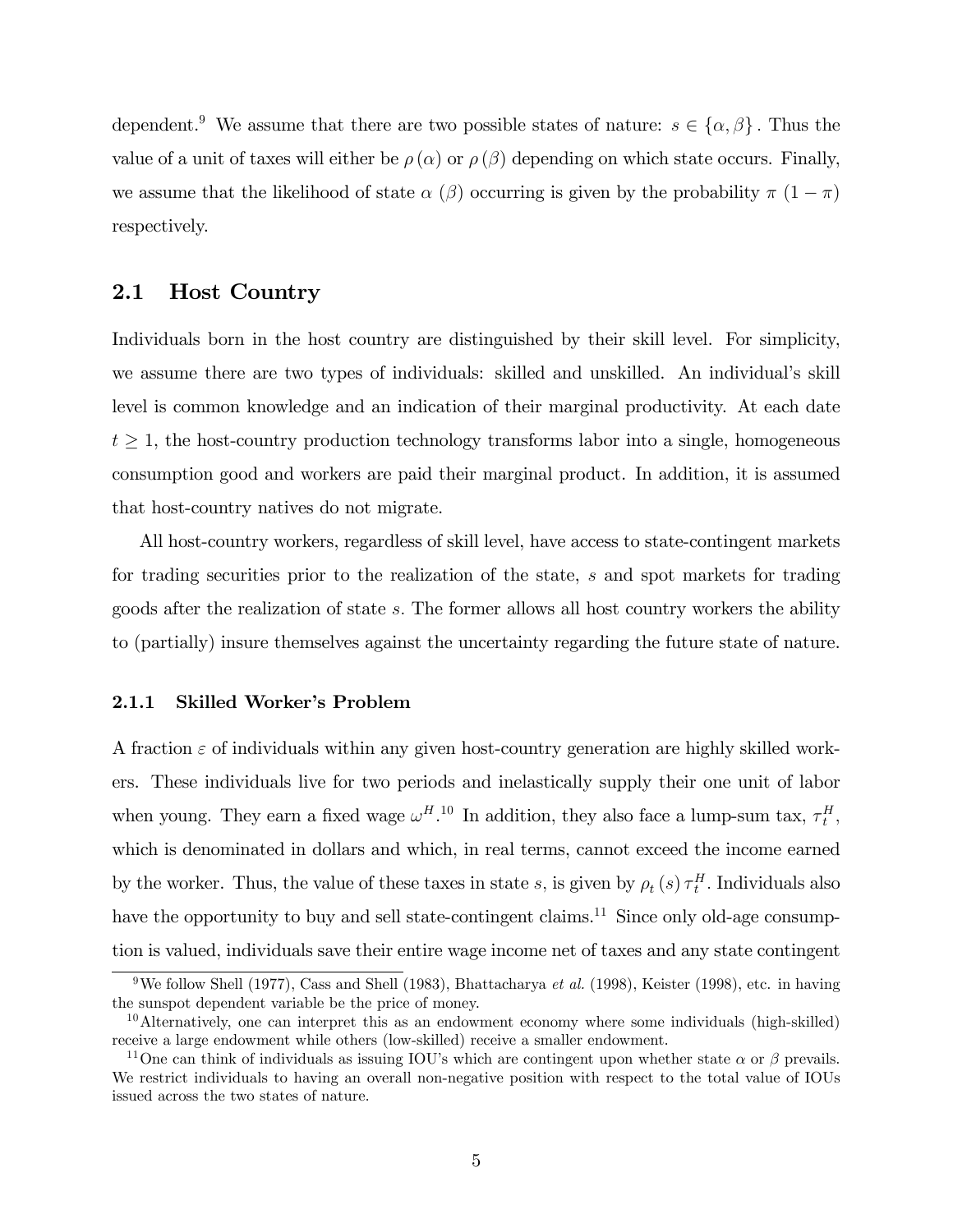securities in the form of a simple storage technology, which yields  $\lambda$  units of consumption in period  $t+1$  for every unit of savings at t. Thus we can write the skilled worker's problem as

$$
\max_{c_{t+1}^H(\alpha), c_{t+1}^H(\beta)} \pi U\left(c_{t+1}^H(\alpha)\right) + (1-\pi) U\left(c_{t+1}^H(\beta)\right)
$$
 (SHP)

subject to

$$
\lambda \left[ p_t^* \left( \alpha \right) \omega^H - p_t^m \left( \alpha \right) \tau_t^H \right] + \lambda \left[ p_t^* \left( \beta \right) \omega^H - p_t^m \left( \beta \right) \tau_t^H \right] = p_t^* \left( \alpha \right) c_{t+1}^H \left( \alpha \right) + p_t^* \left( \beta \right) c_{t+1}^H \left( \beta \right)
$$

where  $p_t^*$  is the price of the consumption good and  $p_t^m$  is the price of money. The price of the host-country consumption good is strictly positive while the price of money is nonnegative. It is useful to represent the host-country individual's resources available for consumption after taxes. We define the tax-adjusted endowment,  $\bar{\omega}^H$ , by

$$
p_{t}^{*}(s) \bar{\omega}^{H} = p_{t}^{*}(s) \omega^{H} - p_{t}^{m}(s) \tau_{t}^{H} = p_{t}^{*}(s) \left[ \omega^{H} - \frac{p_{t}^{m}(s)}{p_{t}^{*}(s)} \tau_{t}^{H} \right]
$$

where

$$
\frac{p_t^m(s)}{p_t^*(s)} = \rho_t(s)
$$

is the goods price of money. The skilled worker's problem can be rewritten as

$$
\max_{c_{t+1}^H(\alpha), c_{t+1}^H(\beta)} \pi U\left(c_{t+1}^H(\alpha)\right) + (1-\pi) U\left(c_{t+1}^H(\beta)\right)
$$

subject to

$$
\left[p_t^*\left(\alpha\right)\bar{\omega}^H + p_t^*\left(\beta\right)\bar{\omega}^H\right]\lambda = p_t^*\left(\alpha\right)c_{t+1}^H\left(\alpha\right) + p_t^*\left(\beta\right)c_{t+1}^H\left(\beta\right).
$$

As written, the individual's budget constraint is properly interpreted as workers having unrestricted access to the state-contingent claims markets. Bhattacharya et al. (1998), in their appendix, show the equivalence between the above formulation of an individual's budget constraint and ones where these individuals trade on spot markets and other contingent commodity markets and/or contingent money markets.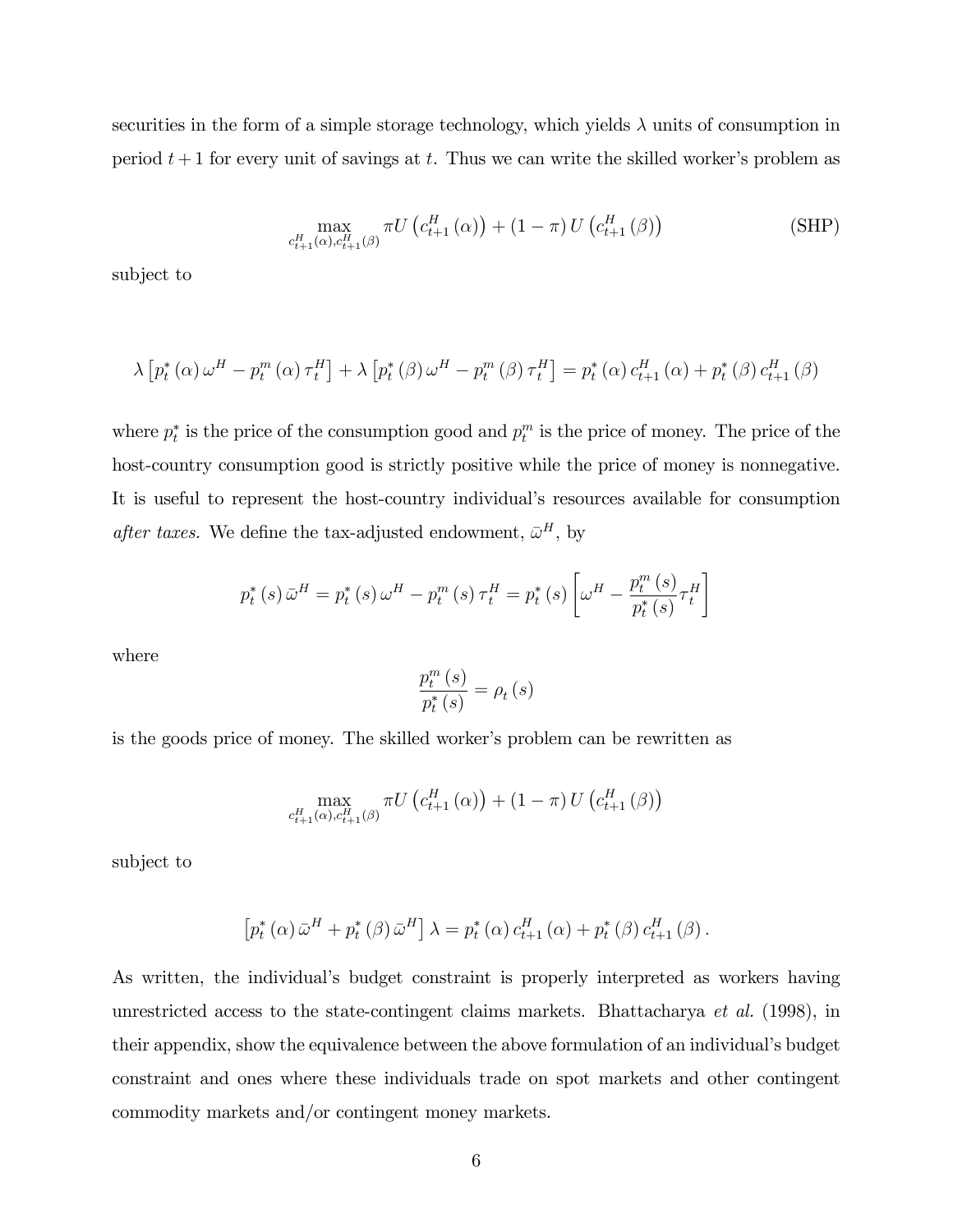#### 2.1.2 Unskilled Worker's Problem

A fraction  $1 - \varepsilon$  of individuals within any given host-country native generation are unskilled (or low-skilled) workers. Individuals live for two periods and inelastically supply their one unit of labor when young. They earn a fixed wage  $\omega^L$ . In addition, they also face a lumpsum tax,  $\tau_t^L$ , which is denominated in dollars. Thus, the value of these taxes in state s, is given by  $\rho_t(s) \tau_t^L$ . As with the skilled workers, unskilled workers also have the opportunity to participate in state-contingent claims markets. Since only old-age consumption is valued, individuals save their entire wage income net of taxes and any state contingent securities in the form of a simple storage technology, which yields  $\lambda$  units of consumption in period  $t + 1$ for every unit of savings at  $t$ . Thus we can write the skilled worker's problem as

$$
\max_{c_{t+1}^L(\alpha), c_{t+1}^L(\beta)} \pi U \left( c_{t+1}^L(\alpha) \right) + (1 - \pi) U \left( c_{t+1}^L(\beta) \right)
$$
 (UHP)

subject to

$$
\left[p_t^*(\alpha)\,\omega^L - p_t^m(\alpha)\,\tau_t^L\right]\lambda + \left[p_t^*(\beta)\,\omega^L - p_t^m(\beta)\,\tau_t^L\right]\lambda = p_t^*(\alpha)\,c_{t+1}^L(\alpha) + p_t^*(\beta)\,c_{t+1}^L(\beta).
$$

It will again be useful to represent the host-country individual's resources available for consumption *after taxes*. We define the tax-adjusted endowment,  $\bar{\omega}^L$ , by

$$
p_t^*(s)\bar{\omega}^L = p_t^*(s)\omega^L - \rho_t^m(s)\tau_t^L = p_t^*(s)\left[\omega^L - \frac{p_t^m(s)}{p_t^*(s)}\tau_t^L\right].
$$

The unskilled worker's problem can thus be rewritten as

$$
\max_{c_{t+1}^{L}(\alpha), c_{t+1}^{L}(\beta)} \pi U\left(c_{t+1}^{L}\left(\alpha\right)\right)+\left(1-\pi\right)U\left(c_{t+1}^{L}\left(\beta\right)\right)
$$

subject to

$$
\left[p_t^*\left(\alpha\right)\bar{\omega}^L + p_t^*\left(\beta\right)\bar{\omega}^L\right]\lambda = p_t^*\left(\alpha\right)c_{t+1}^L\left(\alpha\right) + p_t^*\left(\beta\right)c_{t+1}^L\left(\beta\right).
$$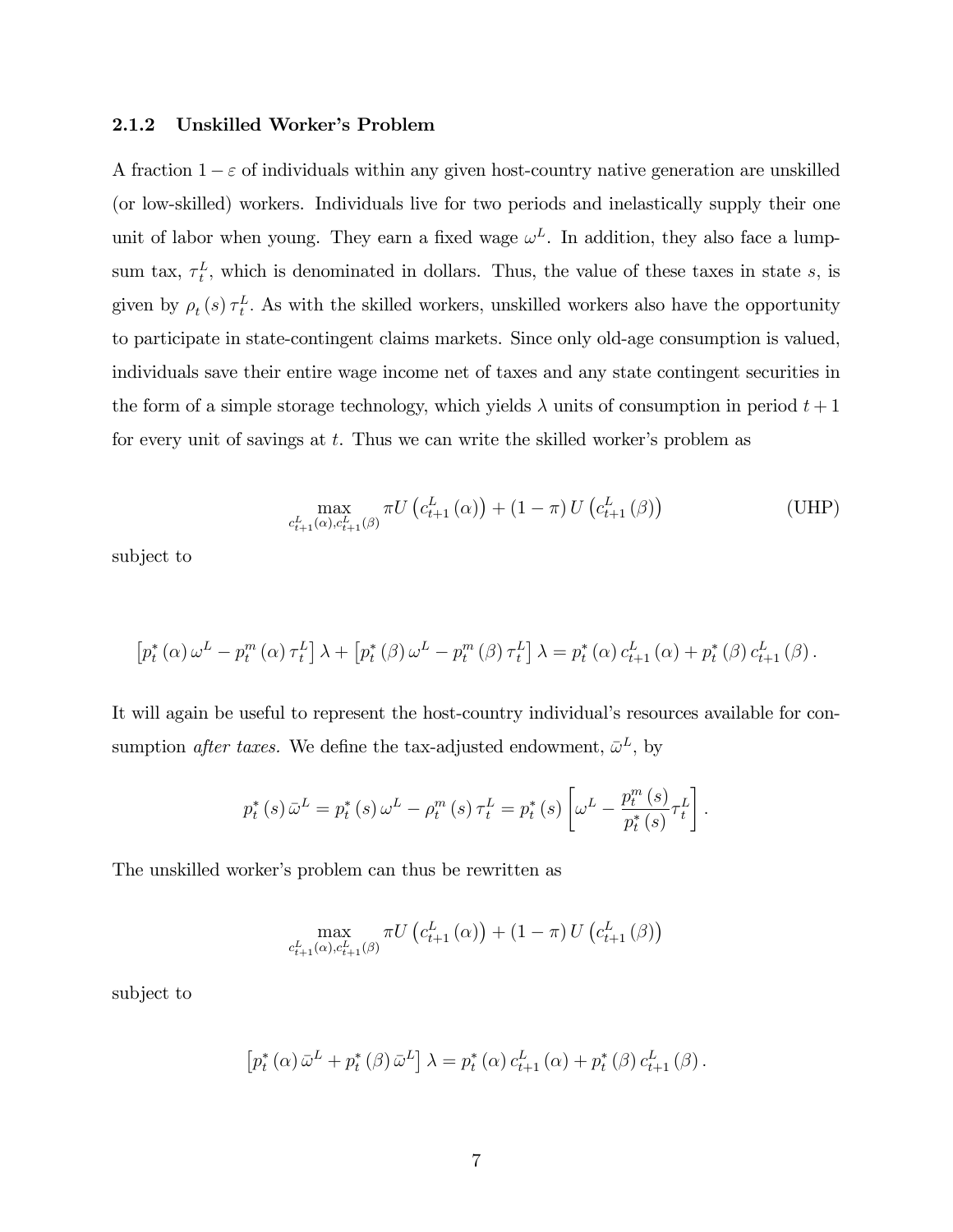#### 2.1.3 Government Problem

The host-country government engages in three related activities: collecting taxes, enforcing the border, and providing basic services to illegal immigrants. Taxes are collected from both skilled and unskilled workers from the host countries. These funds are then used to provide basic services for illegal immigrants and to fund the desired level of border enforcement, denoted by  $e_t$ . We assume that the level of service provided to illegal immigrants,  $a$ , is constant (on a per person basis) over time but that the quantity of services received in total depends on the fraction of time that immigrants spend getting to and working in the host country,  $T(\mu)$ .<sup>12</sup> In addition we assume that the government runs a balanced budget. Thus the government's budget constraint is given by

$$
\rho_t(s) \left[ \varepsilon \tau_t^H + (1 - \varepsilon) \tau_t^L \right] = \gamma T(\mu_t) \rho_t(s) a + e_t \tag{1}
$$

for  $s = \alpha, \beta$ . The properties of the transfer-proportion function are described in detail when we discuss the migrant's maximization problem.

### 2.2 Home Country

The home country is characterized by two classes of individuals: migrants and smugglers. All individuals are assumed to be born after the state of nature has been realized, and thus, home country individuals represent the class of restricted participants in our model.<sup>13</sup> Smugglers work only in the smuggling industry while migrants divide their time between home production, crossing the border, and host-country production. Migrant production

<sup>&</sup>lt;sup>12</sup>The idea is that all illegal immigrants consume some government-provided goods and services. Migrants who are caught crossing the border are provided basic services at detention centers and are returned home at government expense. Migrants who successfully cross the border receive services such as education and emergency health care  $\sim$  even though they are usually not eligible for welfare or most other assistance programs. For simplicity, we assume the government provided goods are perfect substitutes for the consumption good and that they are transformed at a one-for-one rate. Finally, although amount of time crossing the border and working is denoted by  $1 - \mu$ , we have chosen to define T in terms of  $\mu$  for expositional efficiency.

<sup>&</sup>lt;sup>13</sup>Although we do not address it in this paper, one could also conceive of a model where home country individuals are born prior to the realization of the sunspot but are restricted from participating in contingentclaims markets due to geographical restrictions. In this case migrants and smugglers would most likely attempt to self-insure against the sunspot via their choice of time allocations (i.e., fraction of time spent in each country and fraction of time devoted to learning about enforcement respectively.)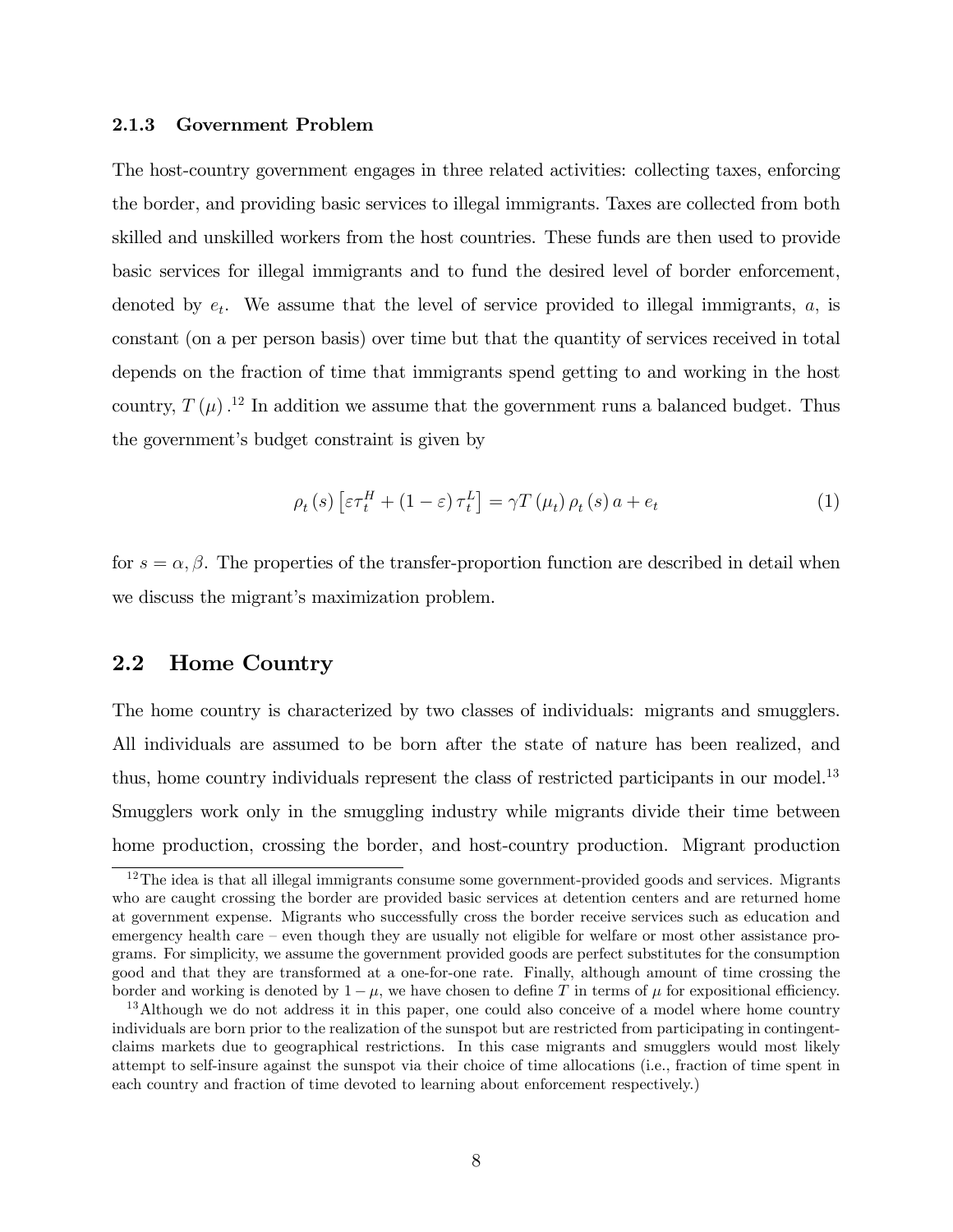in the home country is characterized by a labor only production process. It is assumed that migrants produce a single homogenous final good, which is produced and saved in the migrant's first period of life, and then consumed when old. Finally, all migrant workers are assumed to be unskilled.

### 2.2.1 Migrant's Problem

A fraction  $\gamma$  of individuals within any given home-country generation are potential migrants. Each generation of migrants is endowed with one unit of labor when young and nothing when old. There is no initial old generation of migrants. Since only old-age consumption is valued, this labor is supplied inelastically when young. The migrant must decide what fraction of her labor time,  $\mu_t$ , to spend working in the home country and what fraction,  $1 - \mu_t$ , to spend crossing the border and working in the foreign country. However, merely deciding to go and work in the host country does not guarantee that the migrant will be successful in her attempt(s) to cross the border. Thus, the fraction of time spent emigrating from the home country,  $1 - \mu$ , is further divided into two activities; time spent actually working in the host country  $M(\cdot)$  and time spent crossing the border,  $1 - M(\cdot)$ .

The amount of time used in crossing the border depends on the level of border enforcement implemented by the host country,  $e_t$ , and the amount of services,  $q_t$ , a migrant obtains from smugglers. Thus, the amount of time spent working in the host country is a fraction of the time allotment not spent working in the home country; that is,  $M(q_t, e_t) (1 - \mu_t)$ , where  $0 \leq M(q_t, e_t) \leq 1^{14}$  Conversely, the time lost crossing the border is given by  $[1-M(q_t, e_t)] (1-\mu_t)$ . The level of border enforcement,  $e_t$ , is taken as given by the migrant. It is assumed that if  $e_t = 0$ , then there is no border enforcement and  $M(q_t, 0) = 1$ for all  $q_t \ge 0$ <sup>15</sup> In addition we assume that  $0 > M_e > -\infty$ . Thus, an increase in the level of enforcement reduces the amount of time spent working in the host country.

Since crossing the border is time consuming, smugglers exist to reduce the crossing time. At date t, migrants can purchase a quantity  $q_t$  of smuggling services, taking the price,  $p_t$ , as given; where  $p_t$  is measured in units of the home-country production good. It is assumed

<sup>&</sup>lt;sup>14</sup>We define e, q, and M to lie inside the unit interval. Thus,  $M : [0,1] \times [0,1] \rightarrow [0,1]$ .

<sup>15</sup>Open borders correspond to perfect labor mobility.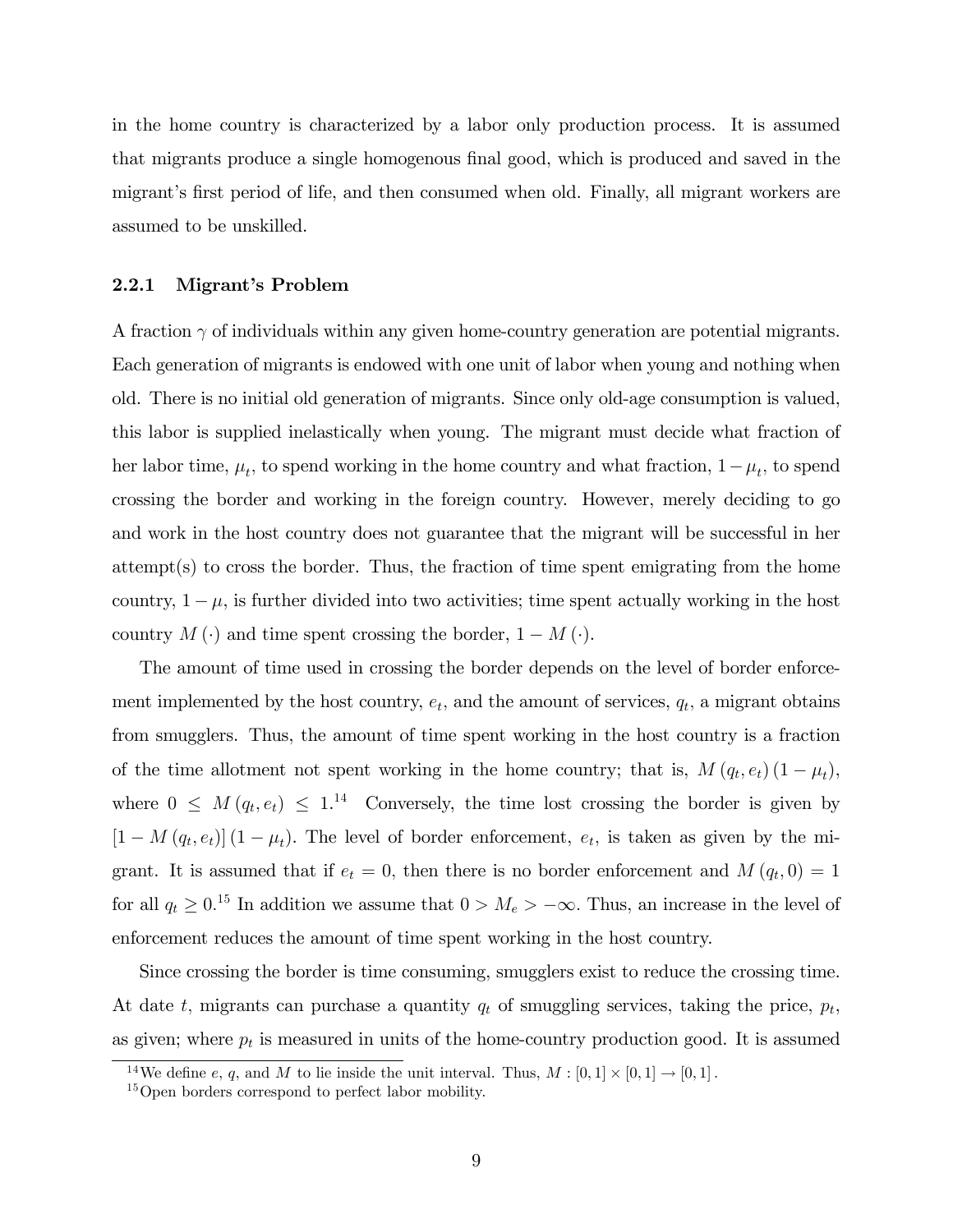that the greater the quantity of smuggling services obtained, the less time is used to cross the border, that is,  $M_q > 0$ , and that there are decreasing returns to additional units of smuggling services,  $M_{qq} < 0$ . In addition, it is assumed that  $M_q < \infty$  and  $0 < M(0, e_t) \leq 1.16$ 

Migrants who work in the home country earn a fixed wage  $\omega$  per unit of time spent in home production.<sup>17</sup> Any income not spent on smuggling services is saved via a simple storage technology in the home country. For every unit of output saved at time  $t$ , the migrant receives one unit of consumption good at date  $t + 1$ . Migrants who are successful in crossing the border earn a fixed wage  $\omega^*$  in the host country and save in the host country via the same storage method as in the home country.<sup>18</sup> In addition, the migrant receives transfer payments,  $a_t$ , denominated in dollars, from the host country government. The quantity of dollars received is assumed to be proportional to the quantity of time spent crossing the border and working in the host country, captured by  $T(\mu_t)$ . We assume that T lies in the unit interval (i.e.,  $T : [0,1] \rightarrow [0,1]$ ) and possesses the following properties:  $T(0) \leq 1$ ,  $T(1) = 0, T'(\mu_t) < 0, T''(\mu_t) < 0.19$  Thus the total, goods value of transfer payments is given by  $T(\mu_t) \rho_t(s) a_t$ .

Finally, unlike the workers in the host-country, migrants are born after the realization of the sunspot and are not able to trade on contingent claims market. We additionally assume that migrants spend their retirement in the host country.

We can formally write the migrant's problem as

$$
\max_{\mu_t, q_t} U\left(c_{t+1}\left(s\right)\right) \tag{MWP}
$$

 $16$ The latter assumption implies that even without the aid of the smuggler, a migrant will eventually cross the border and spend some time working in the host country.

<sup>&</sup>lt;sup>17</sup>Alternatively, one can think of  $\omega$  as an endowment which the migrant receives continuously throughout his young period life. Thus, if the migrant choose to stay in the home country for  $\mu$  fraction of his young life, then she will receive only  $\omega\mu$  of the total endowment possible.

 $18$ It is assumed that migrants are low skilled and thus enter that segment of job market paying lower wages,  $\omega^L$ . We assume that this wage is fixed and thus think of this as a minimum wage earned by all low skilled workers in the host country. Alternatively, one can also think of this as an endowment earned by migrants in the host country which will be dependent on the fraction of time actually spent in the host country.

<sup>&</sup>lt;sup>19</sup>Although the time spent crossing the border and working in the host country is given by  $1 - \mu_t$ , given that  $\mu_t$  lies in the unit interval it is immaterial whether we define  $T(\cdot)$  as a function of  $\mu_t$  or  $1 - \mu_t$ . In addition, despite the technical nature of these assumptions, the intuition behind them is quite reasonable. If  $T(\mu)$  satisfies these conditions, then illegal immigrants obtain most of their transfers (total, goods value of social services) after Örst arriving in the host-country and then government provided services decline with duration of stay (assimilation).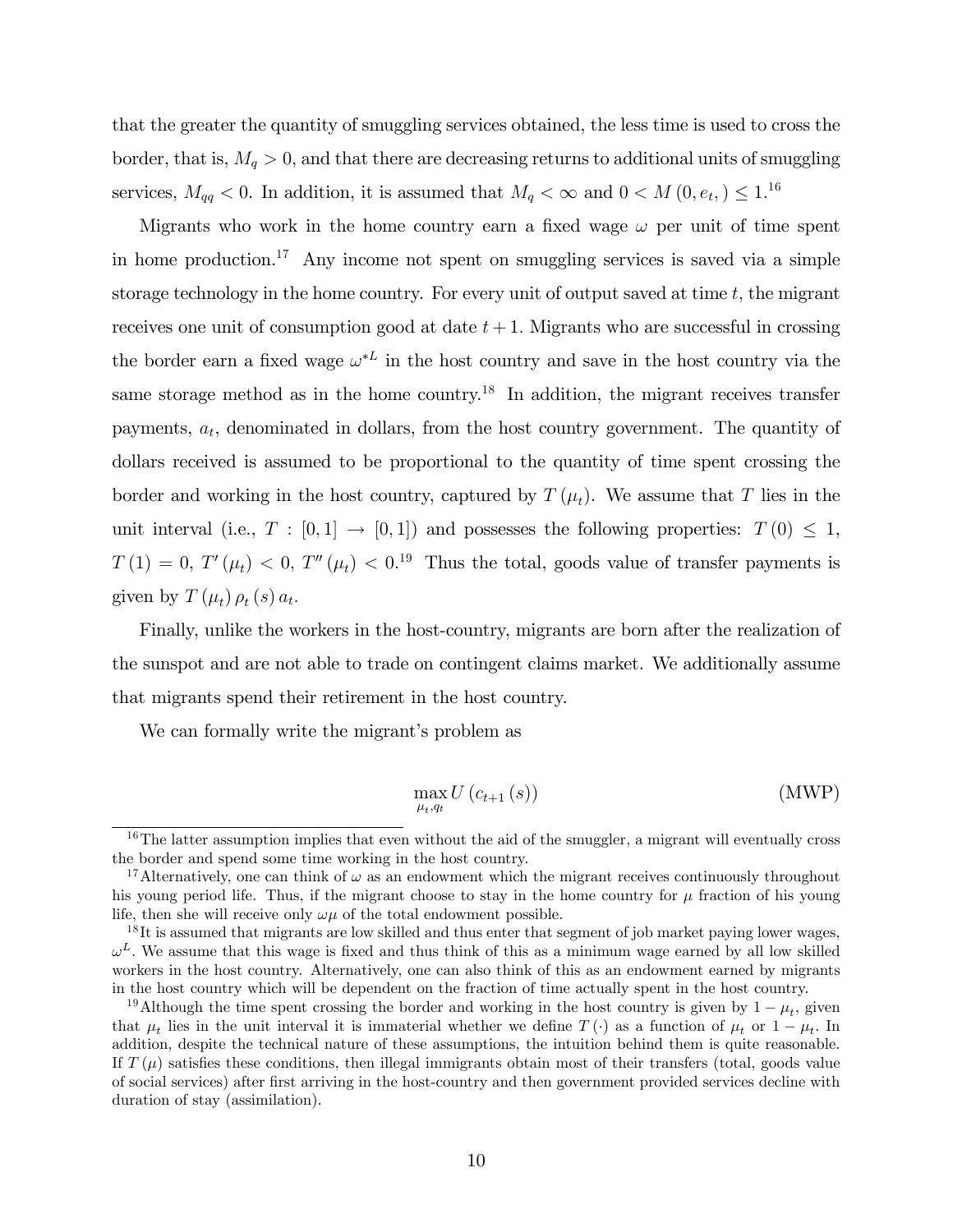subject to

$$
c_{t+1} = \omega\mu_t - p_t q_t + \left\{ \omega^L M \left( q_t, e_t \right) \left[ 1 - \mu_t \right] + T \left( \mu_t \right) \rho_t \left( s \right) a_t \right\} \lambda
$$

and

$$
\omega \mu_t \geq p_t q_t
$$
  

$$
0 \leq \mu_t \leq 1
$$

for  $s \in {\alpha, \beta}$ . First order conditions yield the set of equations

$$
\omega = \left\{ \omega^L M \left( q_t, e_t \right) - T' \left( \mu_t \right) a_t \rho_t \left( s \right) \right\} \lambda \tag{2}
$$

$$
p_t = \omega^L \left(1 - \mu_t\right) \lambda M_q\left(q_t, e_t\right). \tag{3}
$$

Equation (2) indicates the trade-off associated with migrating; the income (wage) earned per unit of time in the home country must equal the income earned per unit of time in the host-country (the sum of the wages in the host country and transfer payments). Equation (3) indicates that the marginal cost of the smuggling service is equal to the marginal income gain from using smuggling services, where the marginal gain in time working in the host-country labor market is measured by the product  $M_q(q_t, e_t) (1 - \mu_t)$ . We assume that  $U(c_{t+1})$  satisfies all the standard conditions necessary for an interior solution; namely  $U(0) = 0$  and  $U'(c_{t+1}) > 0.$ 

#### 2.2.2 Smuggler's Problem

In each generation, a fraction,  $1 - \gamma$ , of the home-country population are smugglers. Like migrants, smugglers live for two periods. In contrast, smugglers are restricted to producing smuggling services and may not migrate or work in the home-country production sector. When young, smugglers are endowed with one unit of labor that they supply inelastically. As with migrants, smugglers value only old age consumption and are retired when old. Thus they consume the gross return from investing their savings in the same simple storage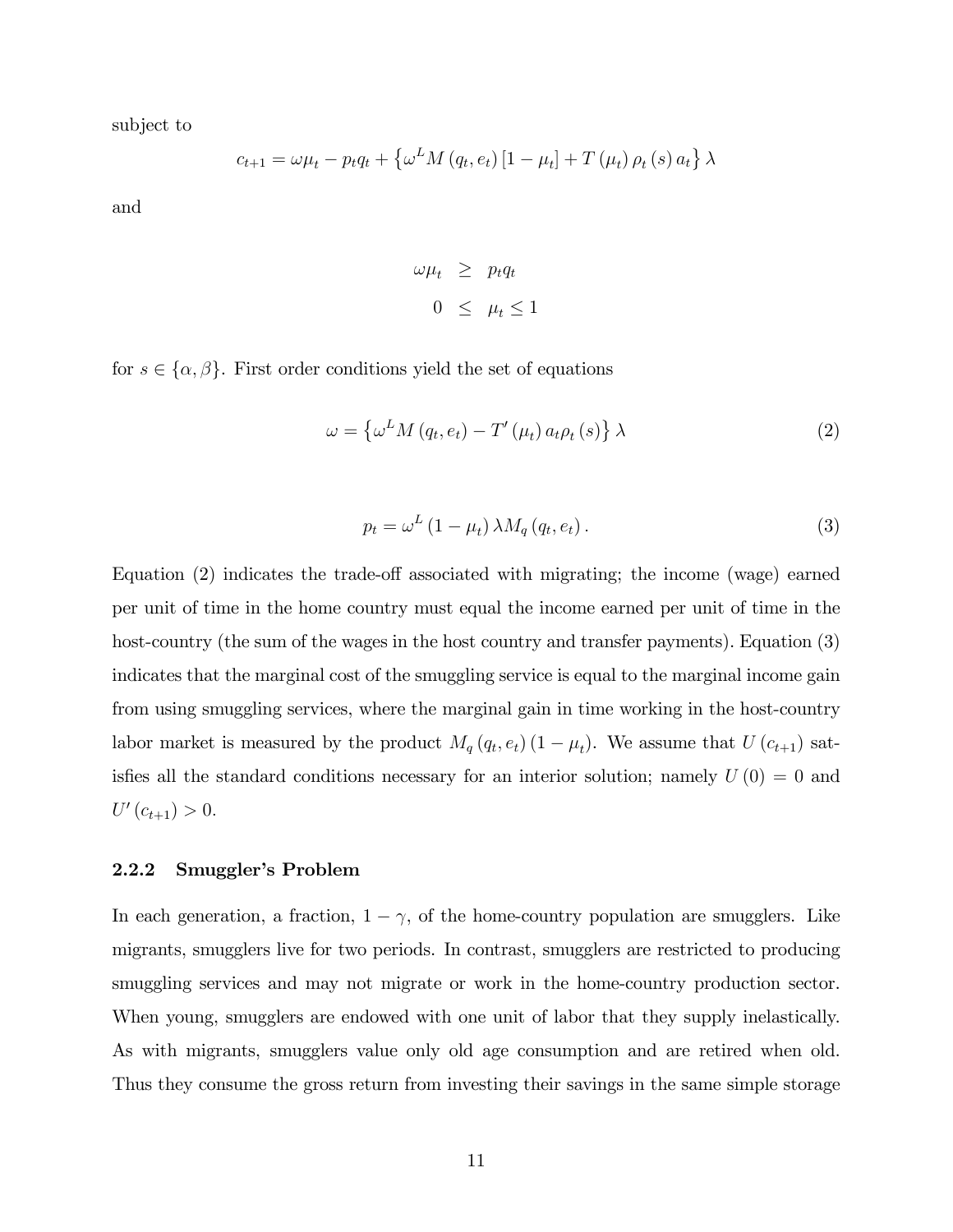technology as migrants. Finally, there exists an initial old generation of smugglers who possess smuggling capital  $h_0$ .

A smuggler's unit of labor is divided between two activities when young: accumulating smuggling capital (research and development),  $a_t$  and selling border crossings. For a smuggler, these operations are ordered sequentially; that is, the young smuggler first accumulates smuggling capital by crossing people, then begins selling services. We think of smuggling capital as the knowledge of methods and means for circumventing host-country border enforcement. The smuggler uses the remaining time endowment to arrange border crossings. We let  $d_t$  represent the fraction of time which smugglers devote to accumulating smuggling capital and  $(1 - d_t)$  be the fraction of time devoted to arranging crossings.<sup>20</sup>

When determining the amount of time to devote to accumulating smuggling capital in period t, we assume that the quantity of smuggling capital (knowledge) previously acquired by all past generations,  $h_{t-1}$ , is available to the current generations of smugglers; that is, there is no depreciation of smuggling capital. We let the function  $g(d_t, h_{t-1})$  represent the process by which time devoted to capital accumulation is transformed into smuggler's capital. Thus we have

$$
h_t = g(d_t, h_{t-1})
$$
\n<sup>(4)</sup>

where  $0 \le d_t \le 1$ . We assume that  $g(d_t, h_{t-1})$  has the following properties:  $g_d$  and  $g_h > 0$ and  $g_{dd}$  and  $g_{hh} < 0$ . Let  $g(0, h_{t-1}) = 0$ , that is, a smuggler must devote some time to actually smuggling people over the border in order to develop knowledge about effective crossing methods and techniques. Finally, we assume that for  $d_t > 0$ ,  $g_h(d_t, 0) > 1$ . Thus, taking the time to accumulate smuggler capital pays bigger dividends when there exists little smuggler capital from previous generations.

 $20$ One can think of the smuggler's first period as divided into two distinct subperiods. The initial subperiod of his young life is spent as an apprentice to an old smuggler, who has institutional knowledge about crossing and enforcement. In this subperiod, the smuggler undertakes the actual process of crossing migrants over the border. While the apprenticeship provides no income, it provides the required knowledge to make income-generating arrangements for migrant crossings during the second subperiod.

This is not unlike arrangements smugglers currently make on the U.S.-Mexican border. In practice, apprentice smugglers "run" the migrants across until they have been caught so many times (usually ten) that they risk prosecution if caught again. They then become coordinators and recruiters charged with getting clients for the new generation of runners. For more information on how smugglers operate, see Spener (2002).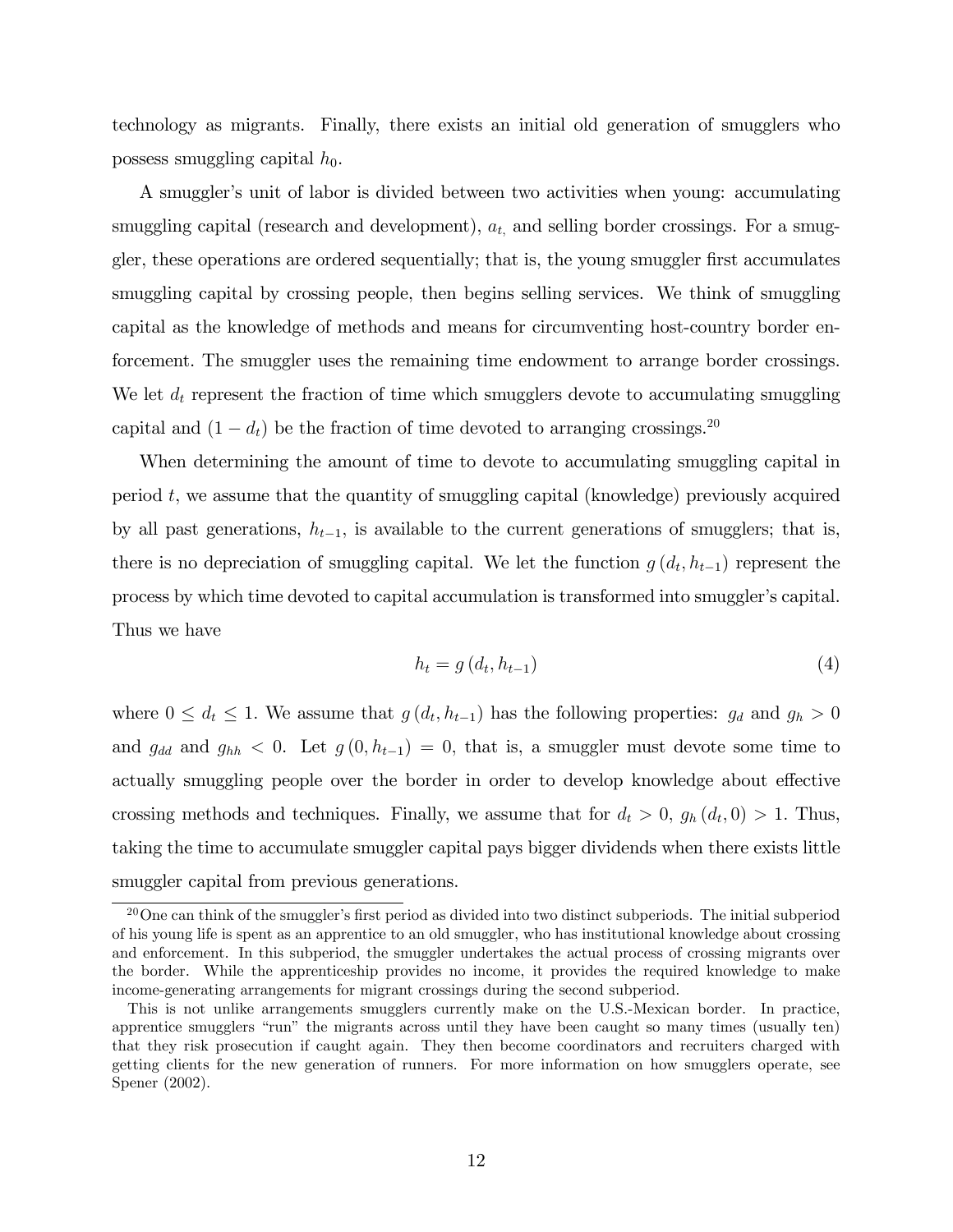The smuggler arranges migration services in a perfectly competitive environment. As such, the representative smuggler takes the price of smuggling services,  $p_t$ , as given. In addition, the smuggler also takes as given the level of enforcement,  $e_t$ , in period t. Finally, it is only the process of arranging for migrant crossings that generates income. To produce migration services, the smuggler must devote sufficient time to capital accumulation, so that he may overcome the anticipated level of enforcement. Formally, let the quantity of migration services supplied be given by

$$
Q_t = B[h_t - e_t] (1 - d_t) \text{ for } h_t \ge e_t
$$
\n
$$
= 0 \text{ otherwise and}
$$
\n(5)

where  $B > 0$  is a constant scale factor,  $h_t - e_t$  is the effectiveness of the smuggling methods relative to enforcement methods, and  $1-d_t$  is the fraction of time devoted to selling migration services.

We can therefore write the smuggler's maximization problem as

$$
\max_{d_t} \pi U \left( c_{t+1}^c \right) \tag{CP}
$$

subject to the constraints

$$
c_{t+1}^{c} = \lambda p_t B [h_t - e_t] (1 - d_t),
$$
 and  

$$
h_t = g (d_t, h_{t-1})
$$
  

$$
h_t \ge e_t,
$$

where  $c<sup>c</sup>$  denotes consumption by the smuggler. Given the interior solution guaranteed by the properties of the utility function, the efficiency condition for the smuggler is

$$
\lambda p_t B \left\{ g_d \left( d_t, h_{t-1} \right) \left( 1 - d_t \right) - \left[ g \left( d_t, h_{t-1} \right) - e_t \right] \right\} = 0 \tag{6}
$$

Equation  $(6)$  describes the smuggler's trade-off. The first term inside the brackets repre-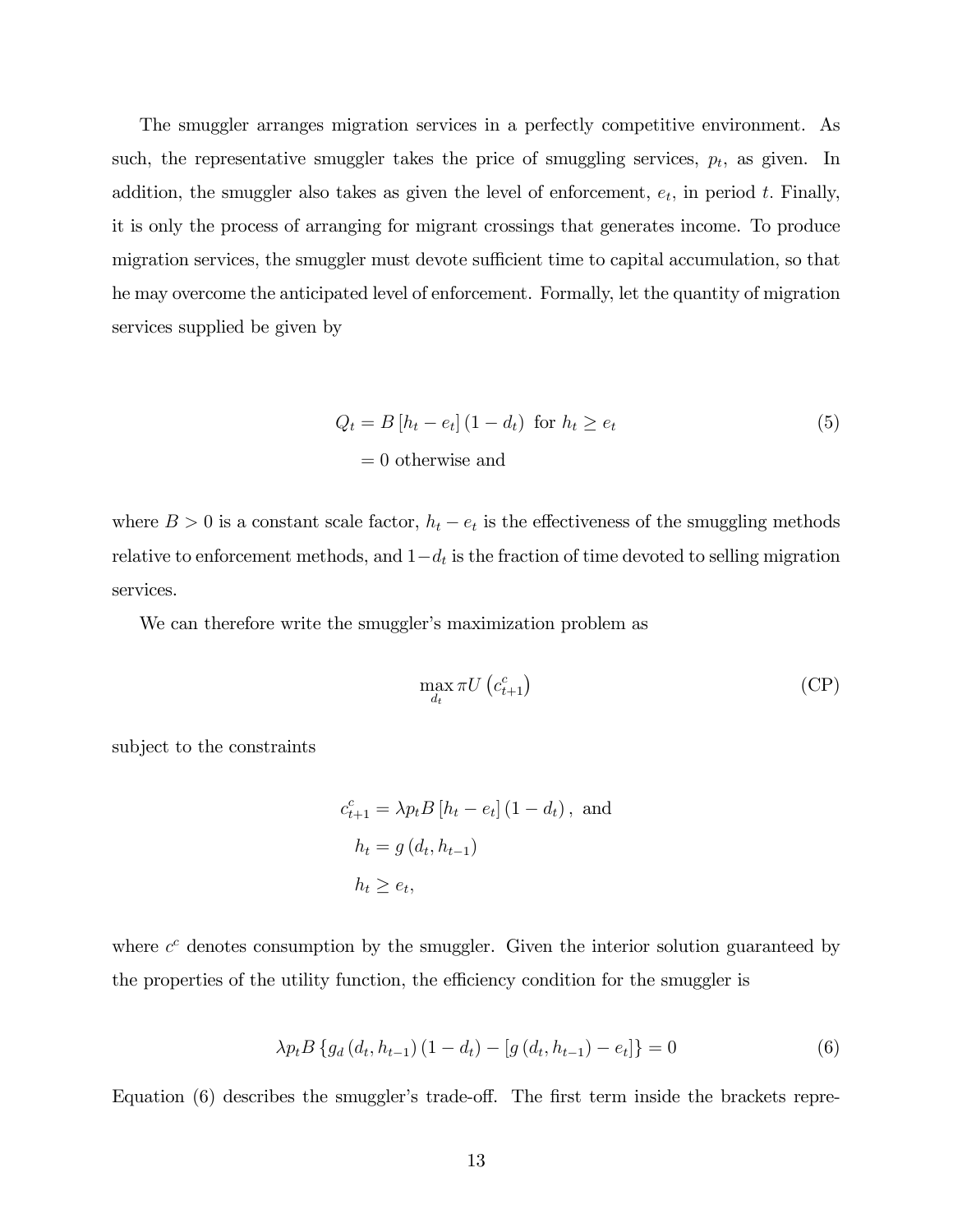sents the marginal gain from capital accumulation while the second term inside the brackets represents the marginal cost of time allocated to capital accumulation  $\overline{\phantom{a}}$  time not spent arranging migration services.

# 3 Existence of Sunspot Equilibria

Before focusing on existence and properties of the equilibrium values for migration, smuggler services, etc., it will be useful to establish the existence of sunspot equilibria. Establishing this result requires only examining equilibrium consumption allocations for host-country individuals. This is the result of the fact that skilled and unskilled host-country workers will insure themselves, via trade in contingent-claims markets, prior to the realization of the sunspot and that, migrants, who enter the host country after the state of nature has been revealed, cannot participate in these markets and thus will merely consume the proceeds from their work. Thus, the existence of sunspots (and in particular sunspot equilibria which are not mere randomizations over certainty equilibria) is strictly a matter of examining the equilibrium allocations of host-country workers.<sup>21</sup> Given this, and the fact that the setup of host-country workers is almost identical to the unrestricted agents in Bhattacharya et al. (1998), their results (from section 3.3) are directly applicable to our economy. Hence we now focus on defining equilibrium in the host-country.

A host-country competitive equilibrium for the sunspot economy must satisfy the following

**Definition 1** A sunspot equilibrium consists of: (i) a sequence of allocations by the hostcountry workers,  $\{c_t^{*H}(\alpha), c_t^{*H}(\beta), c_t^{*L}(\alpha), c_t^{*L}(\beta)\}_{t=0}^{\infty}$ , that satisfies problems (SHP) and (UHP); (ii) a price vector,  $\{p_t^m(\alpha), p_t^m(\beta), p_t^*(\alpha), p_t^*(\beta)\}_{t=0}^{\infty}$ , that clears the host-country goods market; and (iii) for some t, either  $c_t^{*H}(\alpha) \neq c_t^{*H}(\beta)$  or  $c_t^{*L}(\alpha) \neq c_t^{*L}(\beta)$ .

As in Bhattacharya et al. (1998) we assume a log utility function and at least one unre-

<sup>&</sup>lt;sup>21</sup>We are thus following the structure and methods developed in Bhattacharya *et al.* (1998) and Keister (1998) to verify the existence of stationary sunspot equilibria. As Bhattacharya et al. (1998) point out, "...equilibrium in this economy reduces to the determination of equilibrium in a smaller economy with no restrictions on market participation but...in which uncertainty is intrinsic."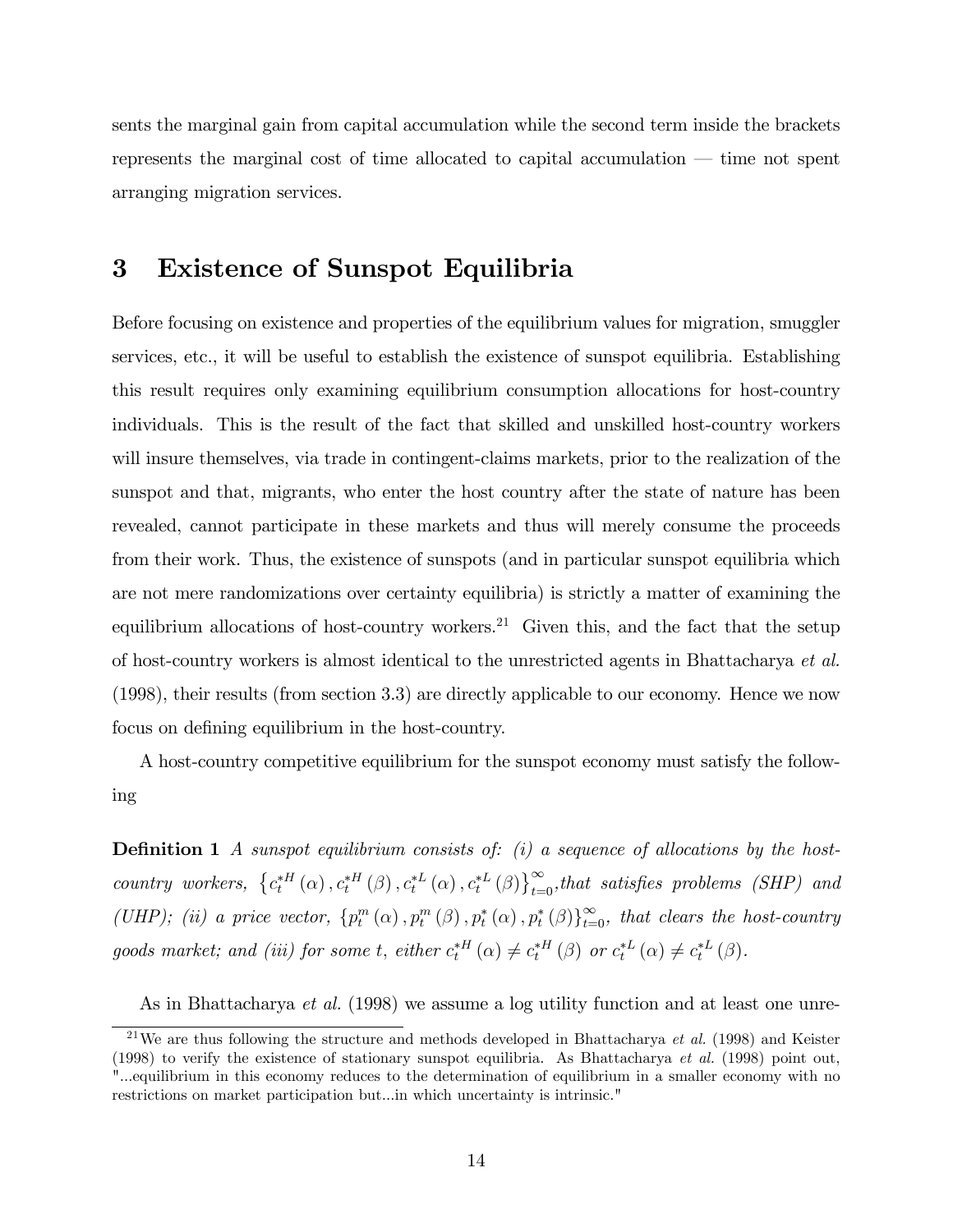stricted individual to have no tax burden.<sup>22</sup> For ease of exposition, we also assume that taxes, for both high and low skilled workers, are time independent, i.e.,  $\tau_t^H = \tau^H$  and  $\tau_t^L = \tau^L$ . Given these assumptions, we can show the following.

**Proposition 1** There exist equilibria in which sunspots affect the consumption of host country workers if and only if  $\tau^H + \tau^L \neq 0$ . There will exist sunspot equilibria whenever  $\rho_t(\alpha) \neq 0$  $\rho_{t}\left(\beta\right)$  .

The results follow directly from Proposition 2 in Keister (1998). The basic intuition is that for  $\rho_t(\alpha) \neq \rho_t(\beta)$  (an assumption we make), the tax adjusted Edgeworth box is not square. Because equilibrium consumption bundles will lie on the diagonal of the Edgeworth box, it follows that consumption will not be identical across the two states of nature.

**Proposition 2** There exist sunspot equilibria which are not mere randomizations over the certainty equilibria.

This result is proved in Proposition 3.1 in Bhattacharya et al. (1998). Their result is proved by setting  $\tau^L = 0$ . Thus, the unskilled host-country workers in the certainty economy face no taxes and would merely eat their endowment (savings in our model). Any randomization over the certainty economy would require that unskilled native workers consume only their endowment (savings). However, in the sunspot economy they would choose to insure against the sunspot  $-$  thus not consuming their endowment (savings) and the resulting equilibrium would not be a randomization over the certainty economy.

Remark: Taken together, these propositions have interesting implications regarding the impact of immigrants (or any new, younger job entrant) on unskilled (older), native workers. Specifically, they highlight the fact that any detrimental impact to unskilled workers is not the result of immigrants but rather is the result of choices made by unskilled workers in the face of uncertain future tax burdens. Consider the unskilled worker's consumption. With  $\tau^L = 0$ , it follows immediately that in the absence of a market in which state-contingent

 $22$ Keister (1998) shows that in a one period setup, which is essentially what we have, that the results which follow hold for more general specifications of the utility function. The following proposition is based on this generalization.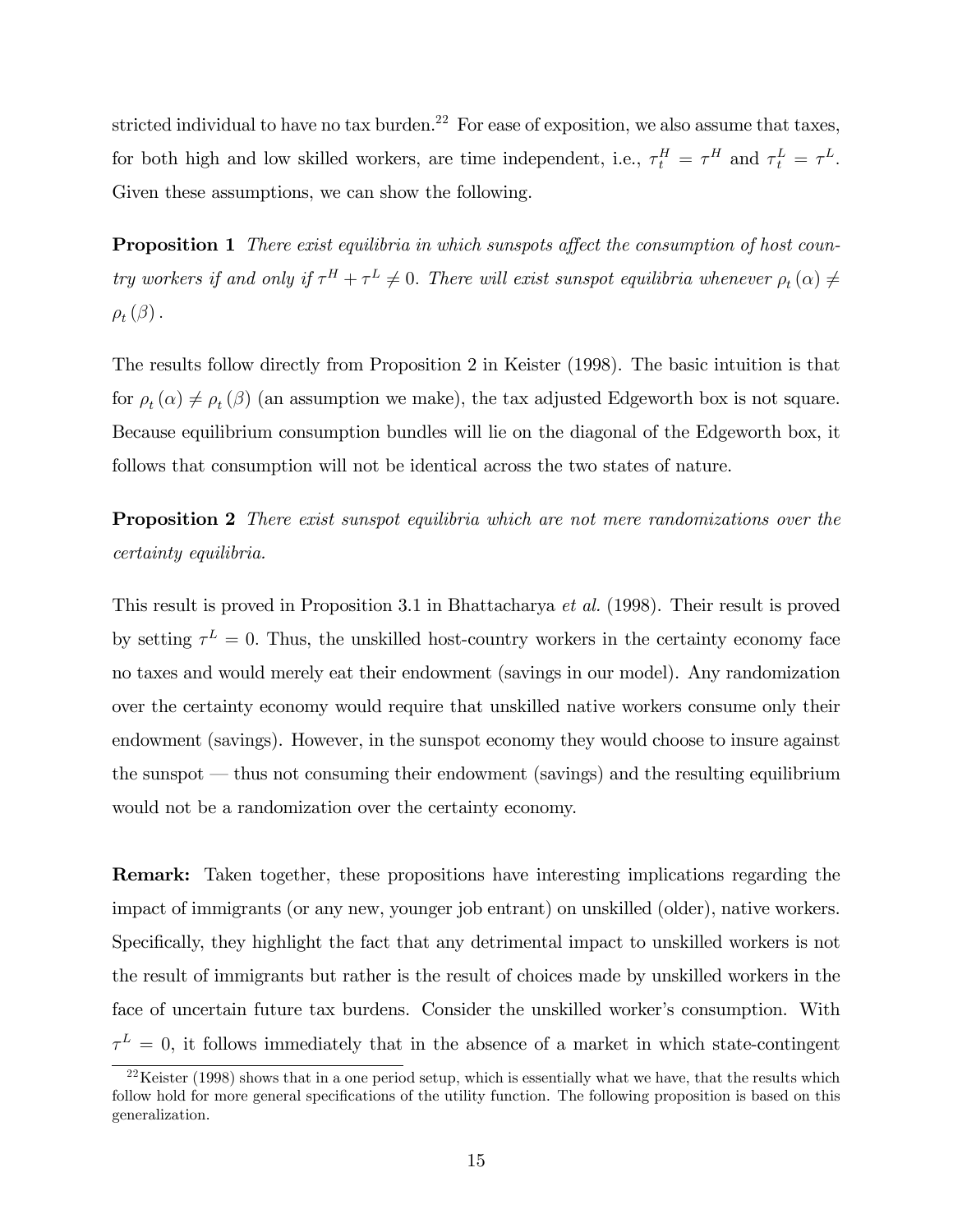securities are traded, this unskilled worker would simply consume her savings. Proposition 2 implies that access to a market trading state-contingent securities results in consumption of the unskilled worker varying with the state of nature.<sup>23</sup>

Most importantly, this variance of consumption (well-being) does not depend on the usual story in which low-skilled workers suffer wage reductions because of the inflow of migrant workers. Here the wages for low-skilled workers are constant. Consequently, the variance stems from the fiat redistribution scheme (taxes and transfers) and the ex ante incentive to participate in the market trading state-contingent securities. In short, unskilled workers ìpayîfor the (preferred) redistribution scheme even though their explicit tax burden is zero. In our setting, the trade-off between  $ex$  ante efficient participation and  $ex$  post variance is a by-product of the sunspot, restricted participation, and the monetary redistribution scheme and not the presence of migrant (new) workers.

# 4 Migration and Smuggling Equilibria

The uncertainty over the state of nature, and the resulting existence of sunspot equilibria, also affects the equilibrium levels of migration, smuggling services, and smugglers' allocation of time. Although individuals in the home-country are restricted from participating in contingent claims markets, their decisions regarding allocation of time and the level of smuggler services to acquire, will differ depending on which state of nature,  $s$ , prevails. We begin by first discussing some properties of enforcement and smuggling in equilibrium. We then describe the equilibrium laws of motion governing the system and state conditions under which multiple equilibria will exists. Finally we end this section by examining the impact of sunspots on the equilibrium values of migration, smuggler services and smugglers' time allocation decision.

 $^{23}$ Bhattacharya et al. (1998) use the term volatility to refer to the range of equilibrium allocations and prices we are referring to as variation in consumption. Formally,  $\left[c_t^*L(\alpha), c_t^*L(\beta)\right]$  is a proper subset of  $\Re^{++}$ and has positive measure because  $c_t^{*L}(\alpha) \neq c_t^{*L}(\beta)$ . In contrast,  $[c_t^{*L}(s_t)]$  is a singleton and therefore is a measure zero set when the low-skilled worker has access to the market for state-contingent securities.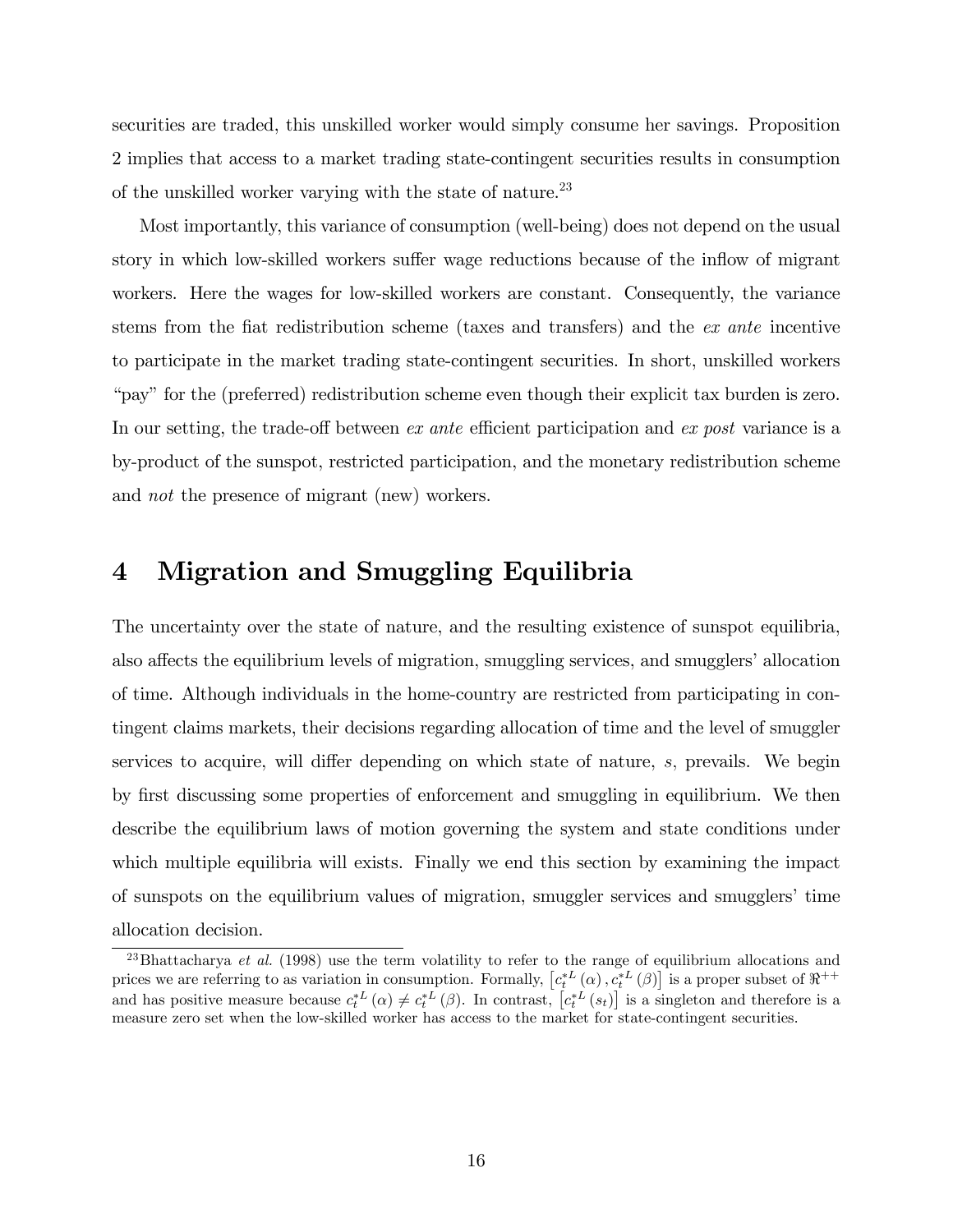### 4.1 Enforcement and Smugglers

It will be useful to first describe the smuggler's decision on how to allocate her time,  $d_t$ , between capital accumulation and arranging border crossings. The choice of  $d_t$  depends on the level of enforcement, which is given by equation (1), and can be written as

$$
e_{t} = \rho_{t}(s) \left[ \varepsilon \tau^{H} + (1 - \varepsilon) \tau^{L} - \gamma T(\mu_{t}) a \right]
$$
\n(7)

for  $s = \alpha, \beta$ . As with the taxes paid by host-country workers, we assume that the marginal dollar value of transfers received by migrants is time invariant  $-a_t = a$ . Thus, we can rewrite this expression as  $e_t^* = e^* (\mu_t, \tau^H, \tau^L, a, \rho_t(s), \varepsilon, \gamma)$ . The following lemma states selected properties about the level of enforcement.

**Lemma 1** a)  $e^*_{\mu} > 0$ , b)  $e^*_{\rho} > 0$ , c)  $e^*_{\tau} > 0$ , and d)  $e^*_{a} < 0$ .

These results follow directly from simply differentiating equation (7) and hence a proof is omitted. The intuition behind these results is straightforward. Parts (a) through (c) state that if transfers decrease (because migrants spend more time in the home-country), the goods value of dollars increase, or taxes increase, ceteris paribus, then there will be greater funds available for enforcement. Part (d) says that an increase in the dollar value of transfers will decrease the funds available for enforcement for a given level of tax revenue.

From equation (6), one obtains

$$
g_d(d_t(s), h_{t-1}) (1 - d_t(s)) - g(d_t(s), h_{t-1}) = -e_t.
$$
\n(8)

Using equation (8) and the implicit function theorem we can solve for the fraction of time smugglers spend acquiring smuggling capital,  $d_t^* = d^* (\mu_t, \tau^H, \tau^L, a, h_{t-1}, \rho_t(s))$ . We derive the effect of changes in several variables of interest on the time allotted for research activity in the following lemma.

**Lemma 2** a)  $d^*_{\mu} > 0$ , b)  $d^*_{\rho} > 0$ , c)  $d^*_{\tau} > 0$ , d)  $d^*_{a} < 0$  and e) for  $g_h > g_{dh}$ , then  $d^*_{h_{t-1}} < 0$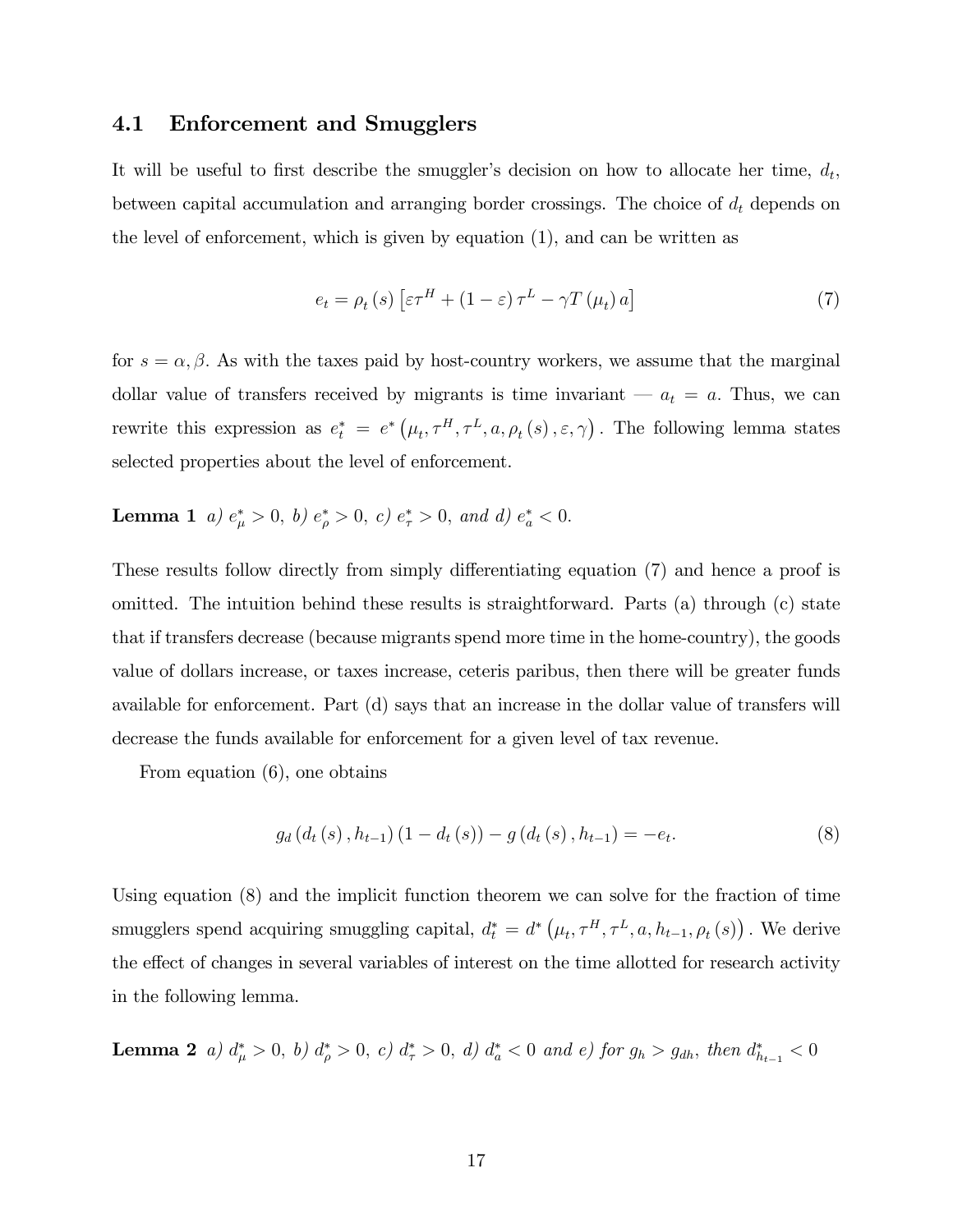The results of Lemma 2 follow directly from differentiating equation  $(8).^{24}$  The first three results (Parts (a)-(c)) are tantamount to increasing enforcement and part (d) is equivalent to decreasing enforcement and thus is the converse of the first three parts. An increase in border enforcement results in the smuggler allocating greater time to research and development in order to overcome the greater level of enforcement. Finally, an increase in the amount of prior smuggler capital (Part (e)) will lead to less research and development since the marginal payoff to additional effort is lower. In effect, with an increase in accumulated knowledge the young smugglers are reaping the rewards from research efforts undertaken by previous generations.

We use the results of Lemma 2 to characterize the effect that changes in enforcement on the equilibrium quantity of smuggling services,  $q^*$ . Recall that the quantity of smuggler service supplied was given by

$$
Q_t = B[h_t - e_t] (1 - d_t)
$$
  
=  $B[h_t - e^*(\mu_t, \tau^H, \tau^L, a, \rho_t(s), \varepsilon, \gamma)] (1 - d^*(\mu_t, \tau^H, \tau^L, a, h_{t-1}, \rho_t(s))).$ 

Thus, in equilibrium market clearing implies that

$$
\gamma q_t = (1 - \gamma) B [h_t - e_t^*] (1 - d_t^*), \qquad (9)
$$

or rewriting this equation and letting  $q_t^*$  be the equilibrium quantity of services

$$
q_t^* = \frac{(1-\gamma)B}{\gamma} \left[ h_t - e_t^* \right] (1 - d_t^*)
$$

Rewriting this using equation (4) we obtain

$$
q_t^* = \frac{(1 - \gamma) B}{\gamma} \left\{ [g(d_t) - e_t^*] [1 - d_t^*] \right\}.
$$
 (10)

Applying the implicit function theorem yields  $q_t^* = q^* (\mu_t, h_{t-1}, \tau^H, \tau^L, a, \rho_t (s), \varepsilon, \gamma)$ . The properties of  $q^*$  with respect to key variables are described in the following lemma.

<sup>&</sup>lt;sup>24</sup>This result is analogous to Lemma 2 in Guzman *et al.* (2001).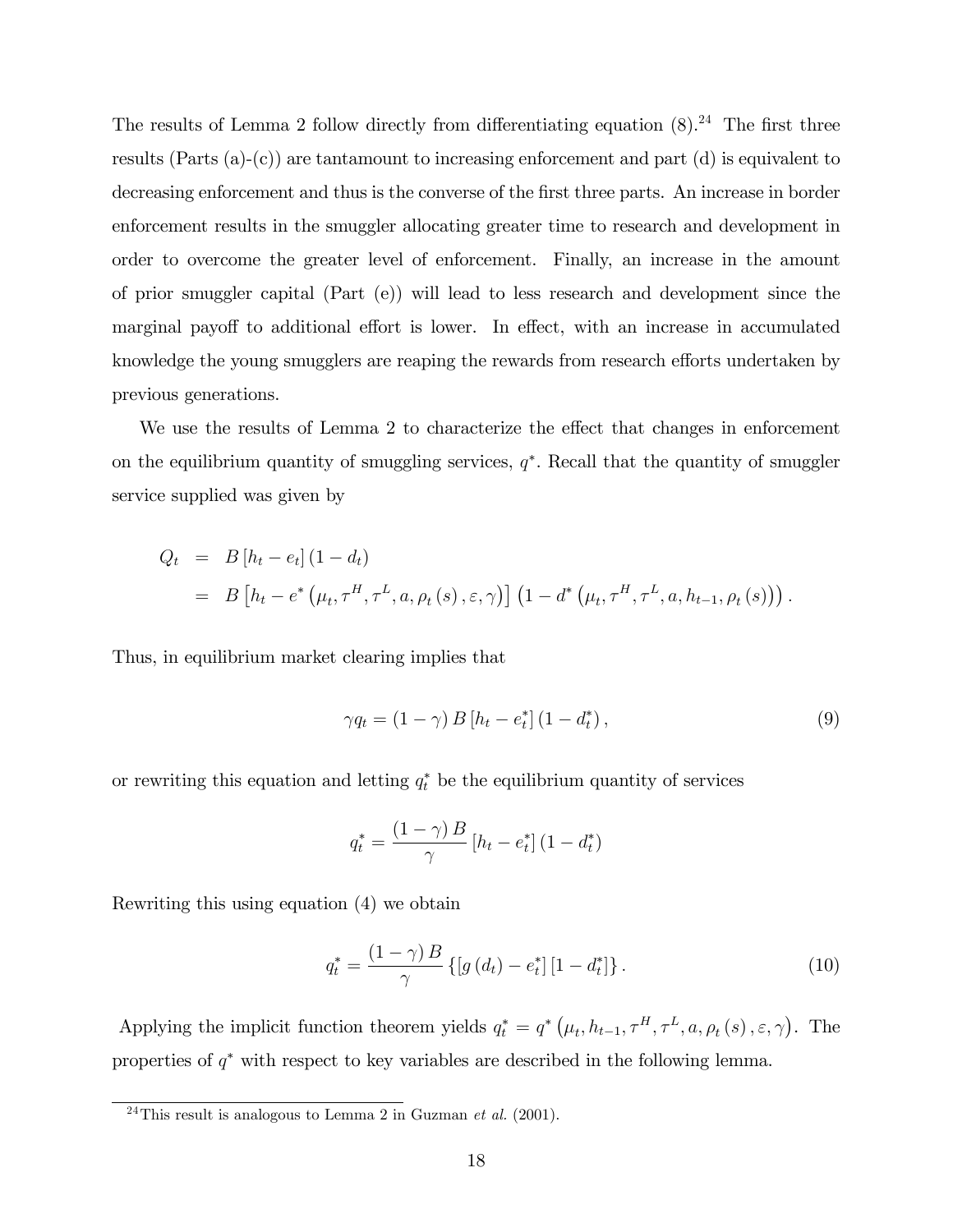**Lemma 3** a)  $q^*_{\mu} < 0$ , b)  $q^*_{\rho} < 0$  c)  $q^*_{\tau} < 0$ , d)  $q^*_{a} > 0$ , and e)  $q^*_{h_{t-1}} > 0$ .

The results of Lemma 3 follow directly from differentiating equation (10) and applying the results of Lemma (2).<sup>25</sup> The intuition is as follows. For parts (a)-(c), changes in  $\mu$ ,  $\rho$ , and  $\tau$  lead to greater enforcement, which leads to less smuggling activity, as smugglers devote greater time to learning about these new enforcement levels and thus less time actually arranging for crossings. Thus, these 3 parts of Lemma 3 are capturing the effect that a change in border patrol has on the quantity of smuggling services through the effect on the smuggler's time allocation. Part (d) is merely the reverse as greater transfers lead to less enforcement and thus more smuggling activity. For a given level of enforcement, smugglers with a higher level of accumulated knowledge (smuggler's capital) – part  $(e)$  – will choose to arrange for a greater number of illegal border crossings.

### 4.2 Equilibrium Laws of Motion

We can now condense the equilibria of this economy down to two equations (laws of motion). We can rewrite equation (10) as

$$
q_t^* = \frac{(1 - \gamma) B}{\gamma} \left\{ g \left( d_t^*, h_{t-1} \right) - e^* \right\} [1 - d_t^*], \tag{11}
$$

where the long list of arguments in  $d_t^*$  and  $e_t^*$  are omitted for ease of exposition. The second equilibrium condition comes from the migrants maximization problem and is given by

$$
\frac{\omega^*}{\lambda} = \omega^{*L} M \left[ q_t^*, e_t^* \right] - T' \left( \mu_t^* \right) \rho_t \left( s \right) a \tag{12}
$$

To prove existence of and ascertain the number of equilibria, it will be useful to know the properties of the above two equations. First, from Lemma  $(3)$ , we know that differentiating equation (11) with respect to the level of migration,  $\mu$ , yields

$$
\frac{dq^*}{d\mu} = e^*_{\mu} \frac{(1-\gamma)}{\gamma} B\left\{ - (1 - d^*_t) \right\} < 0.
$$

<sup>&</sup>lt;sup>25</sup>See Guzman *et al.* (2001), Lemma 3.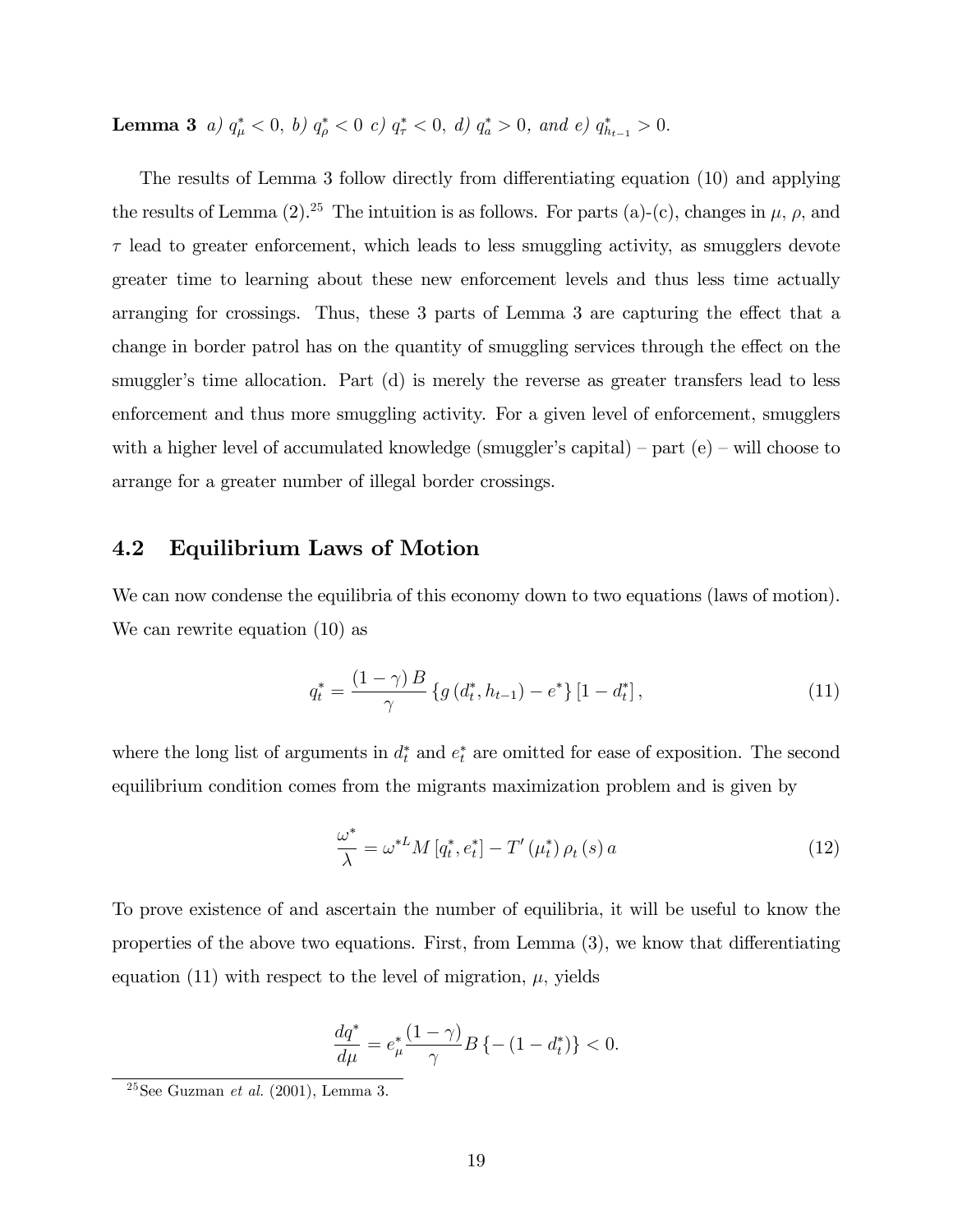Thus, equation (11) is downward sloping in  $(\mu, q)$  space. It will be important when analyzing the impact of sunspots on the volatility of migration to know whether this equation is concave, convex, or some combination of the two. To simplify our analysis we henceforth make the following assumption.

**Assumption 1 (A.1)** Let the function  $T(\mu)$  be such that for  $0 \le \mu \le 1$  and  $0 \le q$ , then

$$
\frac{T'\left(\mu_t\right)}{T''\left(\mu_t\right)} > \frac{1 - d_t^*}{d_\mu}.
$$

This assumption on the curvature of the function  $T(\mu)$  guarantees that equation (11) is convex, as represented in Figures 2 and 3.<sup>26</sup>

Next, differentiating equation  $(12)$ , we obtain

$$
0 = \omega^{*L} \left\{ M_q \frac{dq^*}{d\mu} + M_e e^*_{\mu} \right\} - T''(\mu_t^*) \rho_t(s) a.
$$

Rearranging terms yields

$$
\frac{dq^*}{d\mu} = \frac{\frac{T''\rho_t(s)a}{\omega^{*L}} - M_e e^*_{\mu}}{M_q}
$$

$$
= \frac{a\rho_t(s)}{M_q\omega^{*L}} \left(T'' + \omega^{*L} M_e \gamma T'\right).
$$

The sign of  $dq^* / d\mu$  depends on the sign of  $T'' + \omega^{*L} M_e \gamma T'$ . Recall that we assumed that  $T'(\mu)$ and  $T''(\mu)$  were both negative and  $M_e < 0$ . We further make the following assumptions.

Assumption 2 (A.2) : The functions  $M(q,e)$  and  $T(\mu)$  are such that they satisfy the following conditions for  $0 \leq \bar{\mu}$  and  $0 \leq \bar{q}$ :

i)  $M_{eq} = M_{qe} > 0$  and  $M_{ee} \leq 0$ , ii)  $T'''(\mu) \in (-\varepsilon, \infty)$ Finally, let  $(\bar{\mu}, \bar{q})$  represent the locus of points which satisfy the following iii)  $T''(\bar{\mu}) / \omega^{*L} = -M_e (\bar{q}, e(\bar{\mu})) \gamma T'(\bar{\mu})$ 

 $26$ The propositions which follow in the next few sections and the analysis of comparative statics is, of course, dependent on whether equation (11) is concave, convex, or contains (multiple) points of ináection. However, the propositions (and analysis) which follow can be straight-forwardly modified based on the curvature properities of equation (11). Hence we focus only on the convex case for equation (11).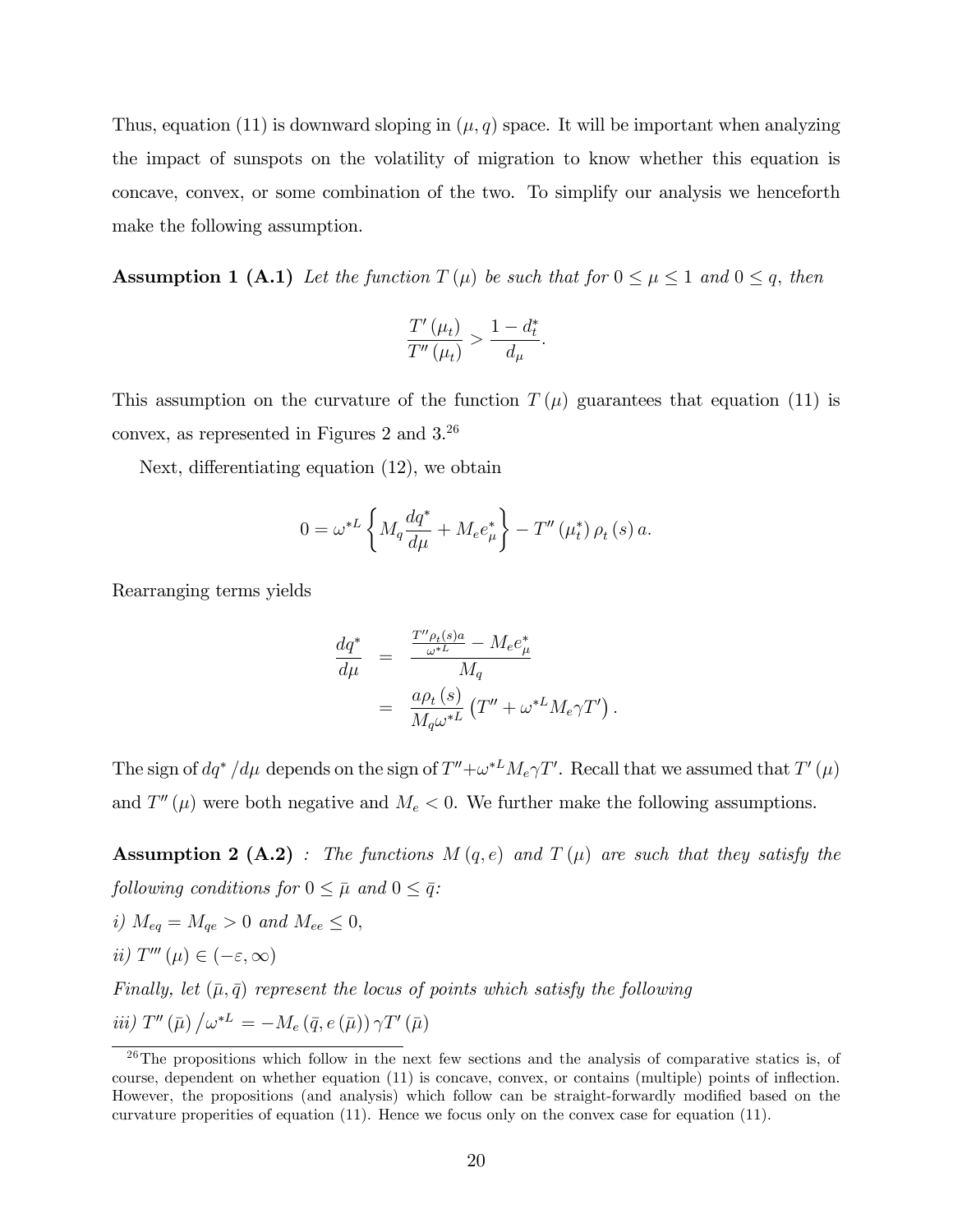The first two parts of this assumption guarantee that part (iii) defines a upward sloping locus of points  $(\bar{\mu}, \bar{q})$ . For combinations of  $\mu$  and q which lie below this locus we have  $dq^* / d\mu < 0$ and for  $(\mu, q)$  combinations above this locus close we have  $dq^*/d\mu > 0$ . Thus equation (12) has the general hill-shape depicted in Figures 2 and 3.

### 4.2.1 Existence of Equilibria

Existence of equilibria requires that a) equations (11) and (12) intersect and that b) and equilibrium pair  $(\mu^*, q^*)$  satisfy the conditions that  $0 \leq \mu^* \leq 1$  and  $0 \leq q^*$ . Although there are a myriad of different sufficient conditions one could state that would guarantee the existence of a unique equilibria (or none at all), we restrict ourselves to studying the cases under which two equilibria exist. Prior to stating necessary and sufficient conditions for multiple equilibria, it will be useful to make the following definitions, some depicted in Figure 4.

**Definition 2** Let  $\mu^-$  and  $\mu^+$  be the values of  $\mu$  such that both  $(\mu^-, 0)$  and  $(\mu^+, 0)$  satisfy equation (12), where  $\mu^- < \mu^+$ .

**Definition 3** Let  $\mu_{\text{max}} = \min \left[ \mu^+, 1 \right]$ , and let  $q_{\text{max}}$  be defined such that equation (12) holds at  $(\mu_{\text{max}}, q_{\text{max}}), i.e.$ 

$$
\frac{\omega^*}{\lambda} = \omega^{*L} M [q_{\text{max}}, e^* (\mu_{\text{max}})] - T' (\mu_{\text{max}}) \rho_t (s) a.
$$

**Definition 4** Let  $\mu_{\min} = \max[\mu^-, 0]$ , and let  $q_{\min}$  be defined such that equation (12) holds at  $(\mu_{\min}, q_{\min})$ , *i.e.* 

$$
\frac{\omega^*}{\lambda} = \omega^{*L} M \left[ q_{\min}, e^* \left( \mu_{\min} \right) \right] - T' \left( \mu_{\min} \right) \rho_t \left( s \right) a.
$$

**Definition 5** Let  $(\mu^{*2}, q^{*2})$  represent any values of  $\mu$  and q that satisfy equation (12), that is

$$
\frac{\omega^*}{\lambda} = \omega^{*L} M \left[ q^{*2}, e^* \left( \mu^{*2} \right) \right] - T' \left( \mu^{*2} \right) \rho_t \left( s \right) a.
$$

Given these definitions, we now state necessary and sufficient conditions under which two equilibria exist.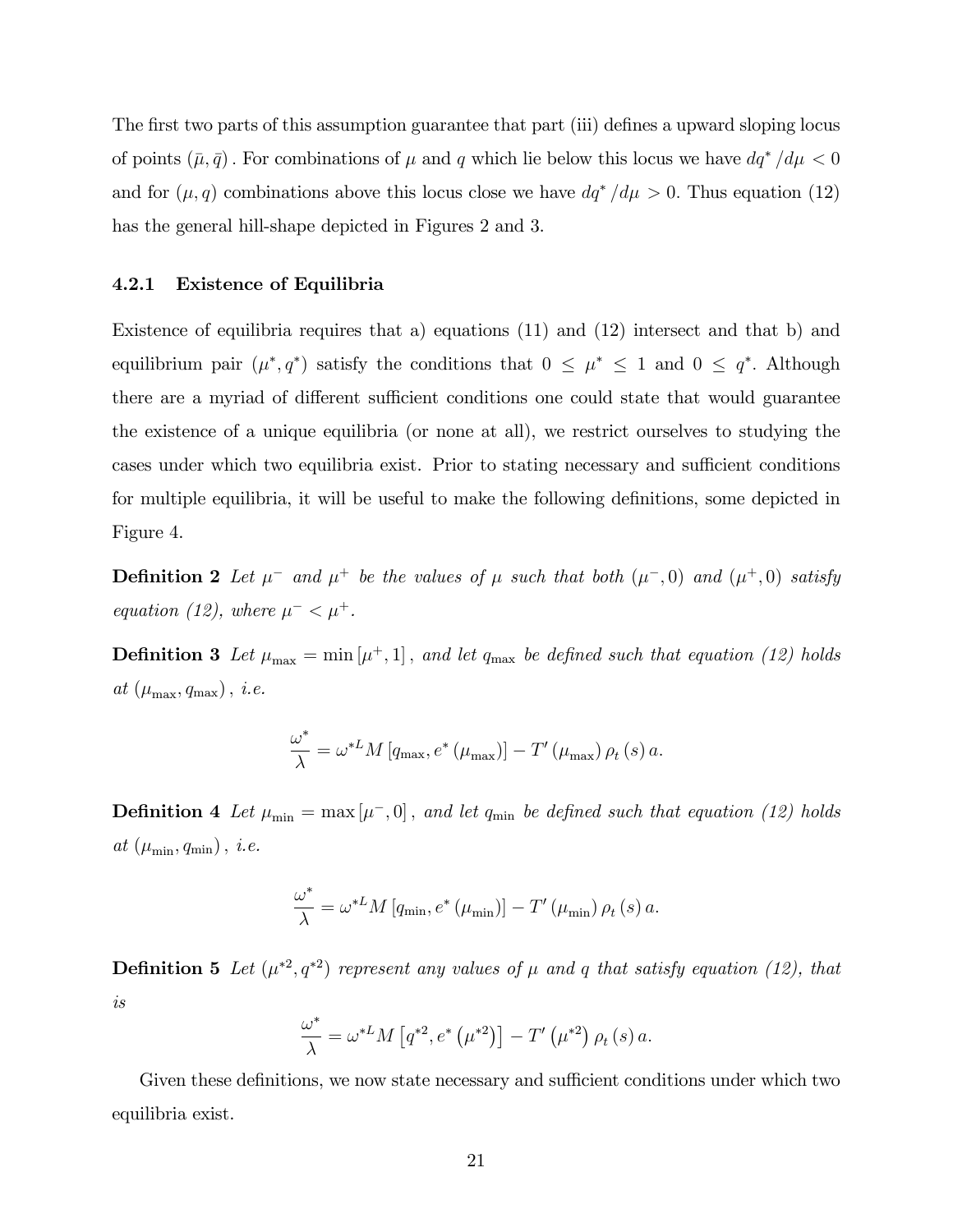**Proposition 3** If there exists a pair  $(\mu^{*2}, q^{*2})$  such that i)  $0 \leq \mu^{*2} \leq 1$  and  $0 \leq q^{*2}$  and ii)  $(1 \quad \circ)$   $\overline{D}$ \*<br>\*  $*2$ \*  $*2$ 

$$
q^{*2} > \frac{(1-\gamma) B}{\gamma} \left[ g\left(d_t^{*}\left(\mu^{*2}\right), h_{t-1}\right) - e^{*}\left(\mu^{*2}\right) \right] \left[1 - d_t^{*}\left(\mu^{*2}\right)\right]
$$

iii) and if both

$$
q_{\min} \le \frac{(1 - \gamma) B}{\gamma} \left[ g \left( d_t^* \left( \mu_{\min} \right), h_{t-1} \right) - e^* \left( \mu_{\min} \right) \right] \left[ 1 - d_t^* \left( \mu_{\min} \right) \right]
$$

and

$$
q_{\max} \leq \frac{(1-\gamma) B}{\gamma} \left[ g\left(d_t^*\left(\mu_{\max}\right), h_{t-1}\right) - e^*\left(\mu_{\max}\right) \right] \left[1 - d_t^*\left(\mu_{\max}\right) \right]
$$

then there exists two equilibria: a high-migration, high-smuggler use equilibrium and a lowmigration, low-smuggler use equilibrium.

Figures 2 and 3 depict the two possible situations in which there exist two equilibria. For the remainder of the paper we focus on these two generic cases with two equilibria. However, the results which follow below also encompass those situations where a unique equilibria exists. Finally, we will use the following short-hand notation when referring to the two possible equilibria: the high level of migration and smuggler service utilization will be referred to as the high-migration equilibria and the low level of migration and quantity of smuggler services will be referred to as the low-migration equilibria.

One important point of note is that there exists volatility in migration independent of the sunspot in this model, as evidenced by Figures 2 and  $3$  – which depict multiple equilibria within a given state of nature. Because there is no selection mechanism for choosing an equilibrium and because the model is static from the migrants perspective, at any given date t; either equilibria is equally likely to prevail and it is possible to switch between the two equilibria regularly  $-$  thus generating volatility.

The source of this volatility, as evidenced by Assumption A.2, is the fact that service obtained by migrants from the government are non-linear (in fact concave) in the quantity of time spent working in the home country. The net result of this is that at low levels of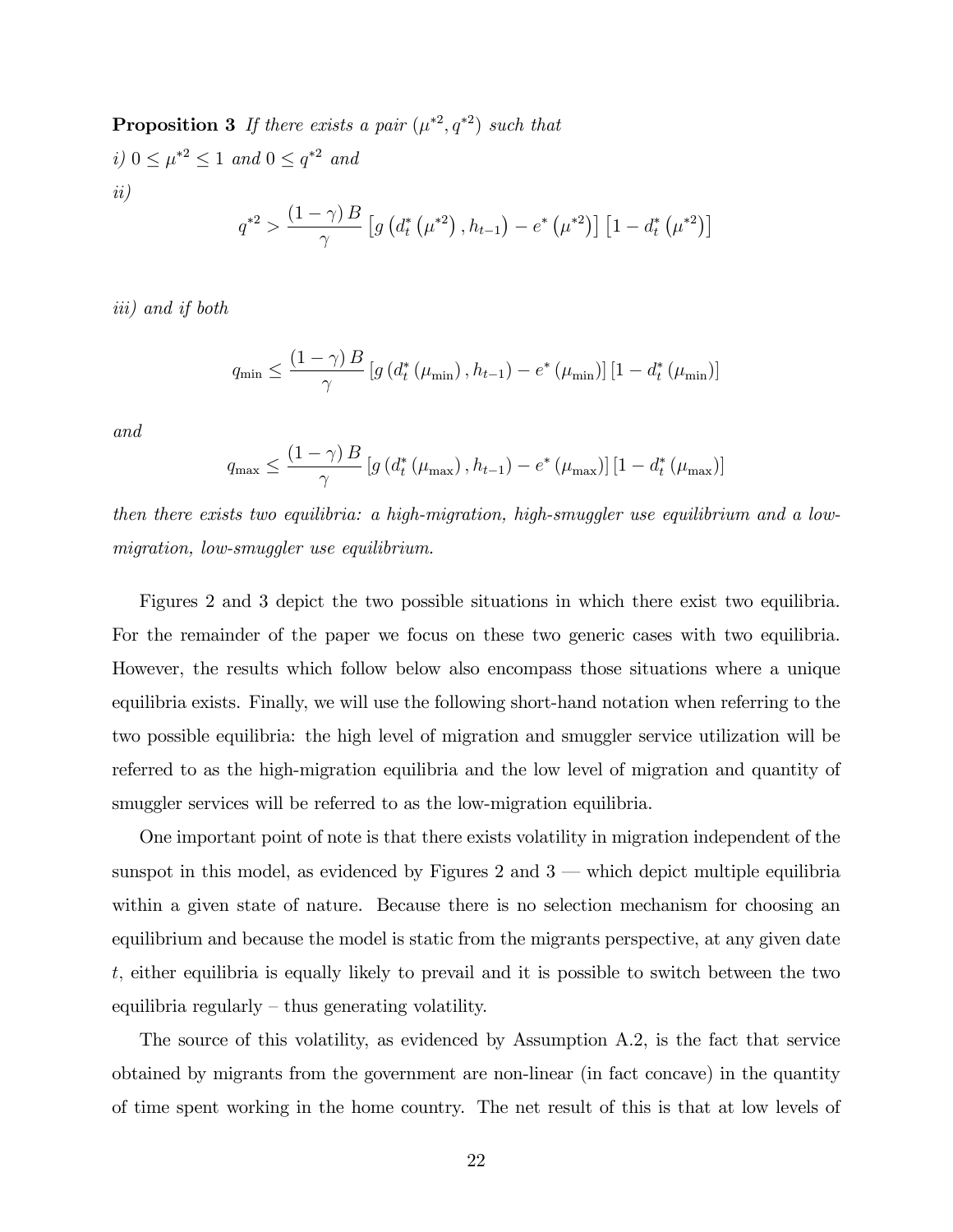migration, migrants are willing to acquire additional smuggler services because the marginal return to migrating is sufficiently high. However, as migration increases, this results in a decrease in the level of enforcement, as (made clear in equation (7)) enforcement is merely the residual of what is left-over from taxes after paying for migrant services. Thus increased migration lessens the funds available for, and hence level of, enforcement. At some point, this reduced enforcement will lead to a drop in smuggler services as they are not needed to overcome the waning enforcement level. Thus the marginal return to migrating is equal when there is low migration, high enforcement, as when there exists high-migration resulting in lower levels of enforcement. This existence of multiple equilibria combined with a lack of a coordinating mechanism implies that it is entirely possible to observe switching (in no particularly structured way) between equilibria, thus generating a volatile path with respect to migration flows.

#### 4.2.2 Sunspots and Equilibrium Migration

In addition to the volatility possible as a result of multiple equilibria and no coordinating mechanism, the sunspot nature of the economy adds another layer of potential volatility to the level of illegal immigration. The impact of sunspots on equilibrium values often depends on induced changes in migration áows relative to changes in enforcement. As such, we begin this section by detailing when changes in equilibrium values are definitive or ambiguous and then proceed to explain the sources of any ambiguities. Finally, we examine the extent to which sunspots lead to greater volatility in migration and smuggler services.

Since both equations (11) and (12) depend on  $\rho(s)$ , the equilibrium levels of migration,  $\mu^*$ , and quantity of smuggler services,  $q^*$ , will depend on which state of nature,  $s = \alpha, \beta$ , prevails. Without loss of generality, we henceforth assume that  $\rho(\alpha) > \rho(\beta)$ . To understand the impact that a change in the real value of money will have, we examine the relative positions of equations (11) and (12) as depicted in Figures 2 and 3 for the two states of nature. We begin by differentiating equations (11) and (12) with respect to  $\rho(s)$ .

Differentiating equation (11) with respect to goods price of money,  $\rho$ , yields

$$
\frac{dq^*}{d\rho} < 0.
$$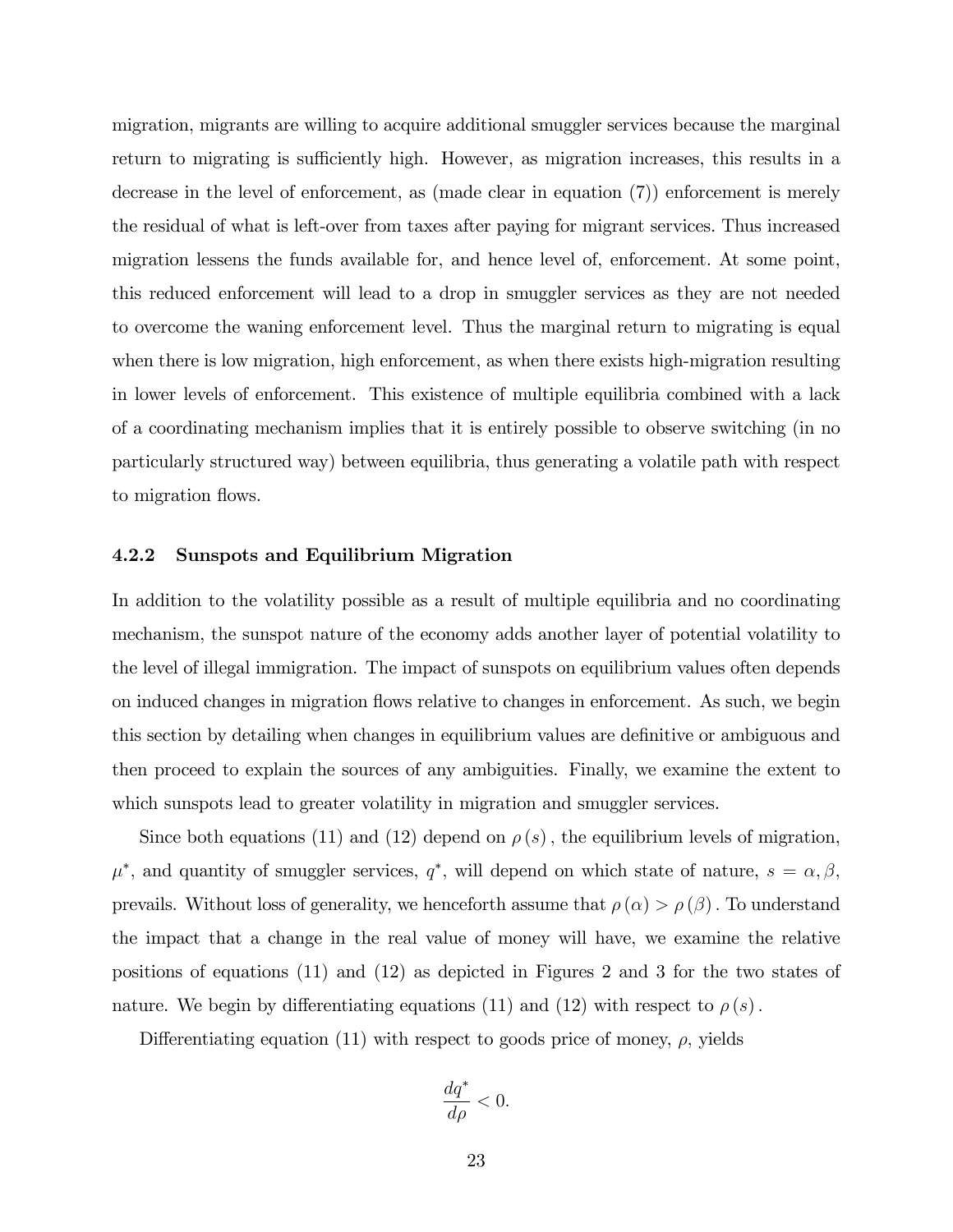Thus, equation  $(11)$  has the configuration denoted in Figure ?? for the respective states of nature  $s = \alpha, \beta$ . Similarly, differentiating equation (12) yields

$$
\frac{dq^*}{d\rho} = \frac{\frac{T'a}{\omega^{*L}} - M_e e_{\rho}}{M_q}.
$$

The impact of an increase in the goods price of money depends on when

$$
T' a - \omega^{*L} M_e e_{\rho} \geq 0. \tag{13}
$$

We restrict ourselves to examining three generic sets of cases regarding equation (13) and let  $(\mu(\alpha), q(\alpha))$  and  $(\mu(\beta), q(\beta))$  denote values of  $\mu$  and  $q$  associated with state  $\alpha$  and  $\beta$ respectively.<sup>27</sup>

**Case 1** Suppose that for every pair  $(\mu, q)$  satisfying  $0 \le \mu \le 1$  and  $0 \le q$  and equation (12) that either

$$
T'a - \omega^{*L} M_e e_{\rho} > 0 \text{ for all } \mu
$$

or

$$
T'a - \omega^{*L} M_e e_{\rho} < 0 \text{ for all } \mu.
$$

Figure 5 depicts the two possible situations when either  $\frac{dq^*}{d\rho} > 0$  or  $\frac{dq^*}{d\rho} < 0$ . When  $\frac{dq^*}{d\rho} > 0$ prevails, then at the high-migration equilibria, an increase in  $\rho(s)$  increases the quantity of migration (lowers  $\mu$ ) and the impact on the quantity of smuggler services, q, is ambiguous (depending on whether equation (11) or (12) shifts more). At the low-migration equilibria, an increase in  $\rho$  decreases both the quantity of migration and smuggler services. When  $\frac{dq^*}{d\rho} < 0$ , then an increase in  $\rho(s)$  has an ambiguous impact on migration in both equilibria. The quantity of smuggler services decreases in the high-migration equilibria and is ambiguous in the low-migration equilibria.

**Case 2** Suppose that for every pair  $(\mu, q)$  satisfying  $0 \leq \mu \leq 1$  and  $0 \leq q$ , one of the

 $^{27}$ Although these three sets of cases are not exhaustive of all possibilities, they do provide the general methodology and explanations needed to look at more specific cases the reader could imagine.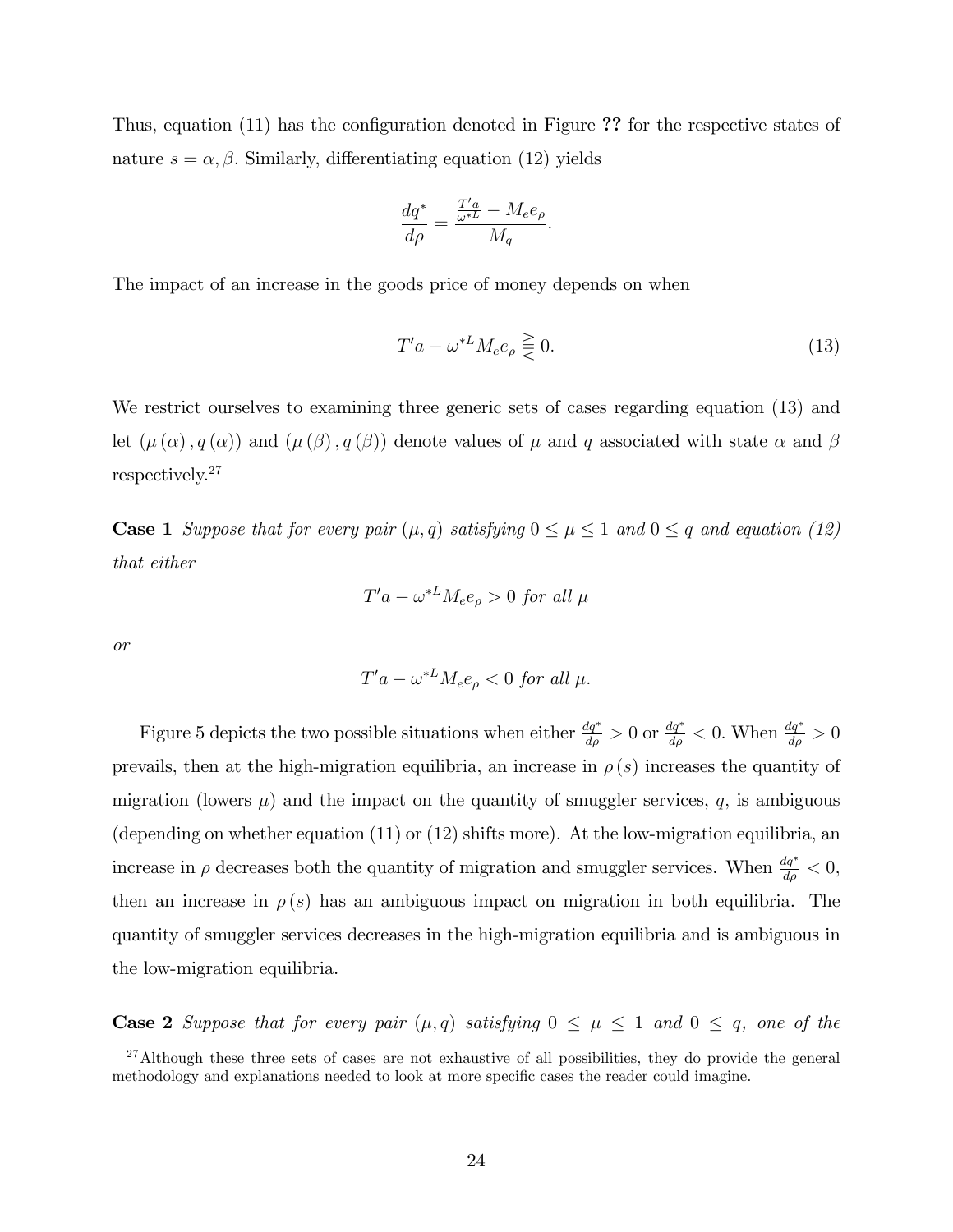following conditions prevails:

$$
T'a - \omega^{*L} M_e e_{\rho} > 0 \text{ for all } \mu < \mu_{\min}(\beta) \text{ and}
$$
  

$$
T'a - \omega^{*L} M_e e_{\rho} < 0 \text{ for all } \mu > \mu_{\max}(\alpha)
$$

or

$$
T'a - \omega^{*L} M_e e_{\rho} < 0 \text{ for all } \mu < \mu_{\min}(\alpha) \text{ and}
$$
  

$$
T'a - \omega^{*L} M_e e_{\rho} > 0 \text{ for all } \mu > \mu_{\max}(\beta).
$$

Figure 6 depicts the two possible situations, which amount to shifting equation (12) to the left or right respectively. As Figure 6 shows, at the high-migration equilibria an increase in  $\rho$  increases the quantity of migration (lowers  $\mu$ ) and the impact on the quantity of smuggler services, q, is ambiguous. At the low-migration equilibria, an increase in  $\rho$  has an ambiguous effect on both the level of migration and the quantity of smuggling services. When equation (12) "shifts right," then at the high-migration equilibrium, the quantity of smuggler services falls while the impact on migration is ambiguous. At the low-migration equilibrium, both the quantity of smuggler services and level of migration falls.

**Case 3** Suppose that for every pair  $(\mu, q)$  satisfying  $0 \leq \mu \leq 1$  and  $0 \leq q$ , one of the following conditions prevails:

$$
T'a - \omega^{*L} M_e e_{\rho} > 0 \text{ for all } \mu < \mu_{\min}(\beta) \text{ and for all } \mu > \mu_{\max}(\beta) \text{ and}
$$
  

$$
T'a - \omega^{*L} M_e e_{\rho} < 0 \text{ for at least one } \mu_{\min}(\beta) < \mu < \mu_{\max}(\beta)
$$

or

$$
T'a - \omega^{*L} M_e e_{\rho} < 0 \text{ for all } \mu < \mu_{\min}(\alpha) \text{ and for all } \mu > \mu_{\max}(\alpha) \text{ and}
$$
\n
$$
T'a - \omega^{*L} M_e e_{\rho} > 0 \text{ for at least one } \mu_{\min}(\alpha) < \mu < \mu_{\max}(\alpha).
$$

Figure 7 depicts the two possible situations. In the first sub-case (where equation (12)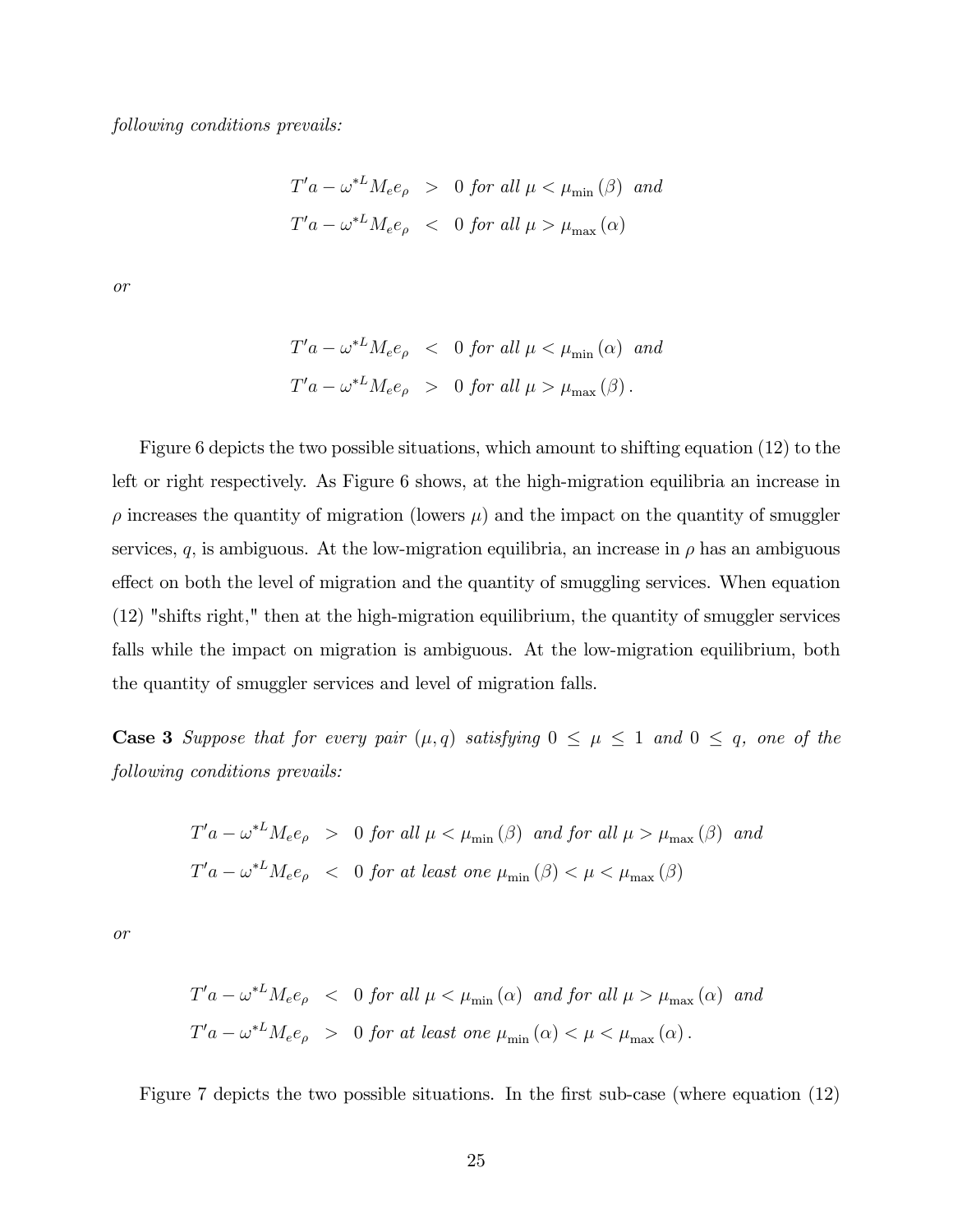flattens), an increase in  $\rho(s)$  decreases the quantity of smuggler services while the impact on migration levels is ambiguous in both equilibria. In the second subcase, the impact on migration levels is ambiguous for a given increase in  $\rho(s)$ . However, at the high-migration equilibrium, the quantity of smuggler services will decrease while at the low-migration equilibrium the impact of smuggler services is ambiguous.

Remark: Although the impact of changes to the goods price of money are not necessarily clear or consistent across the different cases, the intuition as to why the results are sometimes ambiguous and asymmetric with respect to the high- and low-migration equilibria is straightforward. The two key factors driving our results are a) the non-linear (and opposing) nature of both  $T(\mu)$  and  $M(q, e)$  and b) the fact that enforcement funding is the residual tax income obtained after paying for migrant services. As equation (7) makes clear, the level of enforcement varies with the level of migration. Thus a change in the goods price of taxes and transfers will have different impacts on enforcement depending on the initial level of migration. In addition, given the non-linear nature of  $T(\mu)$ , the marginal impact of changes to  $\rho(s)$  are likely to be even more pronounced for different initial levels of migration. Thus, the marginal benefit of an increase in transfer payments will depend crucially on the current level of migration. Obviously, this marginal benefit can vary significantly depending on whether the high or low-migration equilibria prevails.

This benefit must be weighed against the costs of an increased goods value of tax revenue – namely greater funds available for enforcement. Greater enforcement increases the time spent crossing the border; thus effectively decreasing the wage income from migrating. Given the non-linear nature of  $M(q, e)$ , the marginal impact of a change in enforcement will differ (potentially significantly) depending on which equilibrium prevailed prior to the change in the goods price of money. Thus, the impact of a change in  $\rho(s)$  on the high/low-migration equilibria depends entirely on the relative curvatures of the function  $T(\mu)$  and  $M(q, e)$ .

Most importantly however, when examining Figures 5 - 7 it becomes obvious that only in vary rare cases will either the level of migration or the quantity of smuggler services (but neither both) be unchanged when comparing high (low) migration equilibria across the two states of nature. Thus the introduction of sunspots into the model economy will affect the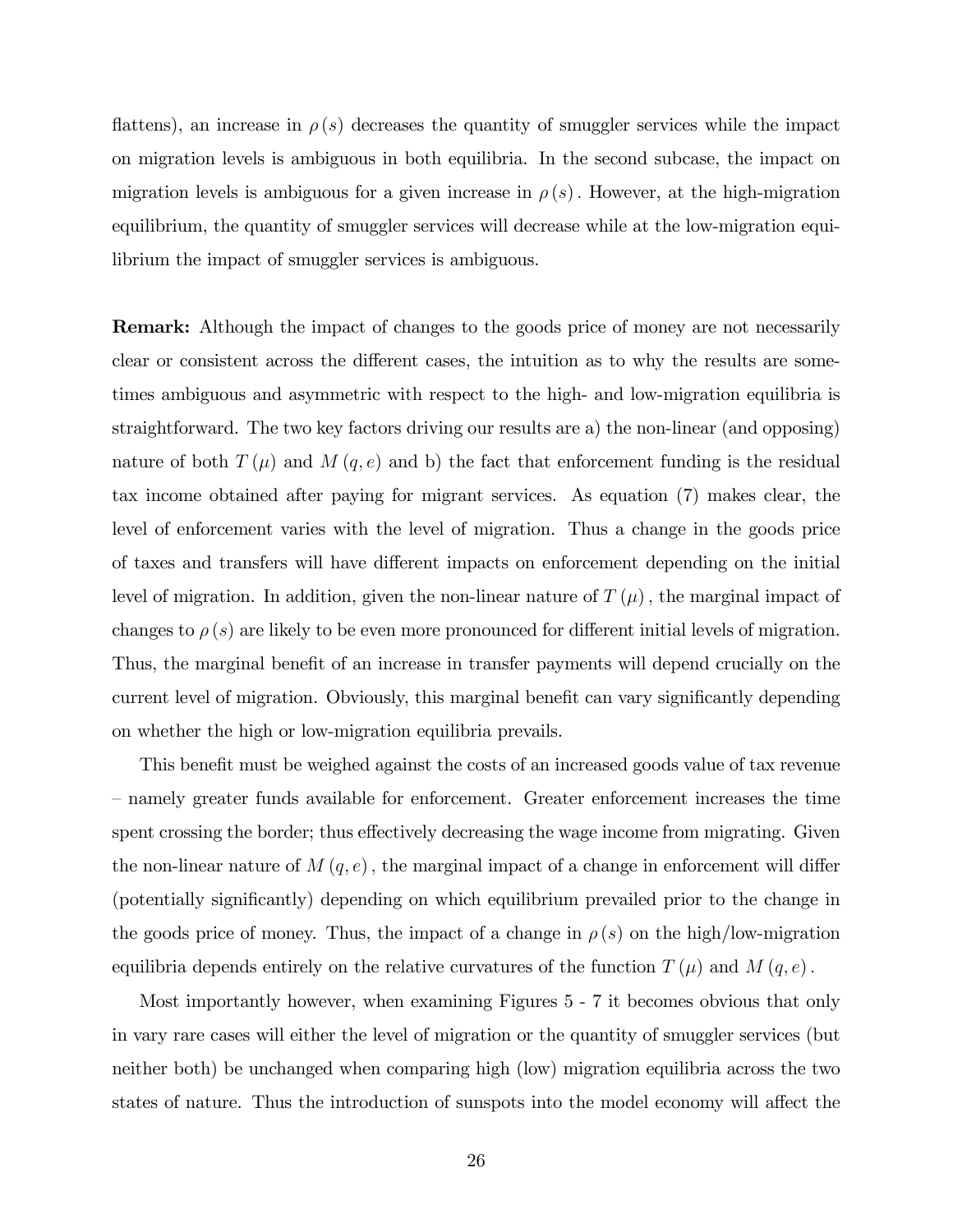volatility of both migration flows and quantity of smuggler services.<sup>28</sup> The source of this volatility is described above: namely the marginal trade-off which occurs between additional enforcement and migrant services associate with different goods prices of taxes and transfers.

### 4.3 Smuggler Capital Evolution

Finally, although the previous section details the properties of the equilibria with respect to smuggler services and migration, even when q and  $\mu$  maintain an unchanging equilibria over time the evolution of smuggler capital is not static. This follows from two facts. First, smuggler capital depends not only on the state variables but also on previously accumulated smuggler capital. Second the amount of time devoted to acquiring smuggler capital,  $d_t$ depends on the level of migration  $-$  which can take on one of four values depending on whether the high or low-migration equilibria prevails and whether state  $\alpha$  or  $\beta$  is realized. We start be describing a simple example before generalizing to our more complicated model.

### 4.3.1 Unchanging Equilibrium and State

Consider the case when the same state of nature, for example  $\alpha$ , and when the same equilibrium, for example high-migration, always prevails. Denote the equilibrium values by  $(\mu_H(\alpha), q_H(\alpha))$ . For simplicity we will use the notation  $\alpha_H$  to denote this set. The evolution of smuggler capital is given by

$$
h_t = g(d_t, h_{t-1}).
$$

In state  $\alpha$ , the high-migration equilibrium yields the following smuggler capital accumulation equation,

$$
h_t = g\left(d\left(\mu_H(\alpha), \tau^H, \tau^L, a, h_{t-1}, \rho(\alpha)\right), h_{t-1}\right)
$$
  
=  $g\left(d\left(h_{t-1}\right), h_{t-1}; \alpha_H\right)$   

$$
\equiv \tilde{g}\left(h_{t-1}; \alpha_H\right),
$$

 $^{28}$ In the analytical framework we have, it is not possible to determine the size of this impact on volatility without specifying simple functional forms for many variables and simulating results on a computer.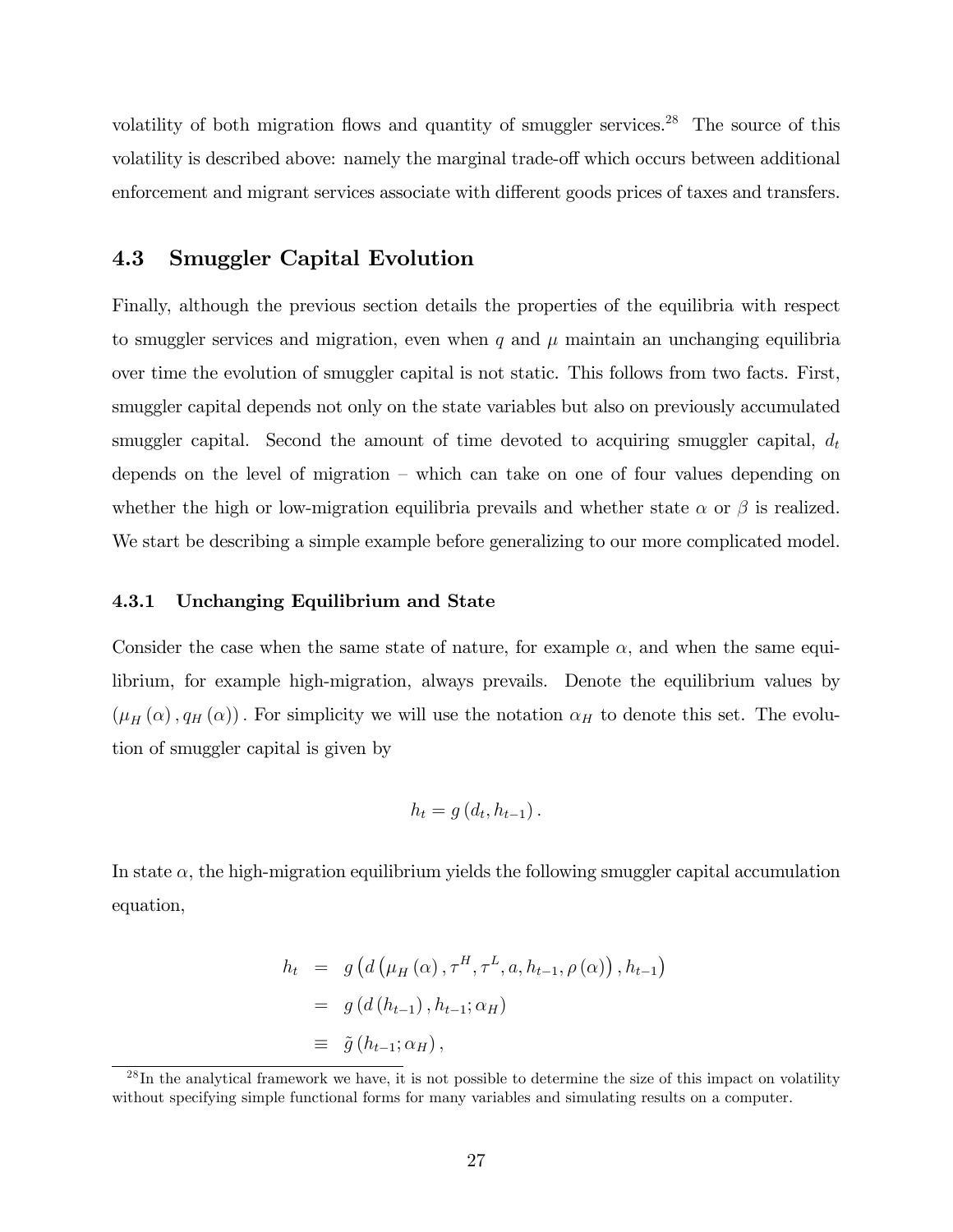which is a standard first order difference equation. It is straightforward to show that if  $g(d(h_{t-1}), h_{t-1}; \alpha_H)$  is a standard Cobb-Douglas production function, for example with d and h having equal shares, then  $\tilde{g} (h_{t-1}; \alpha_H)$  is concave and has the following two properties:  $\tilde{g}'>0$  and  $\tilde{g}''<0$ . Recall from section 2.2.2 that  $g_h(d_t,0)>1$  for any  $d_t>0$ . In this case, the difference equation,  $h_t = \tilde{g}(h_{t-1}; \alpha_H)$  has the shape depicted in Figure ?? and consequently has a unique steady state level of capital accumulation  $\tilde{h}(\alpha_H)$  to which the system converges regardless of the initial condition  $h_0$ . Thus, even though the the quantity of migration and smuggler services provided are unchanging, smugglers will continually adjust the the time spent accumulating smuggler capital until the quantity of smuggler capital accumulated,  $h$ , and the effort placed into acquiring more capital d, approach the steady state value  $h(\alpha_H)$ and  $d\left(\tilde{h}\left(\alpha_H\right)\right)$ . We now turn to the case described in our model: two equilibria and states of nature.

### 4.3.2 Two Equilibria and Two States of Nature

The above example holds only for the case when the state of nature, s, and the particular equilibrium remain constant over time. However, there is nothing to rule out the switching between states of nature over time as well as between high and low-migration equilibria. In this case, the level of smuggler capital will not converge to a unique steady state but rather jump around between the four possible steady states  $\left(\tilde{h}\left(\alpha_H\right), \tilde{h}\left(\beta_H\right), \tilde{h}\left(\alpha_L\right), \tilde{h}\left(\beta_L\right)\right)$  (one for each high/low-migration equilibrium and state of nature  $\alpha$  or  $\beta$ ). Although convergence of  $h_t$  to a unique steady state will not occur, it is possible to discuss the bounds between which all value for  $h_t$  will eventually lie.

With out loss of generality, let  $\alpha$  and  $\beta$  be such that  $\rho(\alpha) > \rho(\beta)$ . In addition, and also without loss of generality, we assume that  $\mu_H(\alpha) < \mu_H(\beta) < \mu_L(\alpha) < \mu_L(\beta)$ , where H denotes the high-migration equilibrium and L the low-migration equilibrium.<sup>29</sup> As before we let  $\alpha_H$  denote that equilibrium values associated with the high-migration equilibrium when state  $\alpha$  occurs. Thus we have  $\alpha_H < \beta_H < \alpha_L < \beta_L$ . The laws of motion for the four

 $29$ This particular confiburation corresponds to Figure ??. The lemmas which follow would need to be appropriately modified to match other configurations. However, regardless of the relative positions of the laws of motions in the different states of nature, it will always be the case evolution of smuggler capital will "almost surely" be bounded above and below for sufficiently large  $t$ .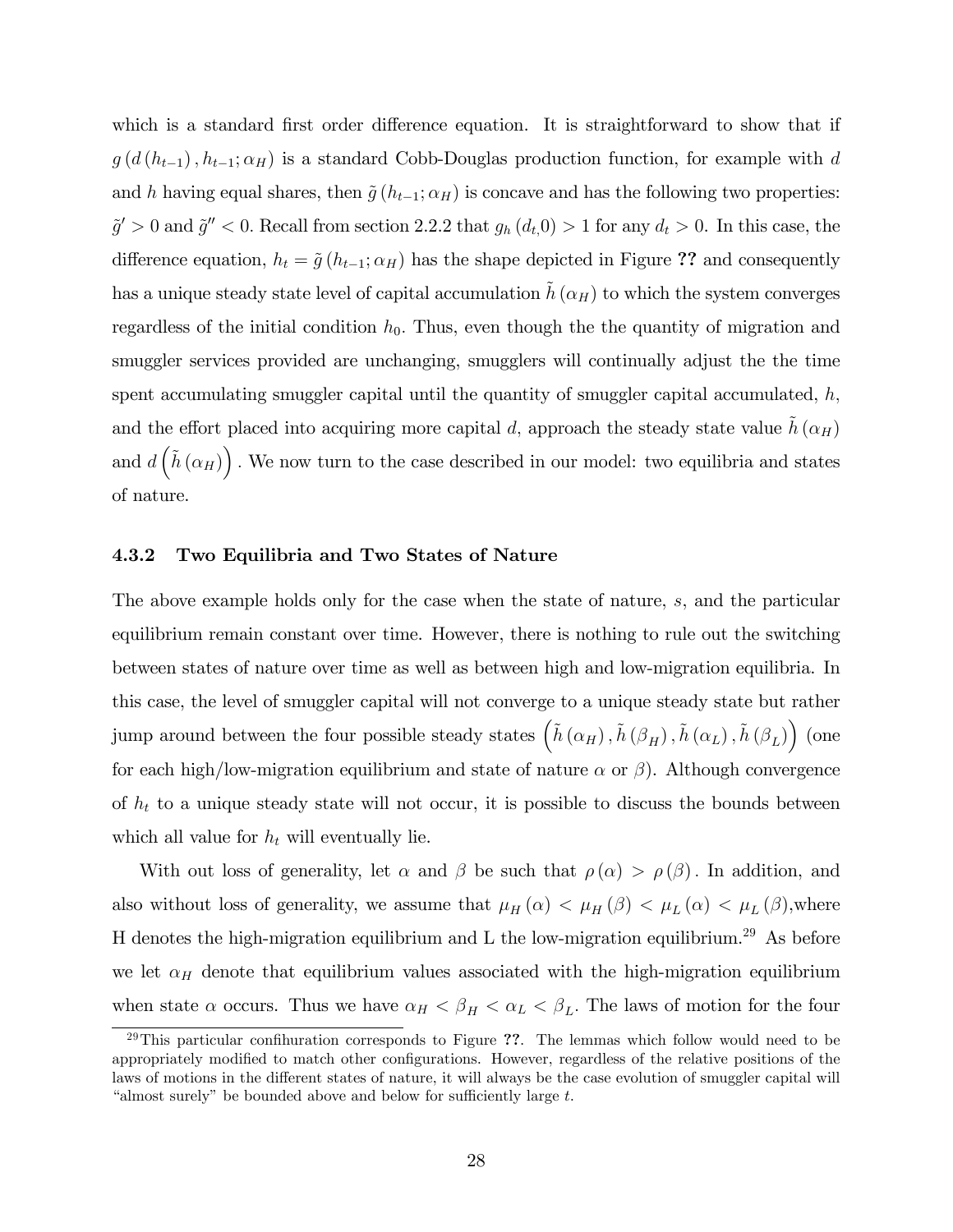equations

$$
h_t(s_{H,L}) = \tilde{g}\left(h_{t-1}(s_{H,L})\right)
$$

for  $s = \alpha, \beta$  and the two possible equilibria are depicted in Figure ??.

Let h denote the value of smuggler capital such that for a given state and equilibrium,  $\bar{h} = \tilde{g}(\bar{h})$ . We know the following three facts.

**Lemma 4** If  $\bar{h}(\alpha_H) \leq h_0 \leq \bar{h}(\beta_L)$ , then for all  $t > 0$ ,  $\bar{h}(\alpha_H) \leq h_t \leq \bar{h}(\beta_L)$ . Thus  $h_t$  will cycle between the four  $\tilde{g} (h)$ 's but has and upper and lower bound.

**Lemma 5** Suppose  $h_0 < \bar{h}(\alpha_H)$ , then at date  $t > 0$ , with probability  $\pi \in [1 - [p(\alpha)]^t, 1]$ ,  $\bar{h}(\alpha_H) \leq h_t \leq \bar{h}(\beta_L)$ . Thus for sufficiently large t, the level of smuggler capital "almost surely" will be bounded by the upper and lower "steady states."

**Lemma 6** Suppose  $h_0 > \bar{h}(\beta_L)$ , then at date  $t > 0$ , with probability  $\pi \in [1 - [p(\beta)]^t, 1]$ ,  $\bar{h}(\alpha_H) \leq h_t \leq \bar{h}(\beta_L)$ . Thus for sufficiently large t, the level of smuggler capital "almost  $surely"$  will be bounded by the upper and lower "steady states."

Thus, although the level of smuggler capital may not converge, it will be bounded above and below by the steady state  $\bar{h}(\alpha_H)$  and  $\bar{h}(\beta_L)$  respectively. Although our discussion of volatility has centered on levels of migration, this sections highlights yet another level of volatility  $-$  namely in smuggler's capital accumulation. Our model would suggest that even though the levels of migration may vary (between at most four possible levels), the path of smuggler's capital accumulation could be much more erratic and following no particular pattern. Finally, the next section explores the impact of changes in fiscal policy of the equilibrium levels of migration and smuggler services.

# 5 Comparative Statics: Taxes

Although the government in this model simply collects taxes to make transfers and enforce the borders, changes in either the taxes collected or the transfers made has an impact on the equilibria because both indirectly impact the funds available to enforce the border. However,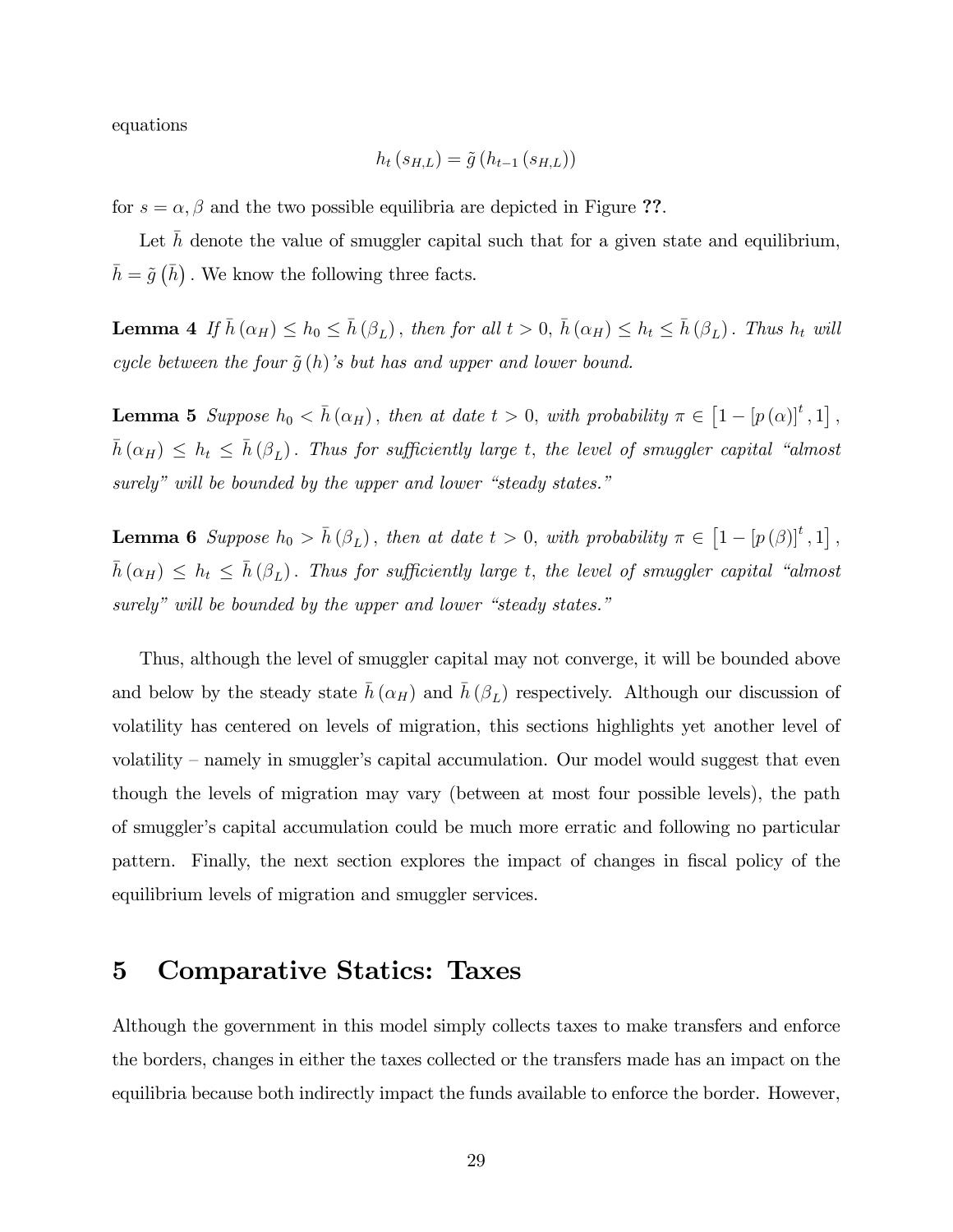as one would expect the impact of changes in taxes or transfers will largely depend on which equilibrium prevails.

Consider the effect of a change in taxes (on either the skilled or unskilled). Differentiating equation (11) yields the following expression:

$$
\frac{dq^*}{d\tau} = \frac{(1-\gamma)}{\gamma} B \{ [g_d d_e e_\tau - e_\tau] (1-d) - (g-e) d_e e_\tau \}
$$
  
\n
$$
= e_\tau \frac{(1-\gamma)}{\gamma} B \{ [g_d d_e - 1] (1-d) - (g-e) d_e \}
$$
  
\n
$$
= e_\tau \frac{(1-\gamma)}{\gamma} B \{ -(1-d) \}
$$
  
\n
$$
< 0.
$$

Note that an increase in taxes has qualitatively the same effect as an increase in the commodity price of money. Differentiate equation (12) one obtains

$$
0 = \omega^{*L} \left\{ M_q \frac{dq}{d\tau} + M_e e_{\tau} \right\}
$$
  

$$
\frac{dq}{d\tau} = \frac{-M_e e_{\tau}}{M_q}
$$
  

$$
> 0.
$$

Figure ?? depicts the impact of an increase in taxes on the equilibria, for a given state of nature. There are qualitative differences depending on which equilibria we study. At lowmigration equilibrium, an increase in  $\tau$ , for example, results in a reduction in smuggling services and a decrease in migration. Conversely, when evaluated at the high-migration equilibrium, an increase in taxes results in an increase in migration while the effect on the quantity of smuggling services is ambiguous.

It is not so unusual for the comparative static responses to differ. We offer some intuition to account for why these differences arise. The common thread between the two equilibria is simple; an increase in taxes, for example, increases the level of border enforcement. Other things being equal, the increase in border patrol induces less migration. We see this mechanism operating in the comparative statics evaluated at the low-migration equilibrium; workers respond to the reduced incentive to migrate, spend more time in the home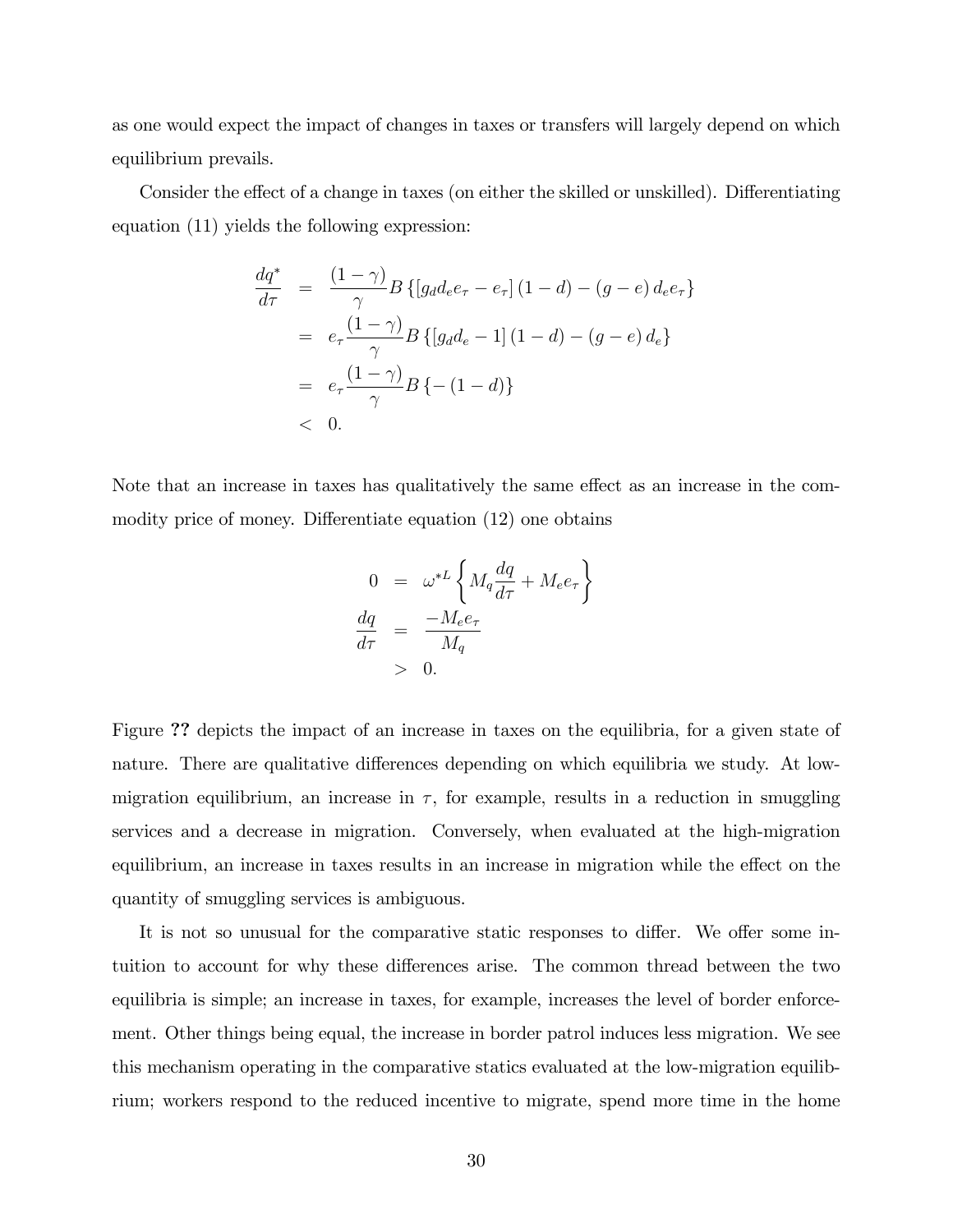country, and purchase fewer smuggling services.

The general equilibrium effects are more pronounced in the high-migration equilibrium. In particular, the migrant worker's endogenous response can reduce the level of border enforcement. By increasing the amount of time spent in the host country, migrant workers receive a larger transfer payment. From Part (a) in Lemma (1), border enforcement is inversely related to worker's time spent in host country. Thus, migrant workers have an incentive to increase the level of migration. Indeed, this incentive to increase migration is the dominant force operating in our analysis of the tax effect evaluated at the high-migration equilibrium. Along with the increased incentive to migrate, there is additional incentive to purchase smuggling services. Our results indicate that we cannot infer which of the two countervailing effects dominate. Hence, the total effect on equilibrium quantity of smuggling services is ambiguous when evaluated at the high-migration equilibrium.<sup>30</sup>

# 6 Conclusion

In this paper, we examine a two-country model with one-way migration. The destination country uses an interdiction policy  $\sim$  a border patrol  $\sim$  to inhibit this movement. It is natural to interpret such cross-country migration as illegal immigration. Further, we introduce smuggling services into the model economy to provide a market solution that assists migrant workers in their efforts to circumvent the border patrol.

The key contribution of this paper is to account for fluctuations in the flow of illegal immigrants in the face of constant wage differentials. In contrast to earlier papers that have stressed network externalities, we offer two source for the endogenous fluctuations. Under our setup, we derive conditions under which the presence of sunspots result in equilibria that are not mere randomizations over the certainty equilibria. The importance of this finding is that endogenous fluctuations can account for volatility in illegal immigration flows in the face of constant wage differentials. As such, our results offer an alternative view to the network

 $30$ Essentially, Part (c) versus Part (a) in Lemma (3).

Note that the same intuition applies if we consider an increase in marginal rate of nominal transfer payments, a. For the sake of saving space, we omit the analysis in the paper. We make this result available upon request.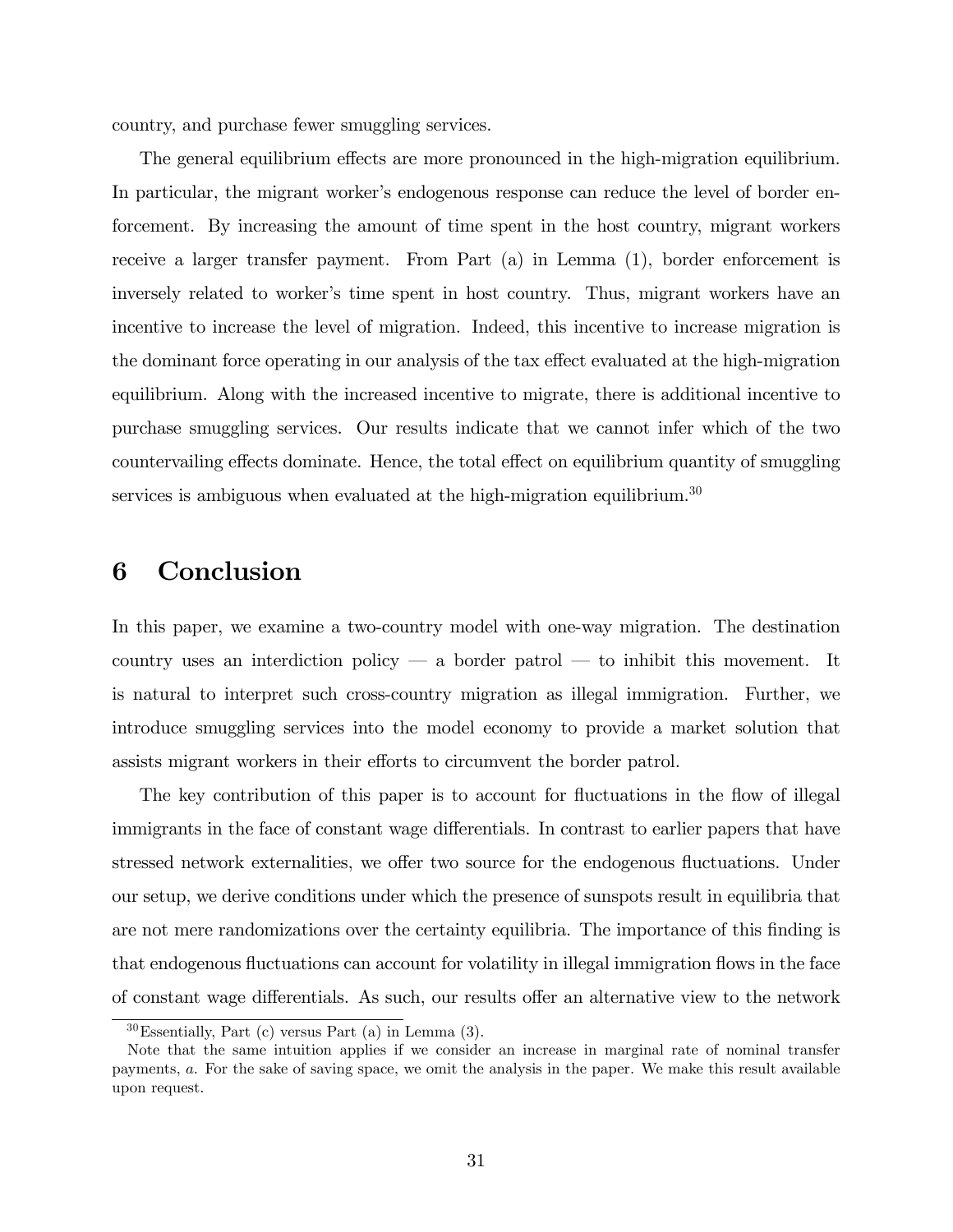externality hypothesis.

Another advantage to our approach is that we introduce the sunspot as impacting the value of transfer payments (or services) offered to illegal immigrants and to the intensity of border enforcement. Thus, unlike the network externality approach, our approach develops a direct link between policy variables and the volatility in illegal immigration. Both transfer payments and border patrol are frequently discussed when policymakers debate efforts aimed at changing the flow of illegal immigration. To our knowledge, this is the first paper in which these policy variables play a central role in affecting the fluctuations.

Finally, we consider a case in which there are two equilibria. Because we are essentially dealing with a static decision problem, the two equilibria add another layer of endogenous fluctuations to the layer already associated with the sunspot. In other words, the model economy shows that one source of endogenous áuctuation owes to the existence of the sunspot while another contributing factor is the equilibria  $-$  the high-migration or the low-migration ó on which migrant workers coordinate. We do not address the coordination issue in this paper as it pertains to the equilibrium selection mechanism, but simply point out that an added degree of endogenous volatility could be contributing to volatility observed in the illegal immigration data.

There is much room for further research in this model. One issue that deserves attention is to formulate this model with physical capital so that dynamics could be formally developed and the implications studied. This may provide one avenue to resolving the lack of a coordinating mechanism which is generating some of the volatility in our model. Additionally, allowing the migrants and smugglers to be born prior to the realization of the sunspot, but restricting them from participating in state-contingent markets due to geographical limitations, is likely to have interesting implications. In particular, one could conjecture that both migrants and smugglers would attempt to self-unsure by means of their choice of time spent working at home and time spent accumulation capital respectively. This would likely eliminate volatility in migrant áows and smuggler services and result in volatility resulting only from coordination problems.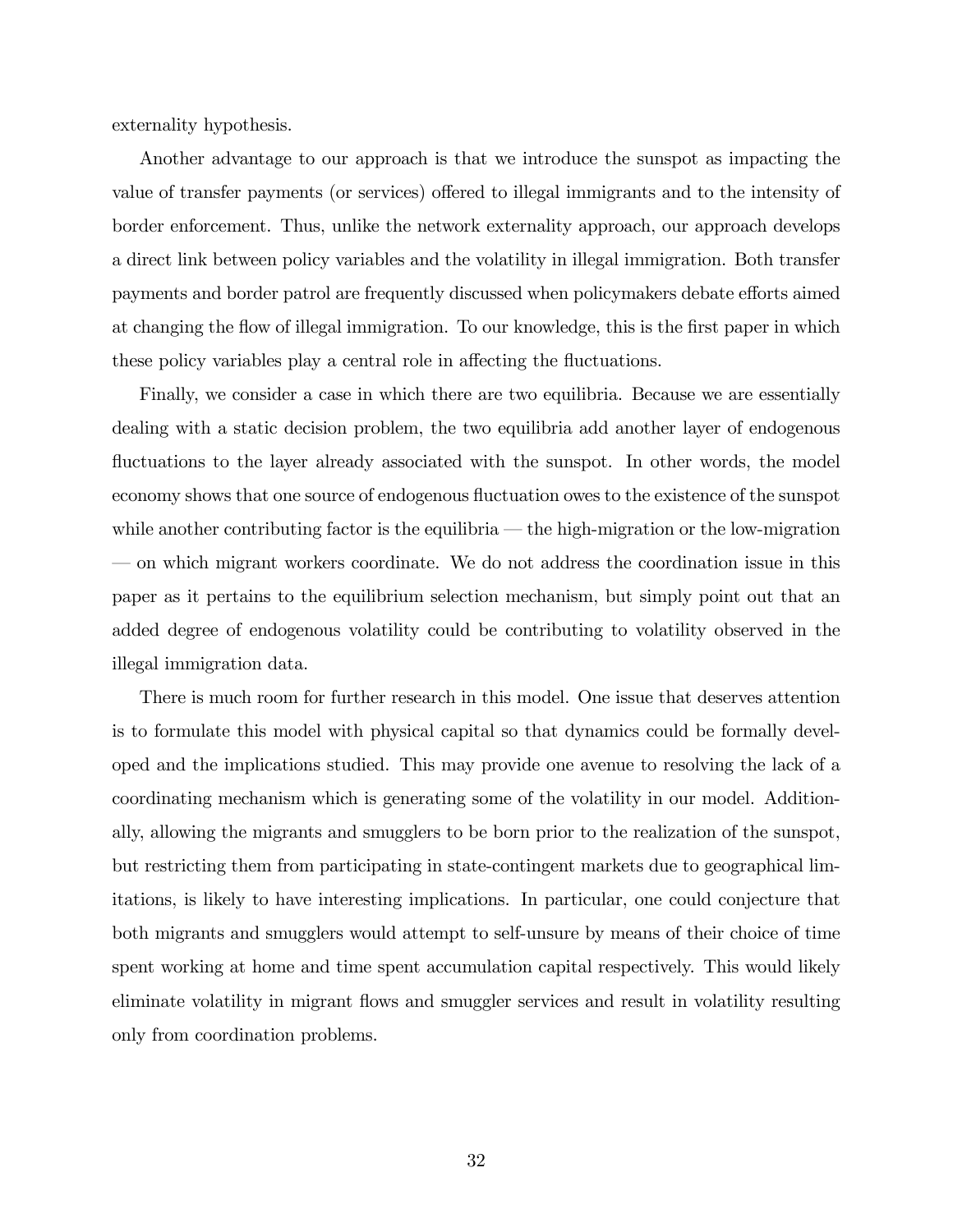# References

- Azariadas, Costas and Roger Guesnerie (1986), "Sunspots and Cycles," Review of Economic Studies, 53(5), pp. 725–737.
- Balasko, Yves (1983), "Extrinsic Uncertainty Revisted," Journal of Economic Theory, 31, pp. 203–210.
- Balasko, Yves and Karl Shell (1986), Lump-Sum Taxes and Transfers: Public Debt in the Overlapping-Generations Model, volume Essays in honor of Kenneth J. Arrow. Volume 2. Equilibrium analysis, New York: Cambridge University Press.
- Balasko, Yves and Karl Shell (1993), "Lump-Sum Taxation: The Static Economy," in General Equilibrium Growth and Trade, Volume 2: The Legacy of Lionel McKenzie (Robert Becker, ed.), San Diego: Harcourt Brace, pp. 168–180.
- Benhabib, Jess and Nishimura Kazuo (1998), "Indeterminacy and Sunspots with Constant Returns," Journal of Economic Theory,  $81(1)$ , pp. 58–96.
- Bhattacharya, Joydeep, Mark G. Guzman, and Karl Shell (1998), "Price Level Volatility: A Simple Model of Money Taxes and Sunspots," Journal of Economic Theory, 81, pp.  $401 - 430.$
- Carrington, William J., Enrica Detragiache, and Tara Vishwanath (1996), "Migration with Endogenous Moving Costs," American Economic Review, 86(4), pp. 909–930.
- Cass, David (1992), "Sunspots and Incomplete Financial Markets: The General Case," Economic Theory,  $2(3)$ , pp.  $341-358$ .
- Cass, David and Karl Shell (1983), "Do Sunspots Matter?" Journal of Political Economy, 91, pp.  $193-227$ .
- Farmer, Roger A.E. and Jang-Ting Guo (1994), "Real Business Cycles and the Animal Spirits Hypothesis," Journal of Economic Theory,  $63(1)$ , pp. 42–72.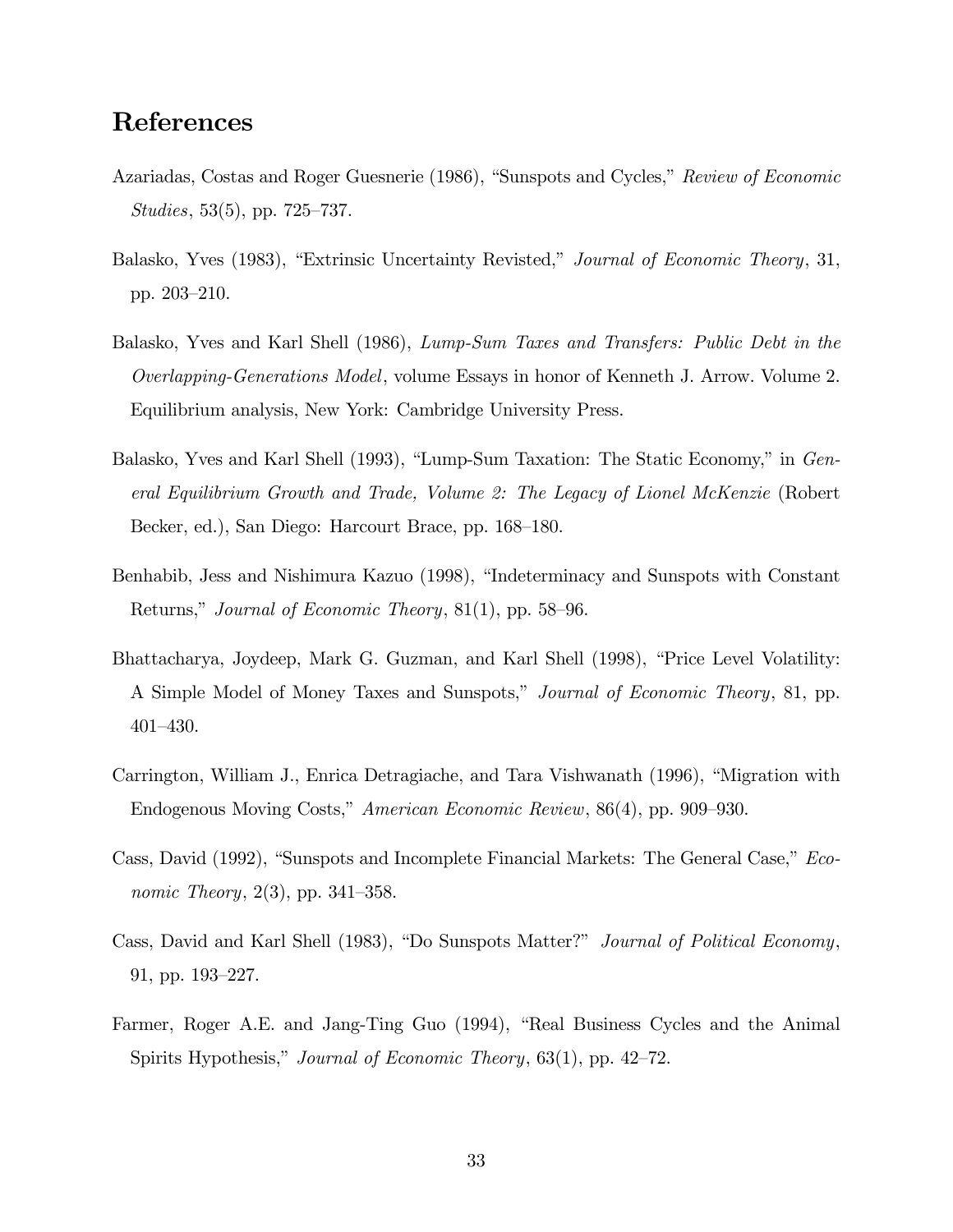- Farmer, Roger E. A. and Michael Woodford (1997), "Self-Fulfilling Prophecies and the Busniess Cycle," Macroeconomic Dynamics, 1(4), pp. 740–769.
- Guzman, Mark G., Joseph H. Haslag, and Pia M. Orrenius (2001), "Coyote Crossing: The Role of Smugglers in Illegal Immigration and Border Enforcement," Federal Reserve Bank of Dallas Working Paper No. 2002-01.
- Keister, Todd (1998), "Money Taxes and Efficiency When Sunspots Matter," Journal of Economic Theory, 83, pp.  $43-68$ .
- Shell, Karl (1977), "Monnaie et Allocation Intertemporelle," Mimeo, Centre National de la Recherche Scientifique.
- Spener, David (2002), "Migrant Smuggling as a Transuational Cottage Industry," Mimeo, Trinity University, San Antonio, Texas.
- Stark, Oded and You-Qiang Wang (2002), "Migration Dynamics," Economic Letters, 76, pp. 159–164.
- Taylor, J. Edward (1986), "Differential Migration, Networks, and Information and Risk," in Research in Human Capital and Development: Migration, Human Capital and Development, volume 4, JAI Press Inc., pp.  $147-171$ .
- Todaro, Michael P. (1969), "A Model of Labor Migration and Urban Unemployment in Less Developed Countries," American Economic Review, 59(1), pp. 138–148.
- Woodford, Michael (1986), "Stationary Sunspot Equilibria in a Finance Constrained Economy," Journal of Economic Theory,  $40(1)$ , pp. 128–137.
- Woodford, Michael (1987), "Three Questions About Sunspot Equilibria as an Explanation of Economic Fluctuations," American Economic Review, 77(2), pp. 93–98.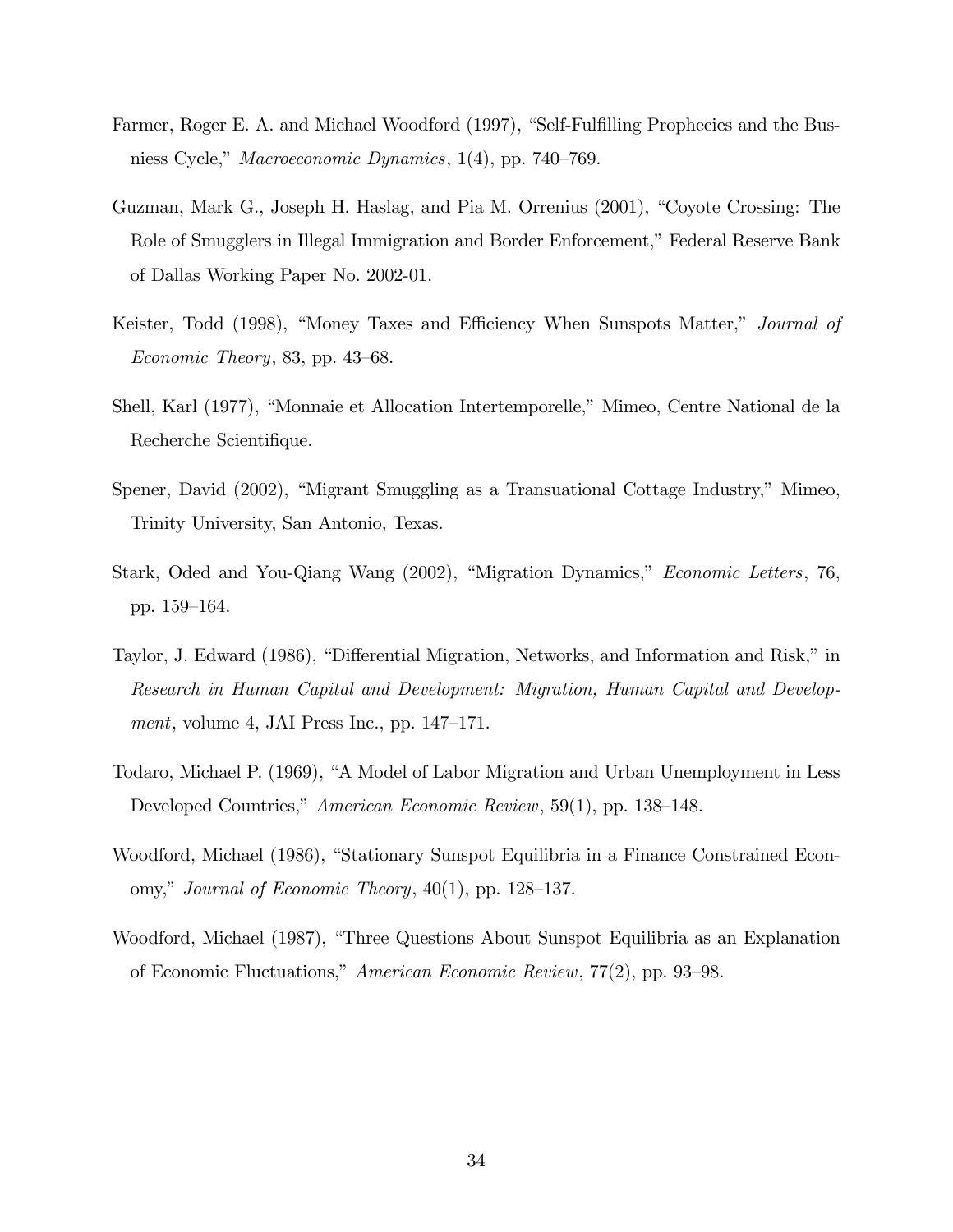

Figure 1: Volatility: Detrended Apprehension and GDP



Figure 2: Multiple Equilibria with High and Low Migration Levels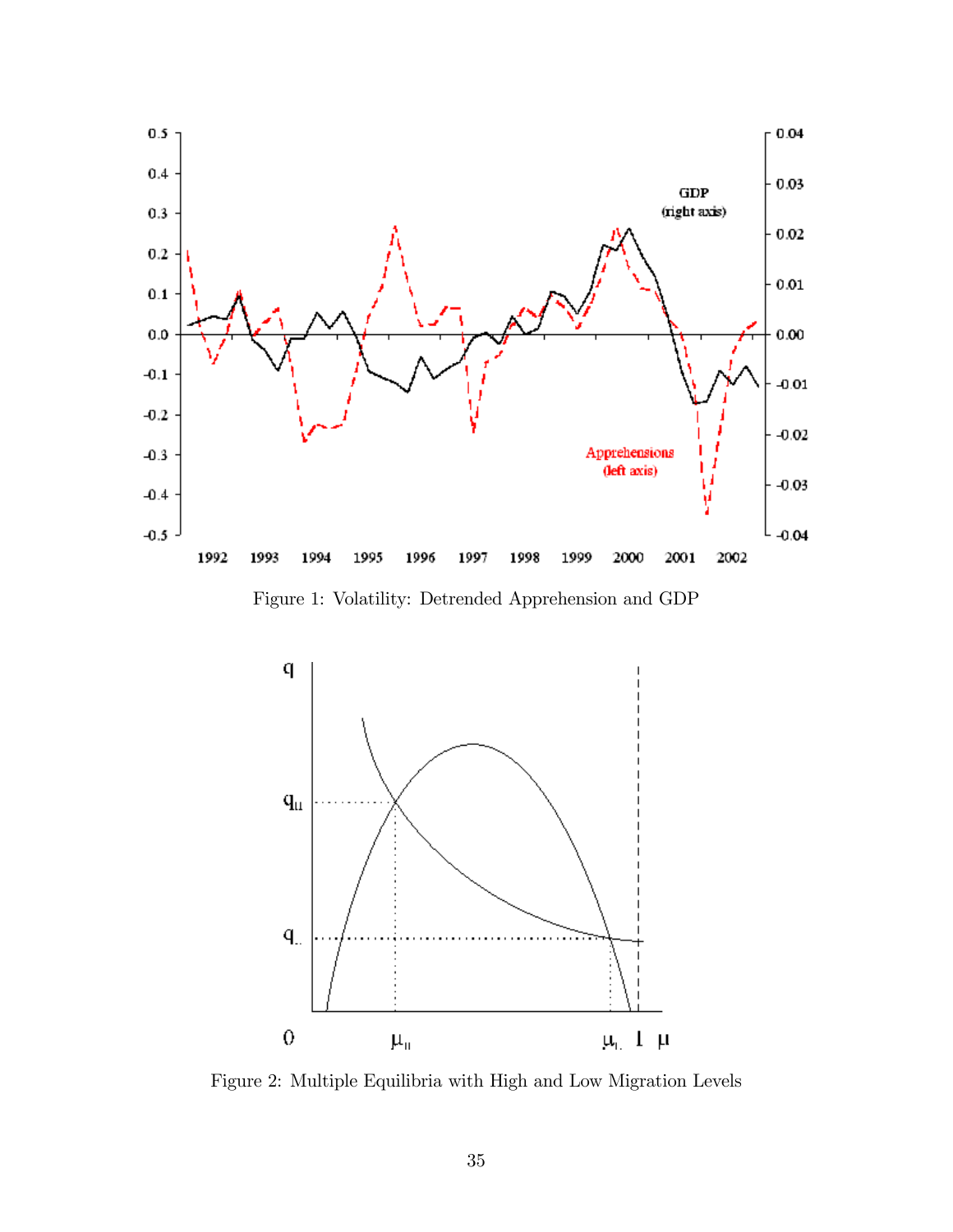

Figure 3: Multiple Equilibria with Low and Lower Migration Levels



Figure 4: One Possible Depiction of Definitions 2, 3, and 4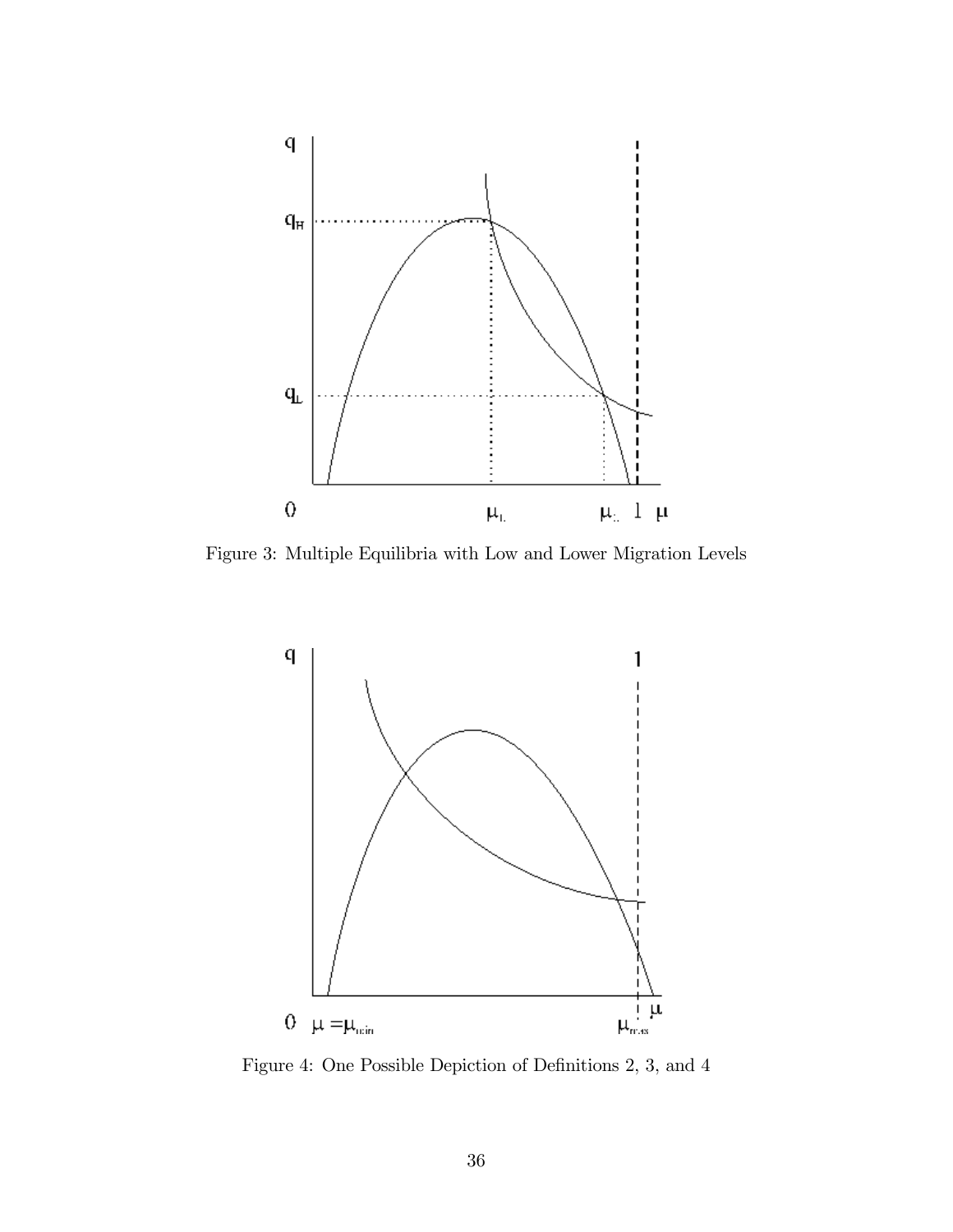

Figure 5: Equation (12) shifts up (down) as a result of an increase in the goods price of money



Figure 6: Equation (12) shifts left (right) as a result of an increase in the goods price of money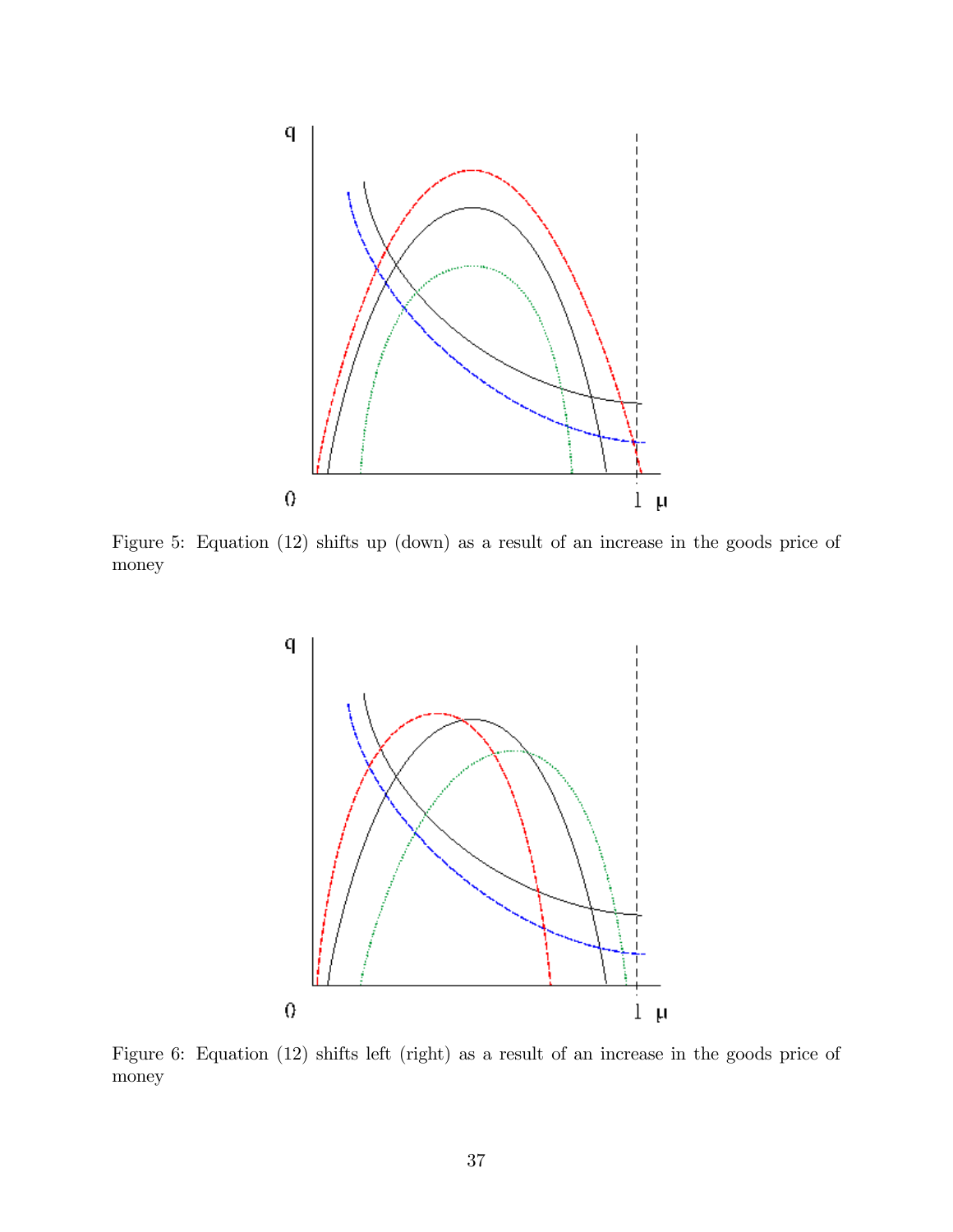

Figure 7: Equation (12) flattens (elongates) as a result of an increase in the goods price of money



Figure 8: Smuggler Capital Evolution with one state and one equilibrium